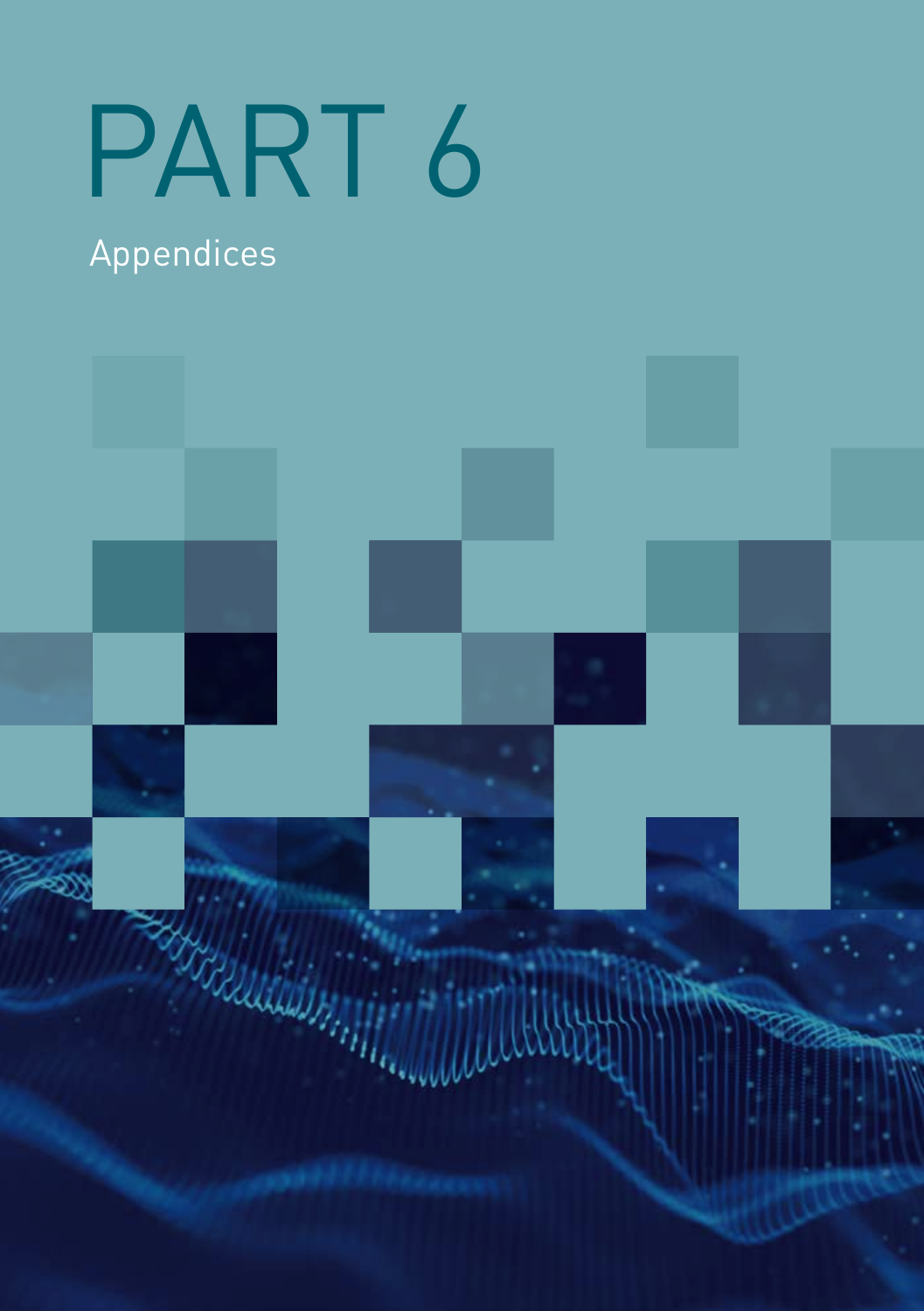## Appendix 1

#### Financial statements





#### **INDEPENDENT AUDITOR'S REPORT**

#### **To the Attorney-General**

#### **Opinion**

In my opinion, the financial statements of the Federal Court of Australia (the Entity) for the year ended 30 June 2020:

- (a) comply with Australian Accounting Standards Reduced Disclosure Requirements and the *Public Governance, Performance and Accountability (Financial Reporting) Rule 2015*; and
- (b) present fairly the financial position of the Entity as at 30 June 2020 and its financial performance and cash flows for the year then ended.

The financial statements of the Entity, which I have audited, comprise the following as at 30 June 2020 and for the year then ended:

- Statement by the Chief Executive Officer and Chief Finance Officer of the Federal Court of Australia;
- Statement of Comprehensive Income:
- Statement of Financial Position;
- Statement of Changes in Equity:
- Cash Flow Statement;
- Administered Schedule of Comprehensive Income;
- Administered Schedule of Assets and Liabilities;
- Administered Reconciliation Schedule;
- Administered Cash Flow Statement; and
- Notes to the financial statements, comprising a summary of significant accounting policies and other explanatory information.

#### **Basis for opinion**

I conducted my audit in accordance with the Australian National Audit Office Auditing Standards, which incorporate the Australian Auditing Standards. My responsibilities under those standards are further described in the *Auditor's Responsibilities for the Audit of the Financial Statements* section of my report. I am independent of the Entity in accordance with the relevant ethical requirements for financial statement audits conducted by the Auditor-General and his delegates. These include the relevant independence requirements of the Accounting Professional and Ethical Standards Board's APES 110 *Code of Ethics for Professional Accountants (including Independence Standards)* (the Code) to the extent that they are not in conflict with the *Auditor-General Act 1997*. I have also fulfilled my other responsibilities in accordance with the Code. I believe that the audit evidence I have obtained is sufficient and appropriate to provide a basis for my opinion.

#### **Accountable Authority's responsibility for the financial statements**

As the Accountable Authority of the Entity, the Chief Executive Officer is responsible under the *Public Governance, Performance and Accountability Act 2013* (the Act) for the preparation and fair presentation of annual financial statements that comply with Australian Accounting Standards – Reduced Disclosure Requirements and the rules made under the Act. The Chief Executive Officer is also responsible for such internal control as the Chief Executive Officer determines is necessary to enable the preparation of financial statements that are free from material misstatement, whether due to fraud or error.

In preparing the financial statements, the Chief Executive Officer is responsible for assessing the ability of the Entity to continue as a going concern, taking into account whether the Entity's operations will cease as a result

> GPO Box 707 CANBERRA ACT 2601 38 Sydney Avenue FORREST ACT 2603 Phone (02) 6203 7300 Fax (02) 6203 7777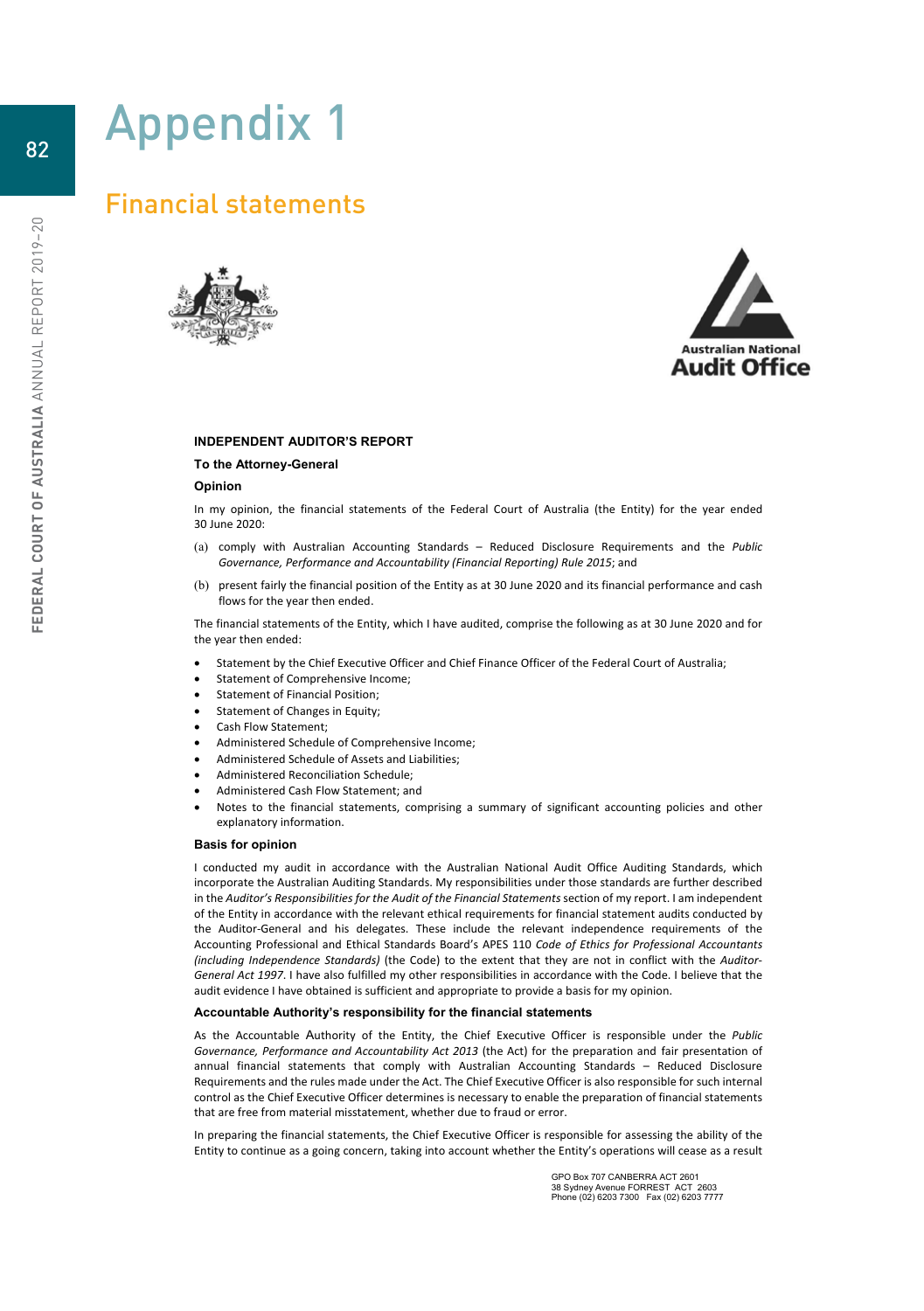of an administrative restructure or for any other reason. The Chief Executive Officer is also responsible for disclosing, as applicable, matters related to going concern and using the going concern basis of accounting unless the assessment indicates that it is not appropriate.

#### **Auditor's responsibilities for the audit of the financial statements**

My objective is to obtain reasonable assurance about whether the financial statements as a whole are free from material misstatement, whether due to fraud or error, and to issue an auditor's report that includes my opinion. Reasonable assurance is a high level of assurance, but is not a guarantee that an audit conducted in accordance with the Australian National Audit Office Auditing Standards will always detect a material misstatement when it exists. Misstatements can arise from fraud or error and are considered material if, individually or in the aggregate, they could reasonably be expected to influence the economic decisions of users taken on the basis of the financial statements.

As part of an audit in accordance with the Australian National Audit Office Auditing Standards, I exercise professional judgement and maintain professional scepticism throughout the audit. I also:

- identify and assess the risks of material misstatement of the financial statements, whether due to fraud or error, design and perform audit procedures responsive to those risks, and obtain audit evidence that is sufficient and appropriate to provide a basis for my opinion. The risk of not detecting a material misstatement resulting from fraud is higher than for one resulting from error, as fraud may involve collusion, forgery, intentional omissions, misrepresentations, or the override of internal control;
- obtain an understanding of internal control relevant to the audit in order to design audit procedures that are appropriate in the circumstances, but not for the purpose of expressing an opinion on the effectiveness of the Entity's internal control;
- evaluate the appropriateness of accounting policies used and the reasonableness of accounting estimates and related disclosures made by the Accountable Authority;
- conclude on the appropriateness of the Accountable Authority's use of the going concern basis of accounting and, based on the audit evidence obtained, whether a material uncertainty exists related to events or conditions that may cast significant doubt on the Entity's ability to continue as a going concern. If I conclude that a material uncertainty exists, I am required to draw attention in my auditor's report to the related disclosures in the financial statements or, if such disclosures are inadequate, to modify my opinion. My conclusions are based on the audit evidence obtained up to the date of my auditor's report. However, future events or conditions may cause the Entity to cease to continue as a going concern; and
- evaluate the overall presentation, structure and content of the financial statements, including the disclosures, and whether the financial statements represent the underlying transactions and events in a manner that achieves fair presentation.

I communicate with the Accountable Authority regarding, among other matters, the planned scope and timing of the audit and significant audit findings, including any significant deficiencies in internal control that I identify during my audit.

Australian National Audit Office

Colin Bienke Audit Principal Delegate of the Auditor-General Canberra 8 September 2020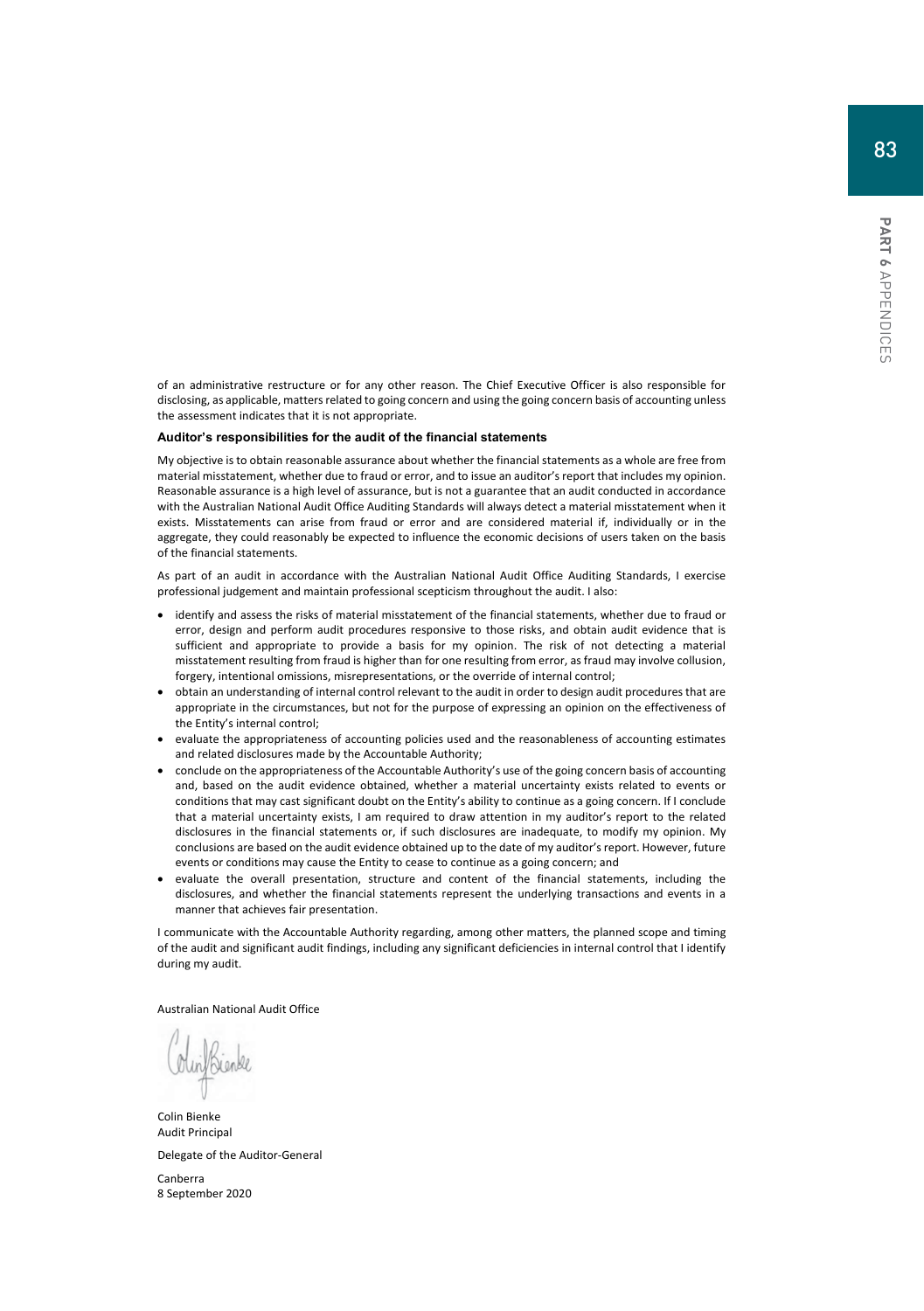#### **Federal Court of Australia**

**Statement by the Chief Executive Officer and Chief Finance Officer of the Federal Court of Australia**

In our opinion, the attached financial statements for the period ended 30 June 2020 comply with subsection 42(2) of the Public Governance, Performance and Accountability Act 2013 (PGPA Act), and are based on properly maintained financial records as per subsection 41(2) of the PGPA Act.

In our opinion, at the date of this statement, there are reasonable grounds to believe that the Federal Court of Australia will be able to pay its debts as and when they fall due.

Signed Signed Signed

Chief Executive Officer/Principal Registrar Chief Finance Officer 8 September 20208 September 2020

Cttut

Ms Sia Lagos Ms Kathryn Hunter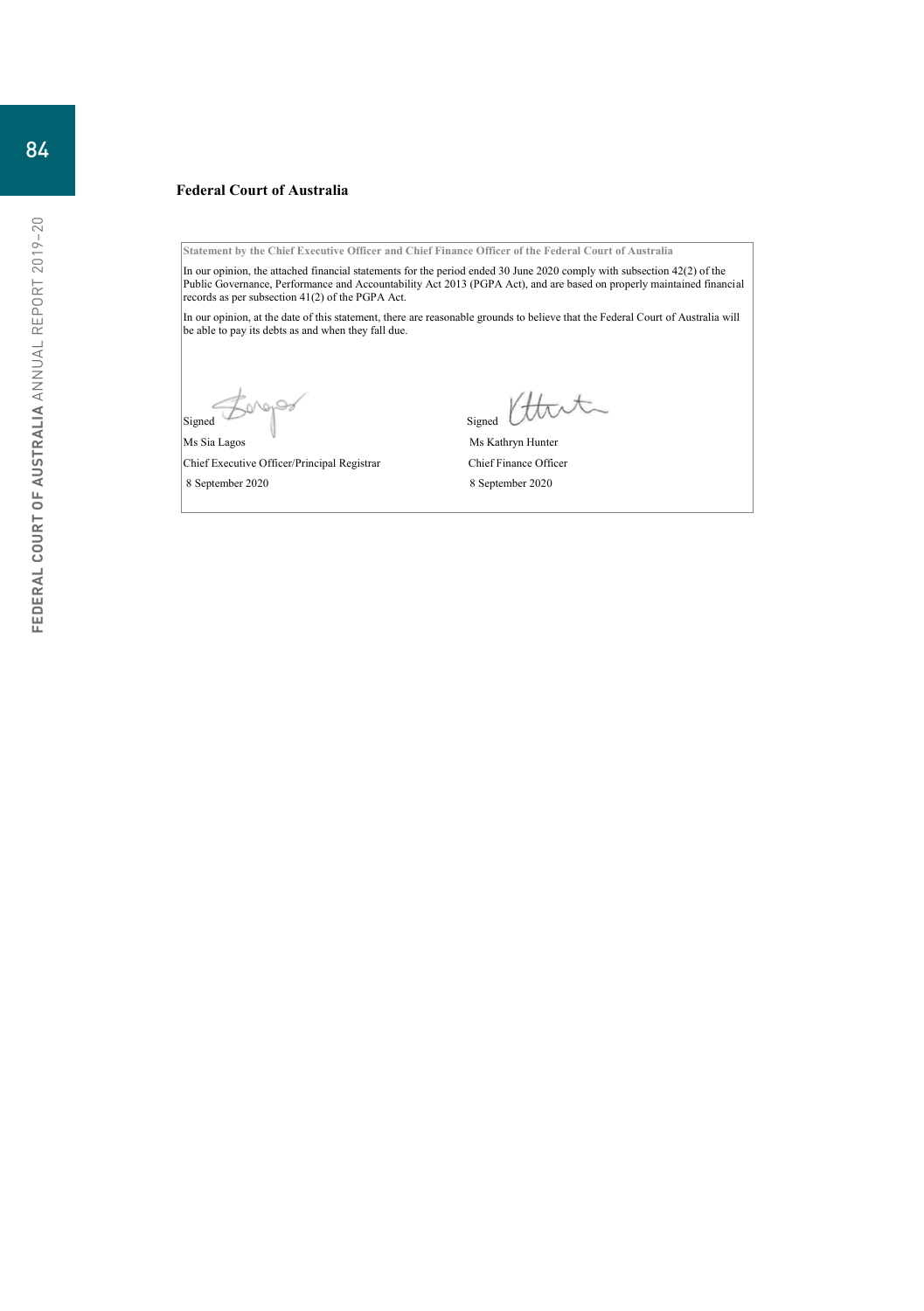#### **Statement of Comprehensive Income**

*for the period ended 30 June 2020*

|                                                     |              |              |              | Original      |
|-----------------------------------------------------|--------------|--------------|--------------|---------------|
|                                                     |              | 2020         | 2019         | <b>Budget</b> |
|                                                     | <b>Notes</b> | \$'000       | \$'000       | \$'000        |
| <b>NET COST OF SERVICES</b>                         |              |              |              |               |
| <b>Expenses</b>                                     |              |              |              |               |
| Judicial benefits                                   | 11A          | 110,159      | 105,165      | 106,512       |
| Employee benefits                                   | 1.1A         | 118,666      | 118,034      | 116,450       |
| Suppliers                                           | 11B          | 92,470       | 117,297      | 123,511       |
| Depreciation and amortisation                       | 3.2A         | 29,955       | 13,882       | 14,871        |
| Finance costs                                       | 1.1C         | 2,195        | 313          | 331           |
| Impairment loss on financial instruments            | 1.1D         | 22           | $\mathbf{1}$ |               |
| Write-down and impairment of other assets           | 1.1E         | 14           | 576          |               |
| <b>Total expenses</b>                               |              | 353,481      | 355,268      | 361,675       |
| <b>Own-Source income</b>                            |              |              |              |               |
| <b>Own-source revenue</b>                           |              |              |              |               |
| Revenue from contracts with customers               | 1.2A         | 2,904        | 4,081        | 3,939         |
| Other revenue                                       | 1.2B         | 43,607       | 42,939       | 42,765        |
| Total own-source revenue                            |              | 46,511       | 47,020       | 46,704        |
| Other gains                                         |              |              |              |               |
| Liabilities assumed by other agencies               |              | 35,450       | 33,394       | 27,778        |
| Other gains                                         |              | $\mathbf{1}$ | 214          |               |
| <b>Total gains</b>                                  | 1.2C         | 35,451       | 33,608       | 27,778        |
| <b>Total own-source income</b>                      |              | 81,962       | 80,628       | 74,482        |
| Net (cost of)/contribution by services              |              | (271, 519)   | (274, 640)   | (287, 193)    |
| Revenue from Government                             | 12D          | 273,973      | 265,352      | 272,322       |
| Surplus/(Deficit) on continuing operations          |              | 2.454        | (9, 288)     | (14, 871)     |
| <b>OTHER COMPREHENSIVE INCOME</b>                   |              |              |              |               |
| Items not subject to subsequent reclassification to |              |              |              |               |
| net cost of services                                |              |              |              |               |
| Changes in asset revaluation surplus                |              | 4,107        | 57           |               |
| Total other comprehensive income                    |              | 4,107        | 57           |               |
| Total comprehensive income / (loss)                 |              | 6,561        | (9, 231)     | (14, 871)     |

The above statement should be read in conjunction with the accompanying notes.

#### **Budget Variances Commentary**

**Statement of Comprehensive Income**

#### *Judicial benefits*

Judicial benefits are higher than budgeted due to the granting of an increase to judicial salaries by the remuneration tribunal<br>that was effective from 1 July 2019, and the revaluation of accrued leave liabilities followin movements in government bond rates.

#### *Suppliers*

Supplier expenses are lower than budgeted. The major reason for this variance is the impact of the new accounting standard<br>AASB 16 Leases. This standard resulted in the costs of the Entity's leases being classified as depr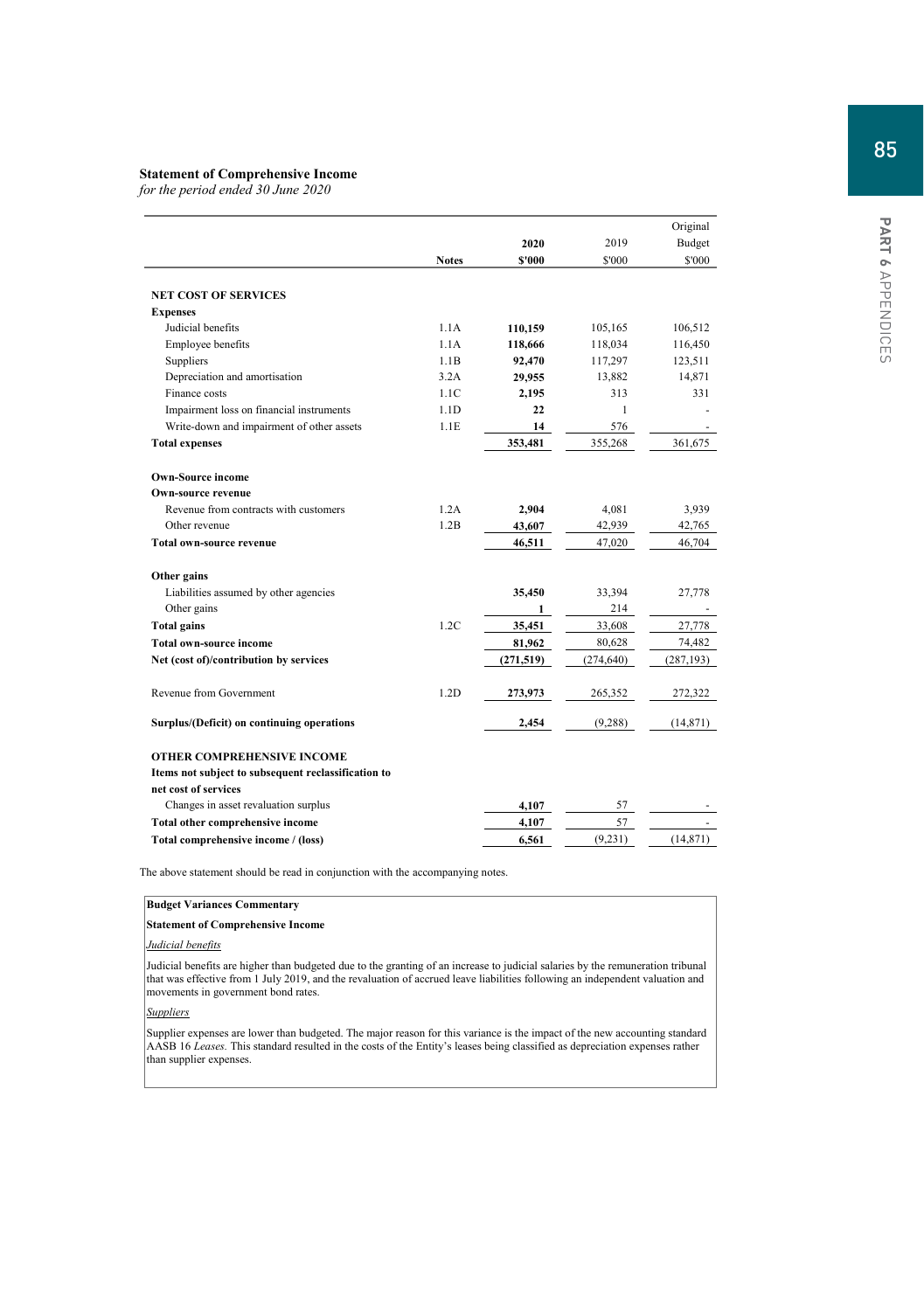#### **Statement of Comprehensive Income**

*for the period ended 30 June 2020*

#### *Depreciation and amortisation*

Depreciation expenses are higher than budgeted following the implementation of AASB16 *Leases*. The Entity added right of use lease assets to its balance sheet and a subsequent depreciation charge followed. This charge was not part of the budgeted figures.

#### *Finance costs*

Finance costs are higher than budgeted following the implementation of AASB16 *Leases.*

*Revenue from contracts with customers*

The Entity received lower revenue than was anticipated in relation to its International Programs work. This work was severely curtailed following the COVID-19 outbreak.

*Liabilities assumed by other agencies*

The gain received in relation to notional judicial superannuation costs was higher than budgeted due to an increase in the actuarial assessment of the value of these benefits.

*Revenue from Government*

This is higher than budgeted due to additional appropriation received from Government at additional estimates.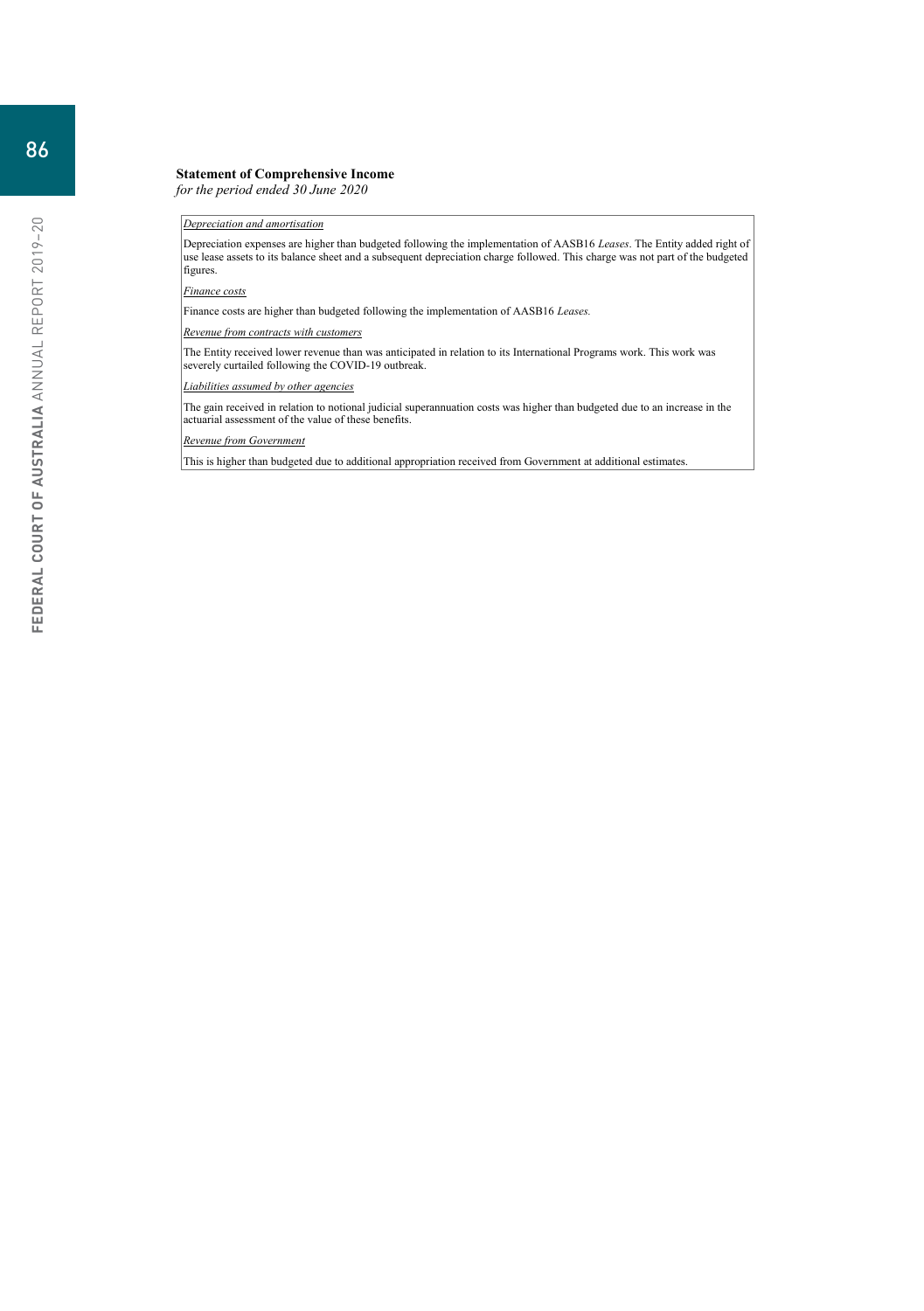#### **Statement of Financial Position**

*as at 30 June 2020*

|                                           |              |          |           | Original |
|-------------------------------------------|--------------|----------|-----------|----------|
|                                           |              | 2020     | 2019      | Budget   |
|                                           | <b>Notes</b> | \$'000   | \$'000    | \$'000   |
|                                           |              |          |           |          |
| <b>ASSETS</b>                             |              |          |           |          |
| <b>Financial assets</b>                   |              |          |           |          |
| Cash and cash equivalents                 | 3.1A         | 1,239    | 1,237     | 1,353    |
| Trade and other receivables               | 3.1B         | 116,393  | 90,552    | 67,396   |
| Accrued revenue                           |              |          | 8         | 14       |
| <b>Total financial assets</b>             |              | 117,632  | 91,797    | 68,763   |
| Non-financial assets <sup>1</sup>         |              |          |           |          |
| <b>Buildings</b>                          | 3.2A         | 182,130  | 33,318    | 47,503   |
| Plant and equipment                       | 3 2 A        | 23,103   | 14,781    | 10,675   |
| Computer software                         | 3.2A         | 11,832   | 11,397    | 20,721   |
| Inventories                               | 3.2B         | 36       | 39        | 39       |
| Prepayments                               |              | 1,939    | 1,767     | 3,383    |
| <b>Total non-financial assets</b>         |              | 219,040  | 61,302    | 82,321   |
| <b>Total assets</b>                       |              | 336,672  | 153,099   | 151,084  |
| <b>LIABILITIES</b>                        |              |          |           |          |
| Payables                                  |              |          |           |          |
| Suppliers                                 | 3.3A         | 4,681    | 7,911     | 7,925    |
| Other payables                            | 3.3B         | 3,733    | 2,437     | 2,268    |
| <b>Total payables</b>                     |              | 8,414    | 10,348    | 10,193   |
| <b>Interest bearing liabilities</b>       |              |          |           |          |
| Leases                                    | 3.4A         | 151,019  | 2,574     | 1,756    |
| <b>Total interest bearing liabilities</b> |              | 151,019  | 2,574     | 1,756    |
| <b>Provisions</b>                         |              |          |           |          |
| Employee provisions                       | 6.1A         | 66,903   | 62,390    | 59,915   |
| Other provisions                          | 3.5A         | 4,780    | 4,065     | 1,991    |
| <b>Total provisions</b>                   |              | 71,683   | 66,455    | 61,906   |
| <b>Total liabilities</b>                  |              | 231,116  | 79,377    | 73,855   |
| Net assets                                |              | 105,556  | 73,722    | 77,229   |
|                                           |              |          |           |          |
| <b>EQUITY</b>                             |              |          |           |          |
| Contributed equity                        |              | 119,508  | 95,527    | 119,630  |
| Reserves                                  |              | 12,844   | 8,737     | 8,680    |
| Accumulated deficit                       |              | (26,796) | (30, 542) | (51,081) |
| <b>Total equity</b>                       |              | 105,556  | 73,722    | 77,229   |

The above statement should be read in conjunction with the accompanying notes. 1. Right-of-use assets are included in Buildings, Plant and Equipment.

Appendices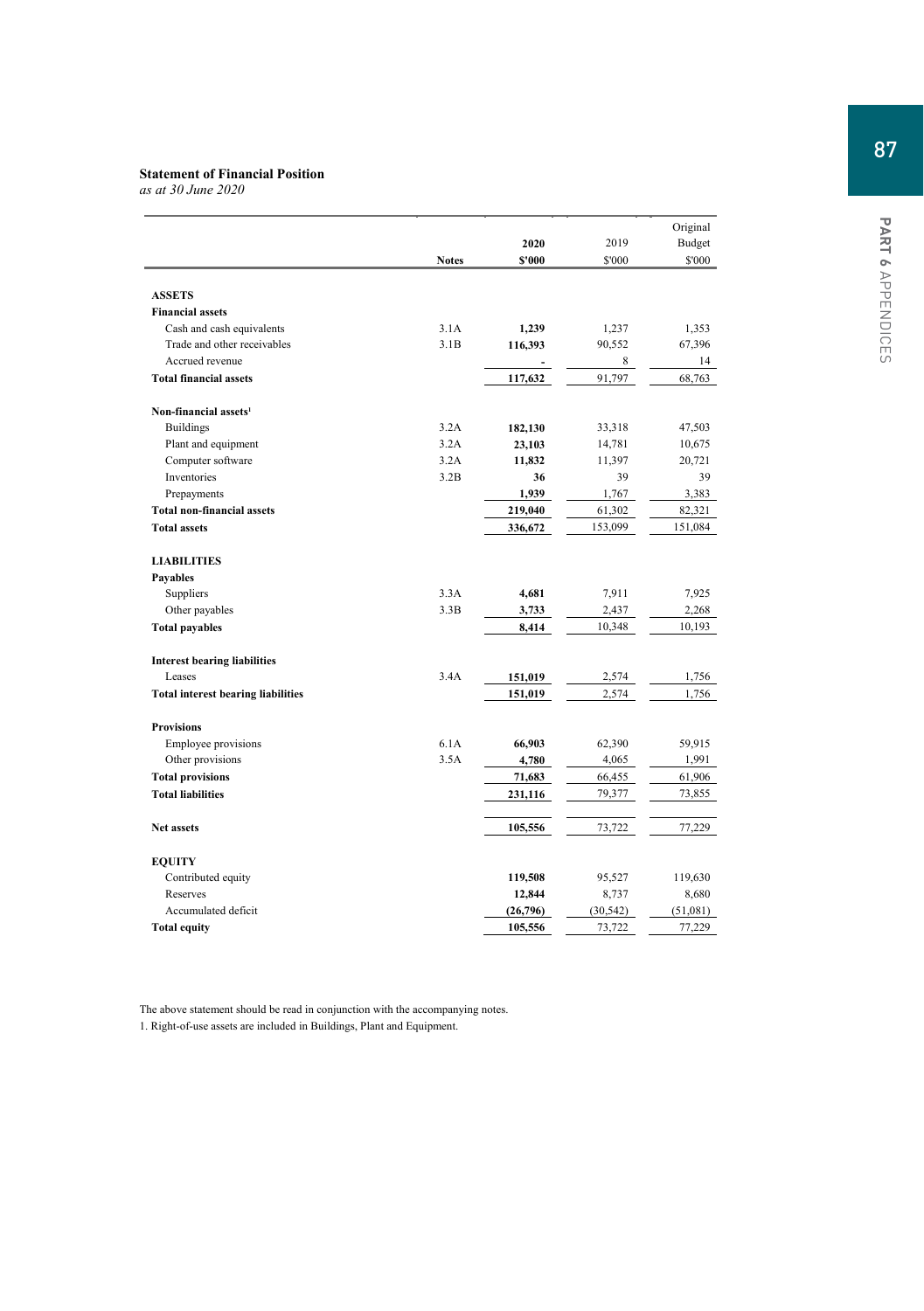#### **Statement of Financial Position**

*as at 30 June 2020*

#### **Budget Variances Commentary**

#### **Statement of Financial Position**

*Trade and other receivables*

Appropriation receivable is higher than budgeted. This reflects the surplus achieved in 2019-20. There was also an underspend of capital appropriation in 2019-20 due to delays in building and software development projects.

#### *Non-Financial Assets*

Non financial assets are higher than budgeted following the implementation of AASB16 *Leases*. This standard has required the addition of all leases to the Entity's balance sheet during 2019-20. This has added \$166m to the value of non-financial assets. In addition, an independent valuation of the Entity's property and equipment assets resulted in a \$4.1m increase in their value.

#### *Other payables*

Other payables are higher than budgeted due to the receipt of funding to the value of \$1.1m that is to be expended in the 2020-21 year.

#### *Leases*

Lease liabilities are higher than budgeted following the implementation of AASB16 *Leases*. This standard has required the addition of all leases to the Entity's balance sheet during 2019-20.

#### *Employee provisions*

Provisions for leave liability have increased following an independent actuarial review during 2019-20 and the movement in government bond rates.

*Other provisions*

New makegood provisions were entered into, that were not known at the time of the budget.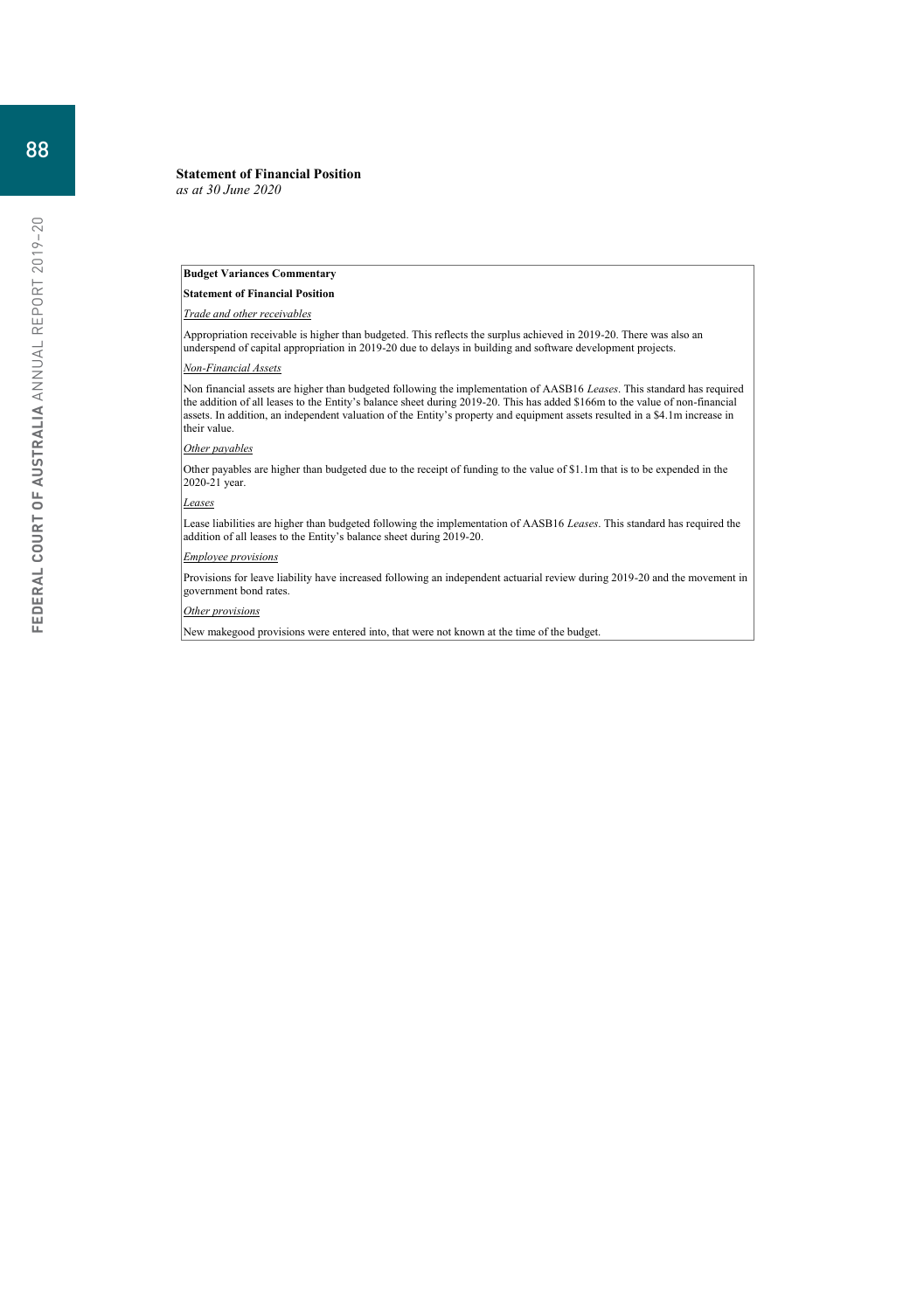#### **Statement of Changes in Equity**

*for the period ended 30 June 2020*

|                                              |              |                          |           | Original  |
|----------------------------------------------|--------------|--------------------------|-----------|-----------|
|                                              |              | 2020                     | 2019      | Budget    |
|                                              | <b>Notes</b> | \$'000                   | \$'000    | \$'000    |
| <b>CONTRIBUTED EQUITY</b>                    |              |                          |           |           |
| <b>Opening balance</b>                       |              |                          |           |           |
| Balance carried forward from previous period |              | 95,527                   | 83,232    | 95,872    |
| <b>Adjusted opening balance</b>              |              | 95,527                   | 83.232    | 95,872    |
| <b>Comprehensive income</b>                  |              |                          |           |           |
| Other comprehensive income                   |              |                          |           |           |
| Total comprehensive income/(loss)            |              | $\overline{\phantom{a}}$ |           |           |
| <b>Transactions with owners</b>              |              |                          |           |           |
| <b>Contributions by owners</b>               |              |                          |           |           |
| Departmental capital budget                  |              | 23,981                   | 12,295    | 23,758    |
| <b>Total transactions with owners</b>        |              | 23,981                   | 12,295    | 23,758    |
| Closing balance as at 30 June                |              | 119,508                  | 95,527    | 119,630   |
|                                              |              |                          |           |           |
| RETAINED EARNINGS/(ACCUMULATED DEFICIT)      |              |                          |           |           |
| <b>Opening balance</b>                       |              |                          |           |           |
| Balance carried forward from previous period |              | (30,542)                 | (21, 254) | (36,210)  |
| Adjustment on initial application of AASB 16 |              | 1,292                    |           |           |
| <b>Adjusted opening balance</b>              |              | (29, 250)                | (21, 254) | (36,210)  |
| <b>Comprehensive income</b>                  |              |                          |           |           |
| Surplus/(Deficit) for the period             |              | 2,454                    | (9,288)   | (14, 871) |
| Other comprehensive income                   |              |                          |           |           |
| Total comprehensive income/(loss)            |              | 2.454                    | (9, 288)  | (14, 871) |
| Closing balance as at 30 June                |              | (26,796)                 | (30, 542) | (51,081)  |
|                                              |              |                          |           |           |
| <b>ASSET REVALUATION RESERVE</b>             |              |                          |           |           |
| <b>Opening balance</b>                       |              |                          |           |           |
| Balance carried forward from previous period |              | 8,737                    | 8,680     | 8,680     |
| <b>Adjusted opening balance</b>              |              | 8.737                    | 8.680     | 8,680     |
| <b>Comprehensive income</b>                  |              |                          |           |           |
| Other comprehensive income                   |              | 4,107                    | 57        |           |
| Total comprehensive income/(loss)            |              | 4.107                    | 57        |           |
| Closing balance as at 30 June                |              | 12.844                   | 8,737     | 8.680     |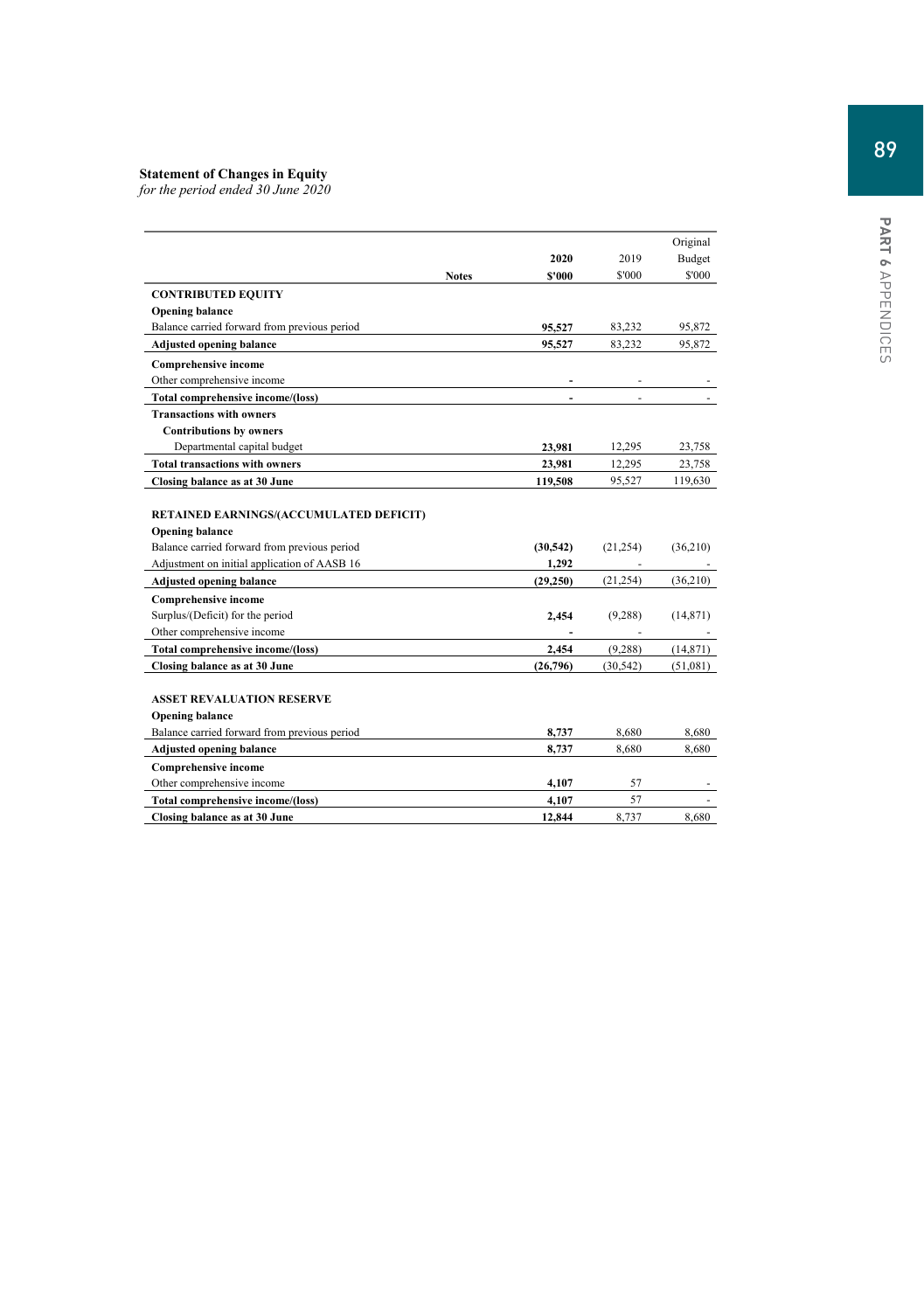#### **Statement of Changes in Equity**

*for the period ended 30 June 2020*

|                                              |              |         |          | Original  |
|----------------------------------------------|--------------|---------|----------|-----------|
|                                              |              | 2020    | 2019     | Budget    |
|                                              | <b>Notes</b> | \$'000  | \$'000   | \$'000    |
| <b>TOTAL EQUITY</b>                          |              |         |          |           |
| <b>Opening balance</b>                       |              |         |          |           |
| Balance carried forward from previous period |              | 73,722  | 70,658   | 68,342    |
| Adjustment on initial application of AASB 16 |              | 1,292   | -        |           |
| <b>Adjusted opening balance</b>              |              | 75,014  | 70,658   | 68,342    |
| Comprehensive income                         |              |         |          |           |
| Surplus/(Deficit) for the period             |              | 2.454   | (9, 288) | (14, 871) |
| Other comprehensive income                   |              | 4.107   | 57       |           |
| Total comprehensive income/(loss)            |              | 6,561   | (9,231)  | (14, 871) |
| <b>Transactions with owners</b>              |              |         |          |           |
| <b>Contributions by owners</b>               |              |         |          |           |
| Departmental capital budget                  |              | 23.981  | 12,295   | 23,758    |
| <b>Total transactions with owners</b>        |              | 23,981  | 12,295   | 23,758    |
| Closing balance as at 30 June                |              | 105.556 | 73,722   | 77,229    |

The above statement should be read in conjunction with the accompanying notes.

#### **Accounting Policy**

*Equity Injections*

Amounts appropriated which are designated as 'equity injections' for a year (less any formal reductions) and Departmental Capital Budgets (DCBs) are recognised directly in contributed equity in that year.

#### **Budget Variances Commentary**

**Statement of Changes in Equity**

#### *Accumulated deficit*

The improved financial results of the Entity compared to budget in 2018-19 and 2019-20 have led to a better than forecast equity position.

#### *Reserves*

There has been an increase to the asset revaluation reserve following an independent valuation of the Entity's assets undertaken during 2019-20.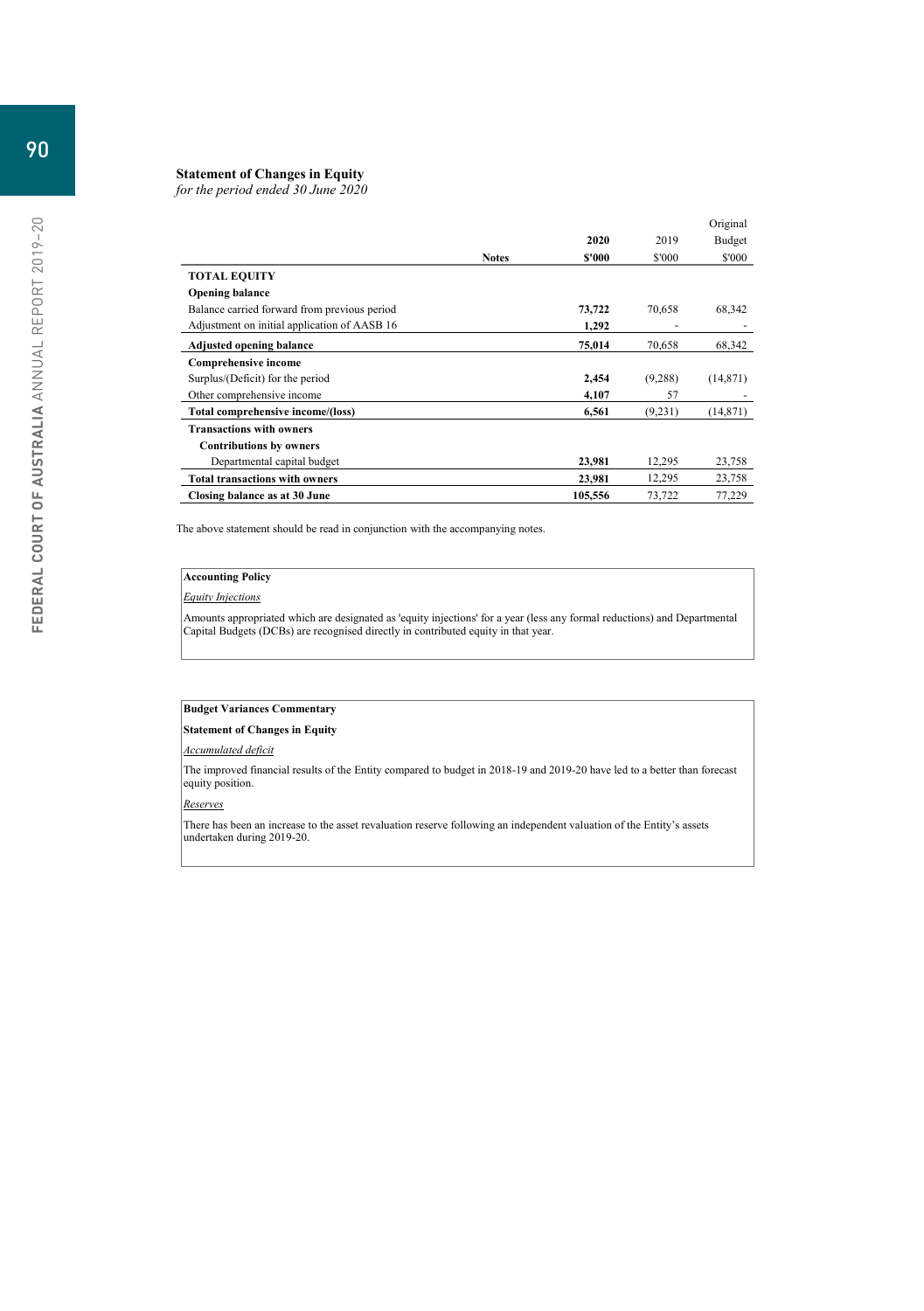#### **Cash Flow Statement**

*for the period ended 30 June 2020*

|                                                       |              |              |                | Original      |
|-------------------------------------------------------|--------------|--------------|----------------|---------------|
|                                                       |              | 2020         | 2019           | <b>Budget</b> |
|                                                       | <b>Notes</b> | \$'000       | \$'000         | \$'000        |
| <b>OPERATING ACTIVITIES</b>                           |              |              |                |               |
| <b>Cash received</b>                                  |              |              |                |               |
| Appropriations                                        |              | 258,262      | 261,991        | 273,018       |
| Sales of goods and rendering of services              |              | 3,806        | 4,067          | 3,939         |
| GST received                                          |              | 8,448        | 7,469          |               |
| Other                                                 |              | 266          | 382            |               |
| <b>Total cash received</b>                            |              | 270,782      | 273,909        | 276,957       |
| Cash used                                             |              |              |                |               |
| Employees                                             |              | 188,727      | 187,134        | 195,184       |
| Suppliers                                             |              | 59,655       | 82,334         | 80,997        |
| Interest payments on lease liabilities                |              | 1,860        |                |               |
| Borrowing costs                                       |              | 23           | 64             | 80            |
| Section 74 receipts transferred to OPA                |              | 3,434        | 4,706          |               |
| Total cash used                                       |              | 253,699      | 274,238        | 276,261       |
| Net cash from/(used by) operating activities          |              | 17,083       | (329)          | 696           |
| <b>INVESTING ACTIVITIES</b>                           |              |              |                |               |
| <b>Cash received</b>                                  |              |              |                |               |
| Proceeds from sales of property, plant and equipment  |              | $\mathbf{1}$ | 214            |               |
| <b>Total cash received</b>                            |              | $\mathbf{1}$ | 214            |               |
| <b>Cash used</b>                                      |              |              |                |               |
| Purchase of property, plant and equipment             |              | 11,581       | 4,413          | 22,916        |
| Purchase of intangibles                               |              | 3,496        | 3,653          |               |
| <b>Total cash used</b>                                |              | 15,077       | 8,066          | 22,916        |
| Net cash from/(used by) investing activities          |              | (15,076)     | (7, 852)       | (22,916)      |
| <b>FINANCING ACTIVITIES</b>                           |              |              |                |               |
| Cash received                                         |              |              |                |               |
| Contributed equity                                    |              | 15,926       | 8,769          | 23,758        |
| <b>Total cash received</b>                            |              | 15,926       | 8,769          | 23,758        |
| <b>Cash used</b>                                      |              |              |                |               |
| Repayment of borrowings                               |              | 849          | 704            | 992           |
| Principal payments of lease liabilities               |              | 17,082       | $\overline{a}$ |               |
| <b>Total cash used</b>                                |              | 17,931       | 704            | 992           |
| Net Cash from/(used by) financing activities          |              | (2,005)      | 8,065          | 22,766        |
| Net increase / (decrease) in cash held                |              | $\mathbf{2}$ | (116)          | 546           |
| Cash and cash equivalents at the beginning of the     |              |              |                |               |
| reporting period                                      |              | 1,237        | 1,353          | 807           |
| Cash and cash equivalents at the end of the reporting |              |              |                |               |
| period                                                | 3.1A         | 1,239        | 1,237          | 1,353         |

The above statement should be read in conjunction with the accompanying notes.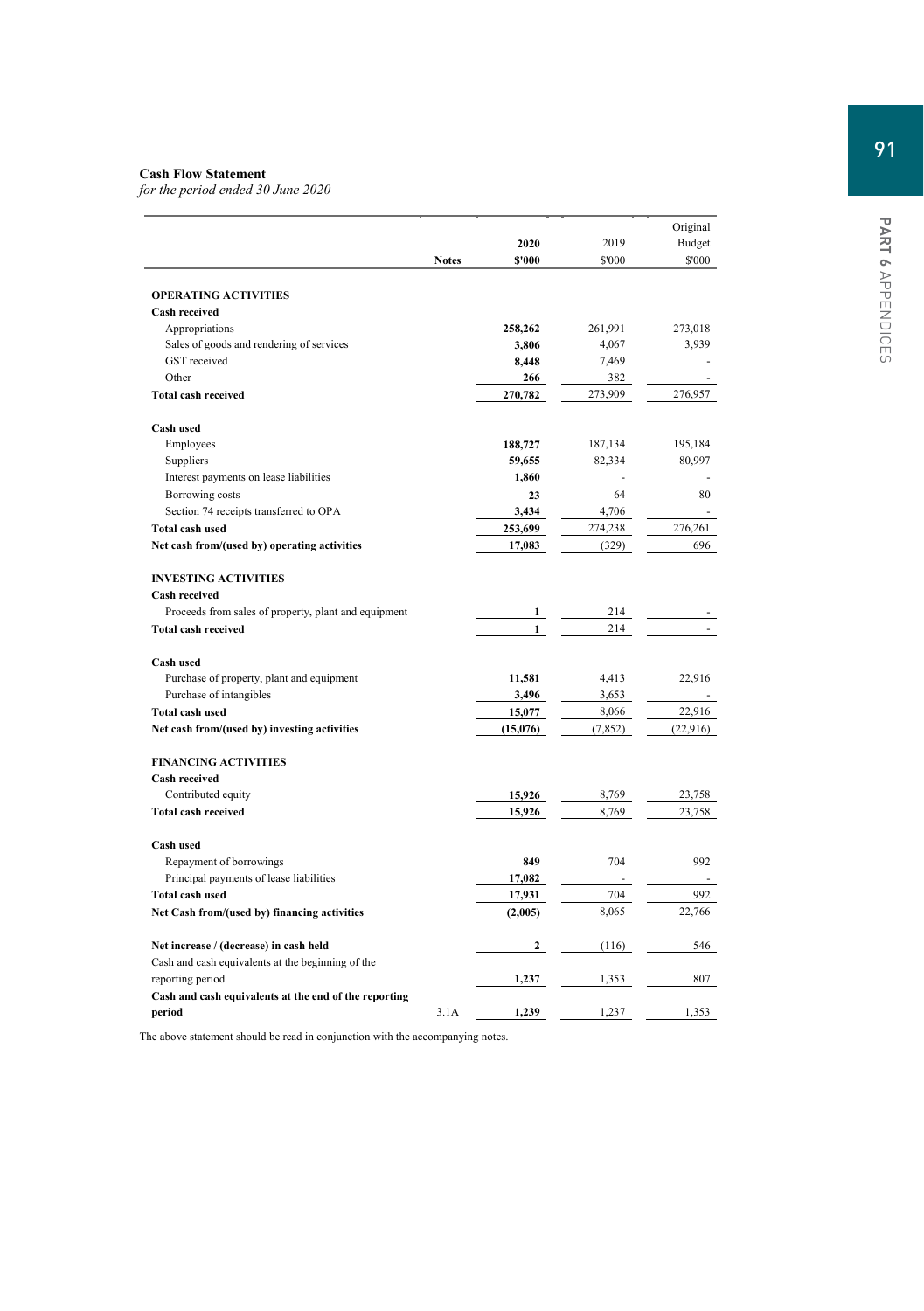#### **Cash Flow Statement**

*for the period ended 30 June 2020*

**Budget Variances Commentary**

**Statement of Cash Flow Statement**

*Cash received from investing activities*

Cash from the sale of assets was not budgeted for as it is unpredictable.

*Cash used for investing activities and Contributed equity*

Asset purchases were lower than expected due to a delay in the completion of building and software development projects.

*Principal payments of lease liabilities*

This change arises from the implementation during 2019-20 of AASB 16 *Leases*. The changes arising from this new standard were not accounted for during the budget process.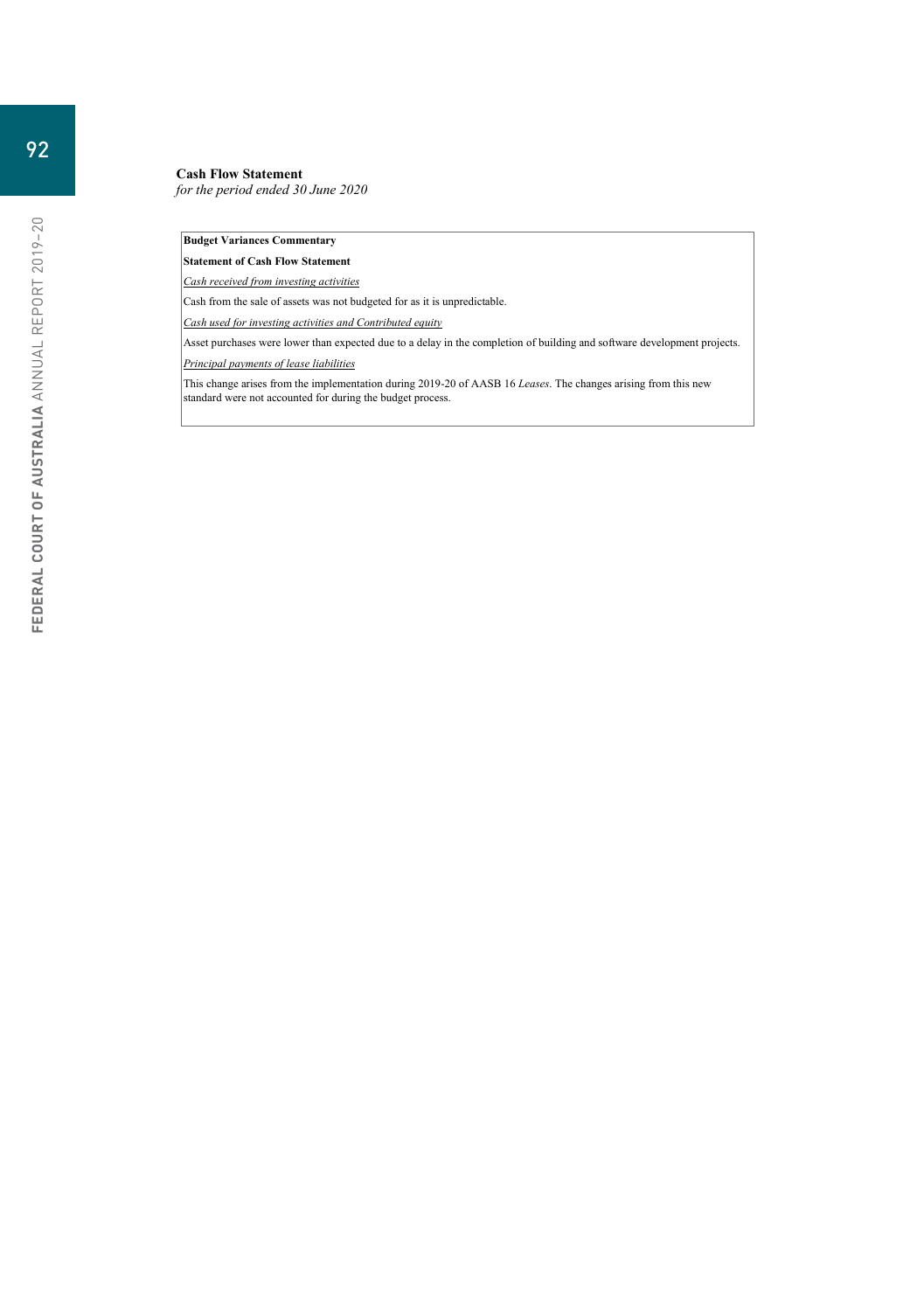#### **Administered Schedule of Comprehensive Income**

*for the period ended 30 June 2020*

|                                          |              |         |        | Original |
|------------------------------------------|--------------|---------|--------|----------|
|                                          |              | 2020    | 2019   | Budget   |
|                                          | <b>Notes</b> | \$'000  | \$'000 | \$'000   |
| <b>NET COST OF SERVICES</b>              |              |         |        |          |
| <b>Expenses</b>                          |              |         |        |          |
| Suppliers                                | 2.1A         | 726     | 807    | 880      |
| Impairment loss on financial instruments | 2.1B         | 3,802   | 3,289  | 3,200    |
| Other expenses - refunds of fees         | 2.1C         | 346     | 918    | 900      |
| <b>Total expenses</b>                    |              | 4,874   | 5,014  | 4,980    |
|                                          |              |         |        |          |
| Income                                   |              |         |        |          |
| Revenue                                  |              |         |        |          |
| <b>Non-taxation revenue</b>              |              |         |        |          |
| Fees and fines                           | 2.2A         | 118,842 | 89,034 | 83,419   |
| <b>Total non-taxation revenue</b>        |              | 118,842 | 89,034 | 83,419   |
| <b>Total revenue</b>                     |              | 118,842 | 89,034 | 83,419   |
| <b>Total income</b>                      |              | 118,842 | 89,034 | 83,419   |
| Net contribution by services             |              | 113,968 | 84,020 | 78,439   |
| Total comprehensive income               |              | 113,968 | 84,020 | 78,439   |
|                                          |              |         |        |          |

The above schedule should be read in conjunction with the accompanying notes.

#### **Budget Variances Commentary**

#### **Administered Schedule of Comprehensive Income**

#### *Fees and fines*

Administered revenues relate to activities performed by the Entity on behalf of the Australian Government. The variance to budget is due to the uncertainty in estimating fee revenue and fines, with the Entity on occasion receipting fines on behalf of the Government.

#### *Impairment loss on financial instruments*

The variance to budget is due to the uncertainty in estimating fees that may become impaired during the period.

#### *Other expenses*

Other expenses relates to the refund of fees. The variance to budget is due to the uncertainty in estimating the amount of fees that may require refund during the period.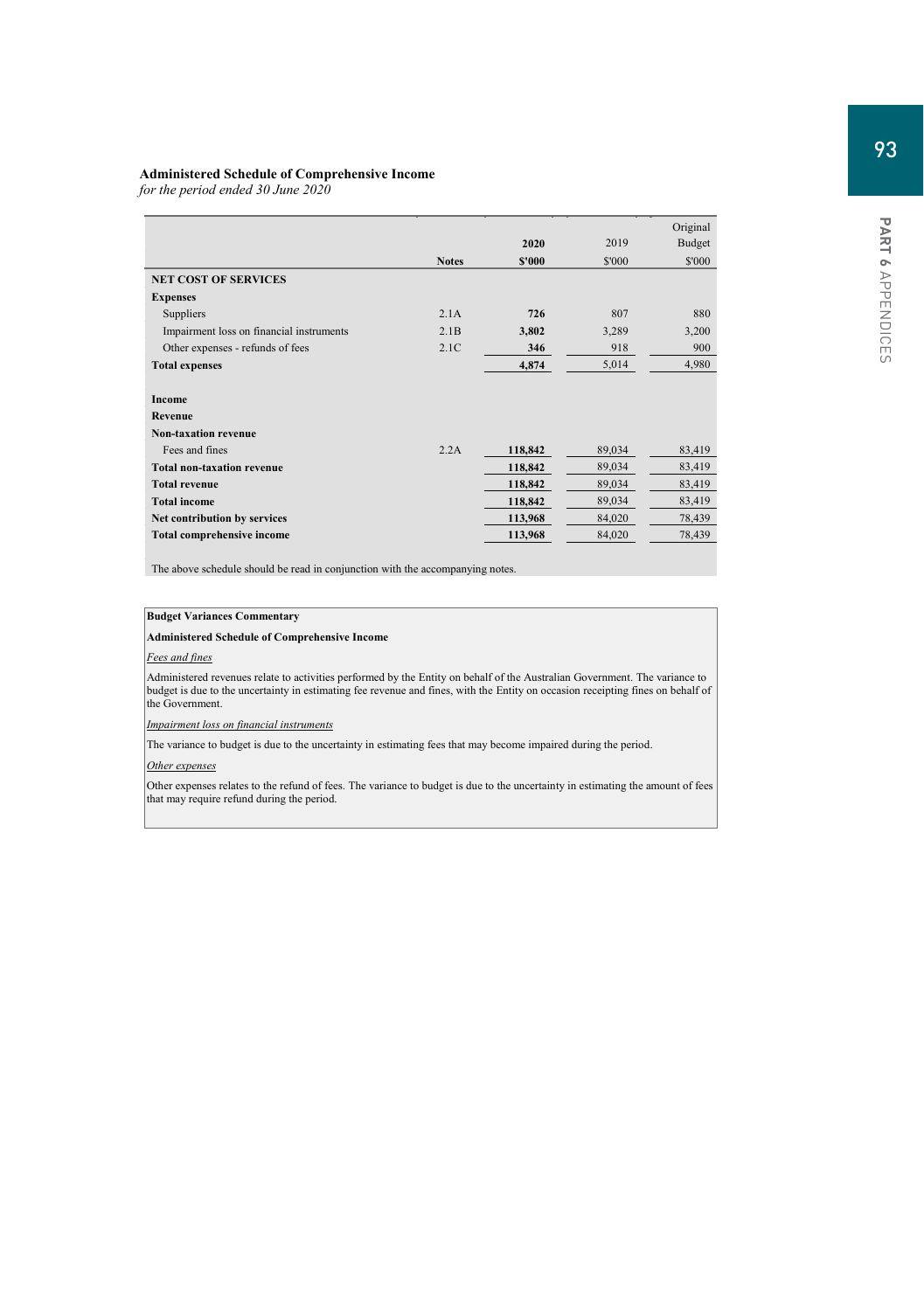#### **Administered Schedule of Assets and Liabilities**

*as at 30 June 2020*

|                                                          |              |        |        | Original      |
|----------------------------------------------------------|--------------|--------|--------|---------------|
|                                                          |              | 2020   | 2019   | <b>Budget</b> |
|                                                          | <b>Notes</b> | \$'000 | \$'000 | \$'000        |
| <b>ASSETS</b>                                            |              |        |        |               |
| <b>Financial Assets</b>                                  |              |        |        |               |
| Cash and cash equivalents                                | 4.1A         | 103    | 142    | 136           |
| Trade and other receivables                              | 4.1B         | 1,039  | 2,250  | 4,599         |
| <b>Total assets administered on behalf of Government</b> |              | 1,142  | 2,392  | 4,735         |
|                                                          |              |        |        |               |
| <b>LIABILITIES</b>                                       |              |        |        |               |
| <b>Payables</b>                                          |              |        |        |               |
| Suppliers                                                | 42A          | 31     | 89     |               |
| Other payables                                           | 4.2B         | 543    | 610    | 513           |
| Total liabilities administered on behalf of              |              |        |        |               |
| Government                                               |              | 574    | 699    | 513           |
|                                                          |              |        |        |               |
| Net assets/(liabilities)                                 |              | 568    | 1,693  | 4,222         |
|                                                          |              |        |        |               |

The above schedule should be read in conjunction with the accompanying notes.

#### **Budget Variances Commentary**

#### **Administered Schedule of Assets and Liabilities**

#### *Cash and cash equivalents*

There is inherent uncertainty in estimating the cash balance on any particular day.

*Trade and other receivables*

Trade and other receivables varies from budget due to the implementation of the accounting standard for financial<br>instruments that occurred during 2018-19. This led to an increase in the Entity's doubtful debt provision, r

*Suppliers*

The variance to budget is a timing difference due to invoices received after 30<sup>th</sup> June.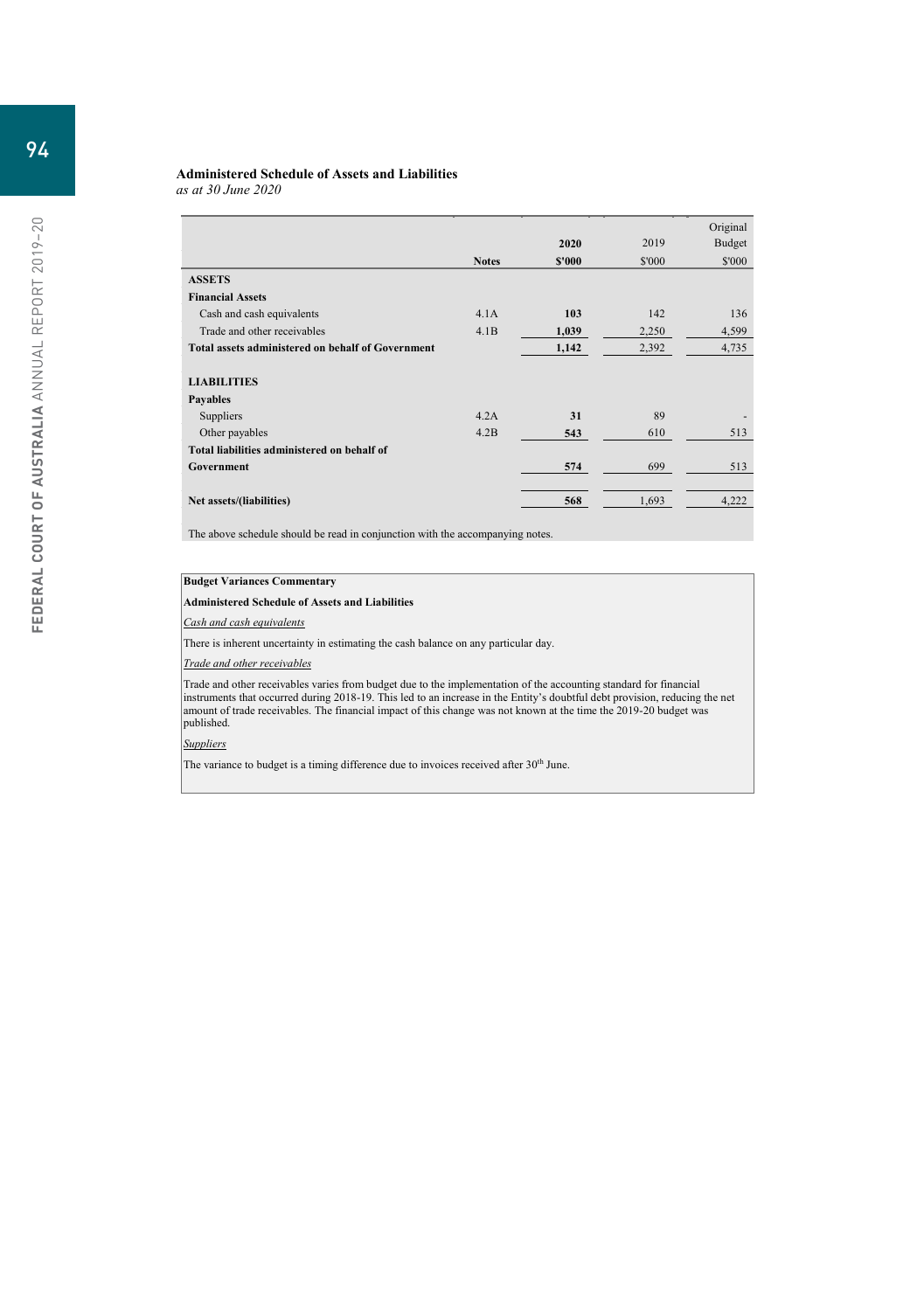#### **Administered Reconciliation Schedule**

*for the period ended 30 June 2020*

|                                                                 | 2020      | 2019      |
|-----------------------------------------------------------------|-----------|-----------|
|                                                                 | \$'000    | \$'000    |
|                                                                 |           |           |
| Opening assets less liabilities as at 1 July                    | 1,693     | 4,222     |
| Adjustment for change in accounting policies                    |           | (1, 854)  |
| Adjustments for rounding                                        |           | (1)       |
| <b>Adjusted opening assets less liabilities</b>                 | 1,693     | 2,367     |
|                                                                 |           |           |
| Net contribution by services                                    |           |           |
| Income                                                          | 118,842   | 89,034    |
| Expenses                                                        |           |           |
| Payments to entities other than corporate Commonwealth entities | (4,874)   | (5,014)   |
| <b>Transfers (to)/from the Australian Government</b>            |           |           |
| Appropriation transfers from Official Public Account            |           |           |
| Annual appropriations                                           |           |           |
| Payments to entities other than corporate Commonwealth entities | 784       | 718       |
| Special appropriations (unlimited) s77 PGPA Act repayments      |           |           |
| Payments to entities other than corporate Commonwealth entities | 353       | 923       |
| GST increase to appropriations s74 PGPA Act                     |           |           |
| Payments to entities other than corporate Commonwealth entities | 78        | 71        |
| Appropriation transfers to OPA                                  |           |           |
| Transfers to OPA                                                | (116,308) | (86, 406) |
| Closing assets less liabilities as at 30 June                   | 568       | 1,693     |
|                                                                 |           |           |

The above schedule should be read in conjunction with the accompanying notes.

#### **Accounting Policy**

*Administered cash transfers to and from the Official Public Account*

Revenue collected by the entity for use by the Government rather than the entity is administered revenue. Collections are transferred to the Official Public Account (OPA) maintained by the Department of Finance. Conversely, cash is drawn from the OPA to make payments under Parliamentary appropriation on behalf of Government. These transfers to and from the<br>OPA are adjustments to the administered cash held by the entity on behalf of the Government and reported a schedule of administered cashflows and in the administered reconciliation schedule.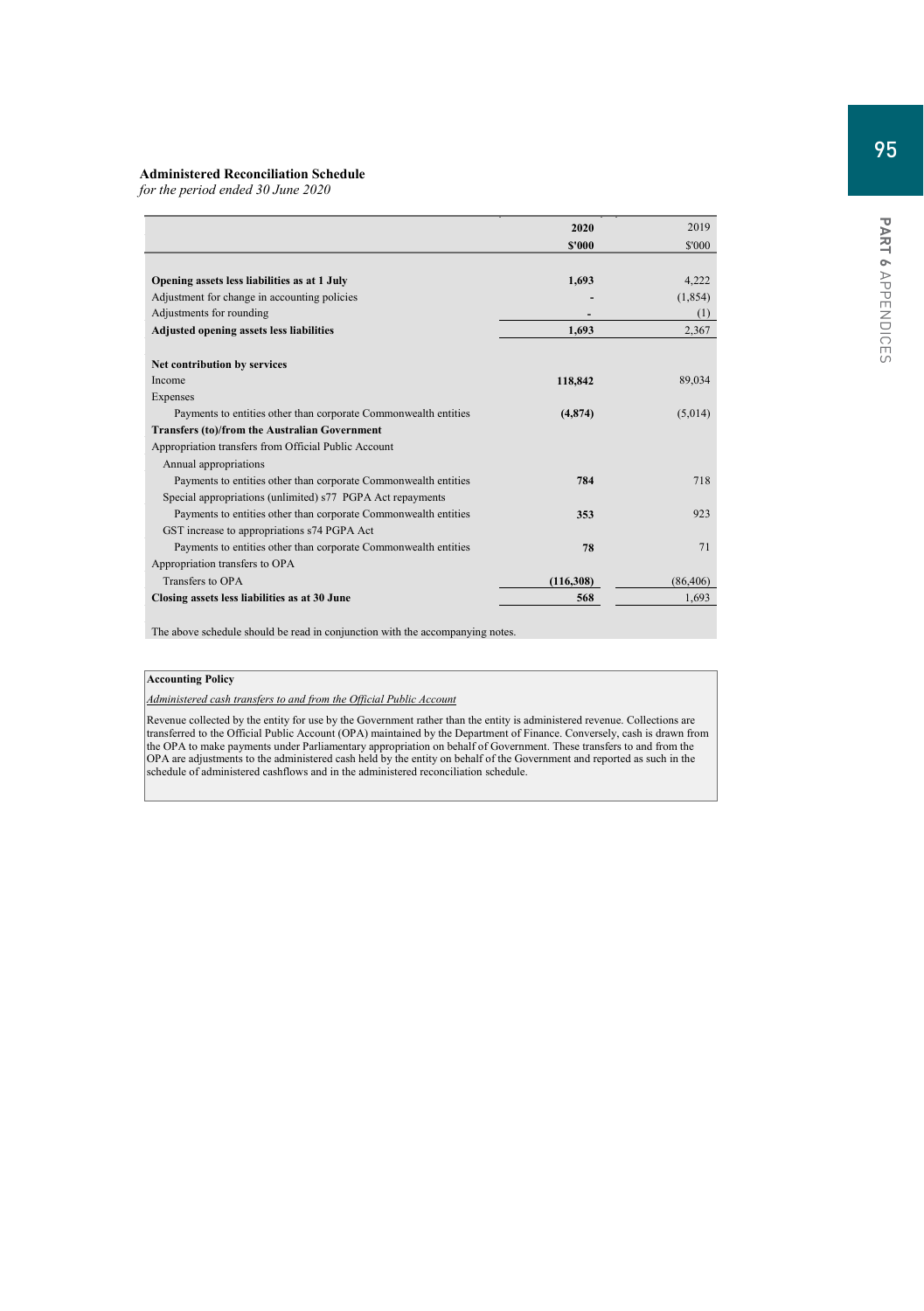#### **Administered Cash Flow Statement**

*for the period ended 30 June 2020*

|                                                                    |              | 2020      | 2019      |
|--------------------------------------------------------------------|--------------|-----------|-----------|
|                                                                    | <b>Notes</b> | \$'000    | \$'000    |
|                                                                    |              |           |           |
| <b>OPERATING ACTIVITIES</b>                                        |              |           |           |
| <b>Cash received</b>                                               |              |           |           |
| Fees                                                               |              | 77,862    | 81,509    |
| Fines                                                              |              | 38,329    | 4,833     |
| GST received                                                       |              | 78        | 70        |
| <b>Total cash received</b>                                         |              | 116,269   | 86,412    |
| <b>Cash used</b>                                                   |              |           |           |
| Suppliers                                                          |              | 862       | 789       |
| Refunds of fees                                                    |              | 346       | 918       |
| Other                                                              |              | 7         | 5         |
| <b>Total cash used</b>                                             |              | 1,215     | 1,712     |
| Net cash from operating activities                                 |              | 115,054   | 84,700    |
|                                                                    |              |           |           |
| Net increase in cash held                                          |              | 115,054   | 84,700    |
| Cash and cash equivalents at the beginning of the reporting period |              | 142       | 136       |
| <b>Cash from Official Public Account for:</b>                      |              |           |           |
| Appropriations                                                     |              | 1,215     | 1,712     |
| Total cash from official public account                            |              | 1,215     | 1,712     |
| <b>Cash to Official Public Account for:</b>                        |              |           |           |
| Transfer to OPA                                                    |              | (116,308) | (86, 406) |
| Total cash to official public account                              |              | (116,308) | (86, 406) |
|                                                                    |              |           |           |
| Cash and cash equivalents at the end of the reporting period       | 4.1A         | 103       | 142       |

The above statement should be read in conjunction with the accompanying notes.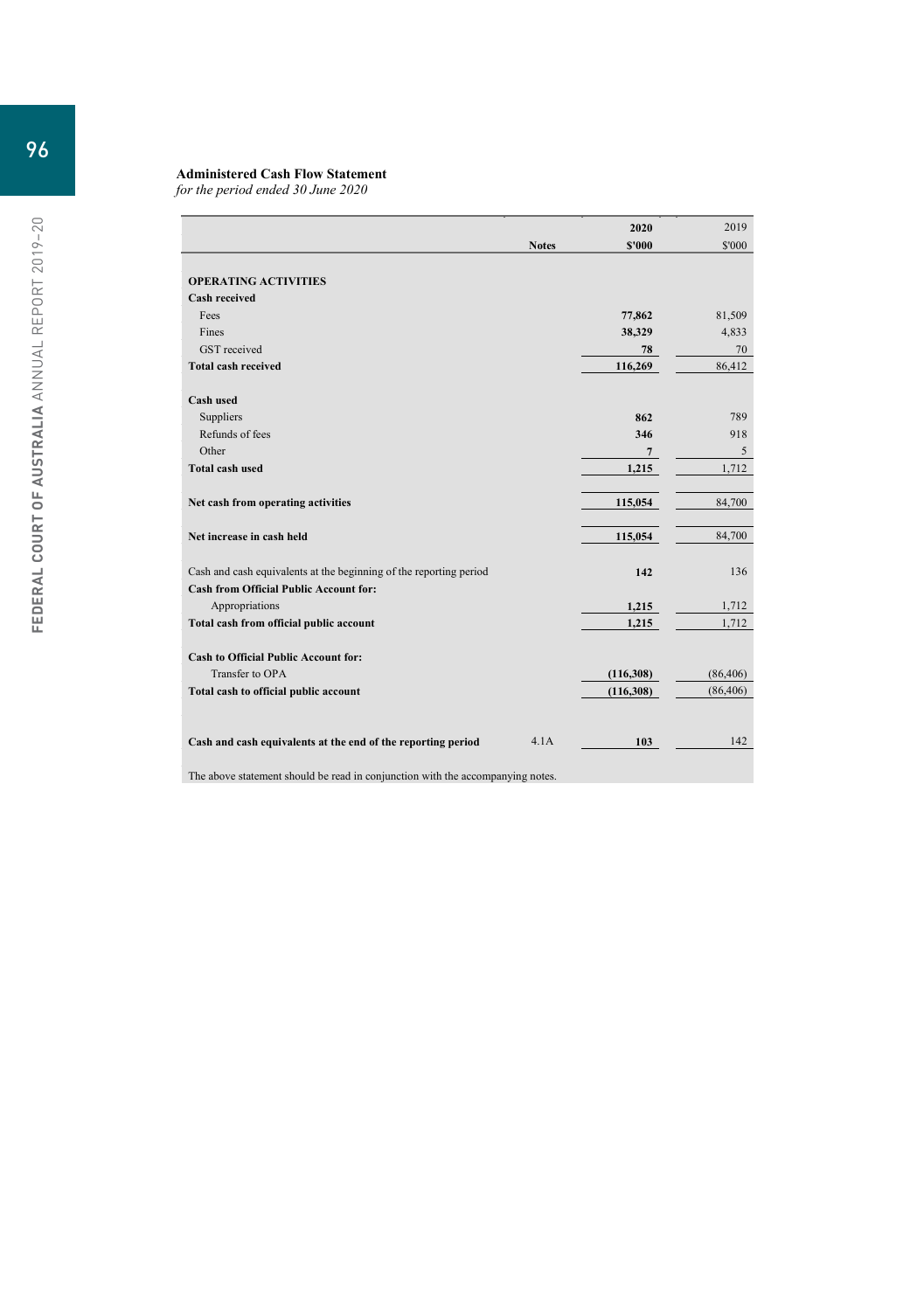97

#### **Overview**

**Objectives of the Federal Court of Australia**

The Federal Court of Australia listed entity (the Entity) is a non-corporate Commonwealth listed entity for the purposes of the *Public Governance and Accountability Act 2013* (PGPA Act). It is established under section 18ZB of the *Federal Court of Australia Act 1976* (Cth).

Appropriations made by the Federal Parliament for the purposes of the Federal Court of Australia, the Family Court of Australia and the Federal Circuit Court of Australia (all of which are courts established pursuant to Chapter III of the Commonwealth Constitution), as well as the National Native Title Tribunal, are made to the Entity, which is accountable for the financial management of those appropriations.

The objectives of the Entity include the provision of corporate services in support of the operations of the Federal Court, Family Court, Federal Circuit Court and the National Native Title Tribunal.

**The Basis of Preparation**

The financial statements are general purpose financial statements and are required by section 42 of the *Public Governance, Performance and Accountability Act 2013*.

The Financial Statements have been prepared in accordance with:

a) *Public Governance, Performance and Accountability (Financial Reporting) Rule 2015* (FRR); and

b) Australian Accounting Standards and Interpretations – Reduced Disclosure Requirements issued by the Australian Accounting Standards Board (AASB) that apply for the reporting period.

The financial statements have been prepared on an accrual basis and in accordance with the historical cost convention, except for certain assets and liabilities at fair value. Except where stated, no allowance is made for the effect of changing prices on the results or the financial position. The financial statements are presented in Australian dollars and values are rounded to the nearest thousand dollars unless otherwise specified.

**New Accounting Standards**

#### **AASB 15: Revenue from Contracts with Customers and AASB 1058 Income of not for profit entities.**

AASB 15 and AASB 1058 became effective on 1 July 2019.

AASB 15 establishes a comprehensive framework for determining whether, how much and when revenue is recognised. It replaces existing revenue recognition guidance, including AASB 118 *Revenue,* AASB 111 *Construction Contracts* and Interpretation 13 *Customer Loyalty Programmes*. The core principle of AASB 15 is that an entity recognises revenue to depict the transfer of promised goods or services to customers in an amount that reflects the consideration to which the entity expects to be entitled in exchange for those goods or services.

AASB 1058 is relevant in circumstances where AASB 15 does not apply. AASB 1058 replaces most of the not-for-profit (NFP) provisions of AASB 1004 *Contributions* and applies to transactions where the consideration to acquire an asset is significantly less than fair value principally to enable the Entity to further its objectives, and where volunteer services are received.

The introduction of these standards has been analysed by the Entity and has not led to any material adjustments to accounting policies or financial adjustments.

#### **AASB 16: Leases**

The Entity adopted AASB 16 using the modified retrospective approach, under which the cumulative effect of initial application is<br>recognised in retained earnings at 1 July 2019. Accordingly, the comparative information pre is presented as previously reported under AASB 117 and related interpretations.

AASB 16 provides for certain optional practical expedients, including those related to the initial adoption of the standard. The Entity applied the exemption not to recognise right of use assets and liabilities for leases less than 12 months of lease term remaining as of the date of initial application unless it was considered 'reasonably certain' as it has been continuously leased for several years in the past.

As a lessee, the Entity previously classified leases as operating or finance leases based on its assessment of whether the lease transferred substantially all of the risk and rewards of ownership. Under AASB 16, the Entity recognises right-of-use assets and liabilities for most leases. However, the Entity has elected not to recognise right-of-use assets and lease liabilities for some leases of low value assets based on the value of the underlying asset when new or for short-term leases with a lease term of 12 months or less unless it was considered 'reasonably certain' that the lease would continue - it has been continuously leased for several years in the past.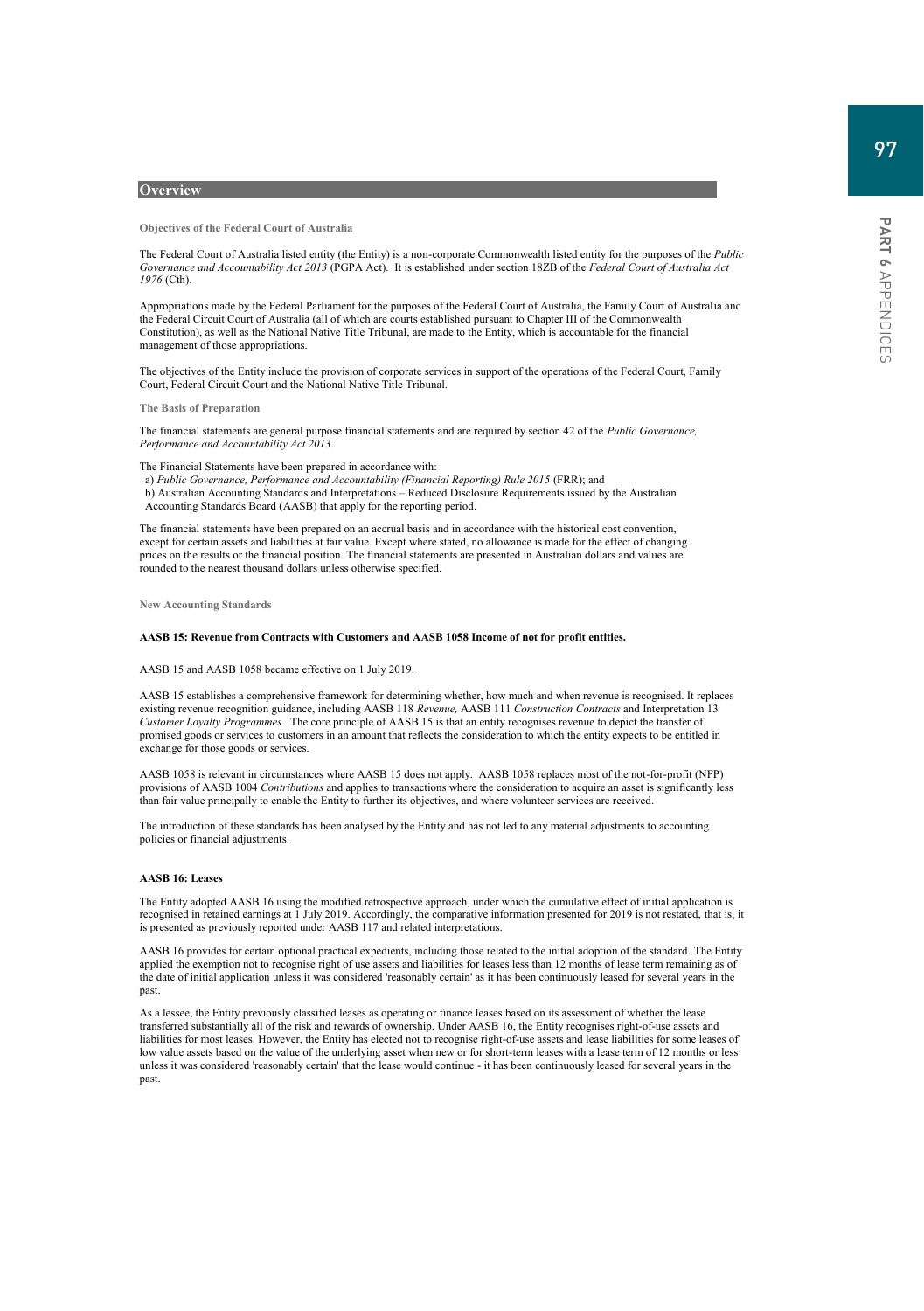On adoption of AASB 16, the Entity recognised right-of-use assets and lease liabilities in relation to leases of office space and vehicles which had previously been classified as operating leases.

The lease liabilities were measured at the present value of the remaining lease payments, discounted using the Entity's incremental borrowing rate as at 1 July 2019. The Entity's incremental borrowing rate is the rate at which a similar borrowing could be obtained from an independent creditor under comparable terms and conditions. The weighted average rate applied was 1.09%

|                                                                                                        | 1 July 2019 |
|--------------------------------------------------------------------------------------------------------|-------------|
|                                                                                                        | \$'000      |
| <b>Impact on Transition of AASB 16</b>                                                                 |             |
| Departmental                                                                                           |             |
| Right-of-use assets - property, plant and equipment                                                    | 165,939     |
| Lease liabilities                                                                                      | 165,939     |
| Retained earnings                                                                                      | 1,292       |
| Payables - Suppliers                                                                                   | (1,292)     |
| The following table reconciles the Departmental minimum lease commitments disclosed in the             |             |
| entity's 30 June 2019 annual financial statements to the amount of lease liabilities recognised on     |             |
| 1 July 2019:                                                                                           |             |
|                                                                                                        | 1 July 2019 |
| Minimum operating lease commitment at 30 June 2019                                                     | 47,371      |
| Less: short-term leases not recognised under AASB 16                                                   | (1, 429)    |
| Less: low value leases not recognised under AASB 16                                                    | (62)        |
| Plus: effect of extension options reasonably certain to be exercised <sup>1</sup>                      | 128,364     |
| <b>Undiscounted lease payments</b>                                                                     | 174,244     |
| Less: effect of discounting using the incremental borrowing rate as at the date of initial application | (8,305)     |
| Lease liabilities recognised at 1 July 2019                                                            | 165,939     |

<sup>1</sup>In the Commonwealth Law Courts Buildings, the Department of Finance as the landlord has provided greater certainty about the lease terms to enable reporting under AASB 16.

#### **Taxation**

The Federal Court of Australia is exempt from all forms of taxation except Fringe Benefits Tax (FBT) and the Goods and Services Tax (GST).

#### **Reporting of Administered activities**

Administered revenues, expenses, assets, liabilities and cash flows are disclosed in the administered schedules and related notes.

Except where otherwise stated, administered items are accounted for on the same basis and using the same policies as for departmental items, including the application of Australian Accounting Standards.

**Events after the Reporting Period**

#### **Departmental**

There were no subsequent events that had the potential to significantly affect the ongoing structure and financial activities of the Entity.

#### **Administered**

There were no subsequent events that had the potential to significantly affect the ongoing structure and financial activities of the Entity.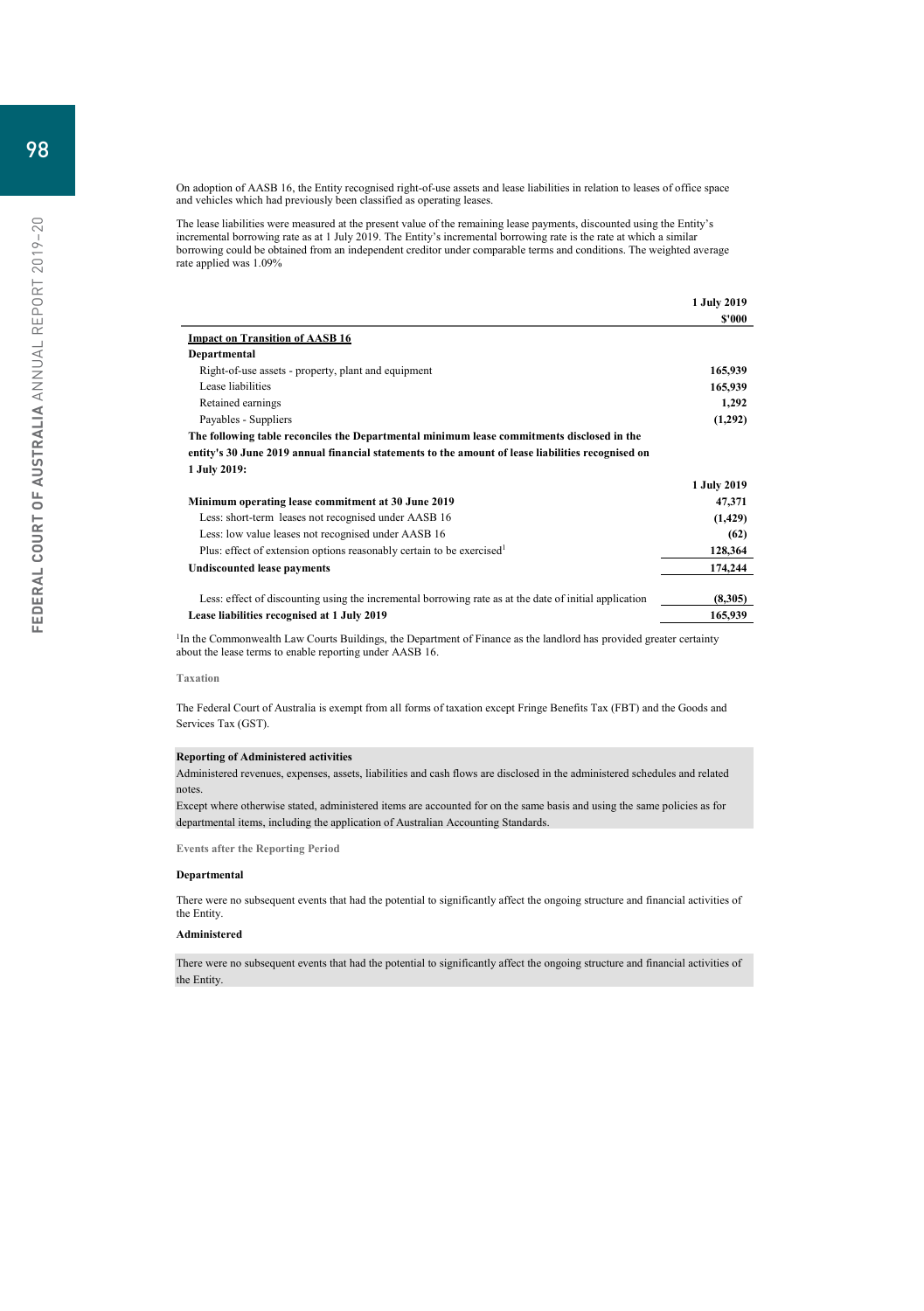| 1. Financial Performance                                                                                           |         |         |
|--------------------------------------------------------------------------------------------------------------------|---------|---------|
| This section analyses the financial performance of the Federal Court of Australia for the year ended 30 June 2020. |         |         |
| 1.1 Expenses                                                                                                       |         |         |
|                                                                                                                    | 2020    | 2019    |
|                                                                                                                    | \$'000  | \$'000  |
| Note 1.1A: Judicial and Employee Benefits                                                                          |         |         |
| Judges remuneration                                                                                                | 70,585  | 67,776  |
| Judicial superannuation defined contribution                                                                       | 4,124   | 3,996   |
| Judges notional superannuation                                                                                     | 35,450  | 33,393  |
| <b>Total judicial benefits</b>                                                                                     | 110,159 | 105,165 |
| Wages and salaries                                                                                                 | 88,004  | 83,942  |
| Superannuation                                                                                                     |         |         |
| Defined contribution plans                                                                                         | 10,375  | 9,420   |
| Defined benefit plans                                                                                              | 5,580   | 5,733   |
| Leave and other entitlements                                                                                       | 14,113  | 16,056  |
| Separation and redundancies                                                                                        | 594     | 2,883   |
| <b>Total employee benefits</b>                                                                                     | 118,666 | 118,034 |
| Total judicial and employee benefits                                                                               | 228,825 | 223,199 |
| <b>Accounting Policy</b>                                                                                           |         |         |
| Accounting policies for employee related expenses are contained in the People and Relationships section.           |         |         |
|                                                                                                                    | 2020    | 2019    |
|                                                                                                                    | \$'000  | \$'000  |
| Note 1.1B: Suppliers                                                                                               |         |         |
| Goods and services supplied or rendered                                                                            |         |         |
| IT services                                                                                                        | 6,883   | 7,456   |
| Consultants                                                                                                        | 795     | 437     |
| Contractors                                                                                                        | 1,031   | 2,378   |
| Property operating costs                                                                                           | 9,635   | 9,901   |
| Courts operation and administration                                                                                | 12,980  | 13,723  |
| Travel                                                                                                             | 5,625   | 8,410   |
| Library purchases                                                                                                  | 4,357   | 4,312   |
| Other                                                                                                              | 6,463   | 7,097   |
| Total goods and services supplied or rendered                                                                      | 47,770  | 53,714  |
| Goods supplied                                                                                                     | 2,941   | 3,692   |
| Services rendered                                                                                                  | 44,829  | 50,022  |
| Total goods and services supplied or rendered                                                                      | 47,770  | 53,714  |
| <b>Other suppliers</b>                                                                                             |         |         |
| Operating lease rentals $1$                                                                                        |         | 62,090  |
| Short-term leases                                                                                                  | 632     |         |
| Property resources received free of charge                                                                         | 43,210  |         |
| Workers compensation expenses                                                                                      | 858     | 1,493   |
| <b>Total other suppliers</b>                                                                                       | 44,700  | 63,583  |
| <b>Total suppliers</b>                                                                                             | 92,470  | 117,297 |

1. The Entity has applied AASB 16 using the modified retrospective approach and therefore the comparative information has not<br>been restated and continues to be reported under AASB 117.<br>The Entity has short-term lease commi

The above lease disclosures should be read in conjunction with the accompanying notes 1.1C, 3.2A and 3.4A.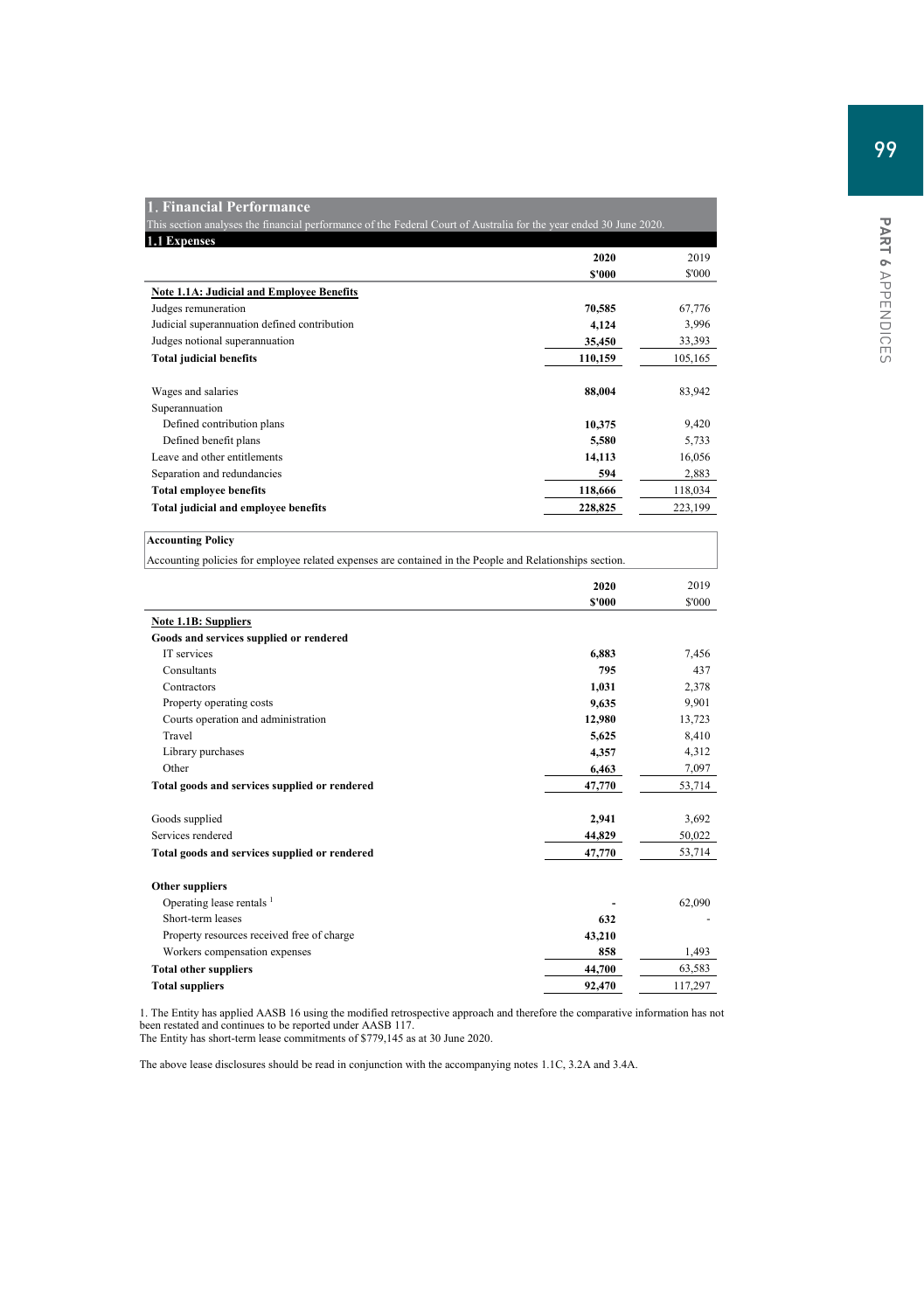#### *Short-term leases and leases of low-value assets*

The Entity has elected not to recognise right-of-use assets and lease liabilities for short-term leases of assets that have a lease term of 12 months or less and leases of low-value assets (less than \$10,000).

|                                                     | 2020<br>\$'000 | 2019<br>\$'000 |
|-----------------------------------------------------|----------------|----------------|
| Note 1.1C: Finance costs                            |                |                |
|                                                     |                |                |
| Finance leases <sup>1</sup>                         |                | 65             |
| Interest on lease liabilities - buildings           | 1,828          |                |
| Interest on lease liabilities – plant and equipment | 55             |                |
| Unwinding of discount - make good                   | 312            | 248            |
| <b>Total finance costs</b>                          | 2,195          | 313            |

1. The Entity has applied AASB 16 using the modified retrospective approach and therefore the comparative information has not been restated and continues to be reported under AASB 117. The above lease disclosures should be read in conjunction with the accompanying notes 1.1B, 3.2A and 3.4A.

| <b>Accounting Policy</b>                              |        |        |
|-------------------------------------------------------|--------|--------|
| All borrowing costs are expensed as incurred.         |        |        |
|                                                       | 2020   | 2019   |
|                                                       | \$'000 | \$'000 |
| Note 1.1D: Impairment loss on financial instruments   |        |        |
| Impairment on financial instruments - doubtful debts  | 22     |        |
| <b>Total impairment loss on financial instruments</b> | 22     |        |
|                                                       |        |        |
|                                                       | 2020   | 2019   |
|                                                       | \$'000 | \$'000 |
| Note 1.1E: Write-down and impairment of other assets  |        |        |
| Impairment of inventories                             | 10     | 9      |
| Impairment of plant and equipment                     | 4      | 72     |
| Impairment on buildings                               |        | 495    |
| Total write-down and impairment of other assets       | 14     | 576    |
|                                                       |        |        |

| <b>1.2 Own-Source Revenue and Gains</b>                 |        |        |
|---------------------------------------------------------|--------|--------|
|                                                         | 2020   | 2019   |
|                                                         | \$'000 | \$'000 |
| <b>Own-Source Revenue</b>                               |        |        |
| Note 1.2A: Revenue from contracts with customers        |        |        |
| Sale of goods                                           |        |        |
| Rendering of services                                   | 2,903  | 4,080  |
| Total revenue from contracts with customers             | 2,904  | 4,081  |
| Disaggregation of revenue from contracts with customers |        |        |
| Court administration services                           | 772    | 887    |
| NZ Aid funded program revenue                           | 1.337  | 2,398  |
| Government related services                             | 794    | 795    |
| Other                                                   |        |        |
| Total                                                   | 2.904  | 4,081  |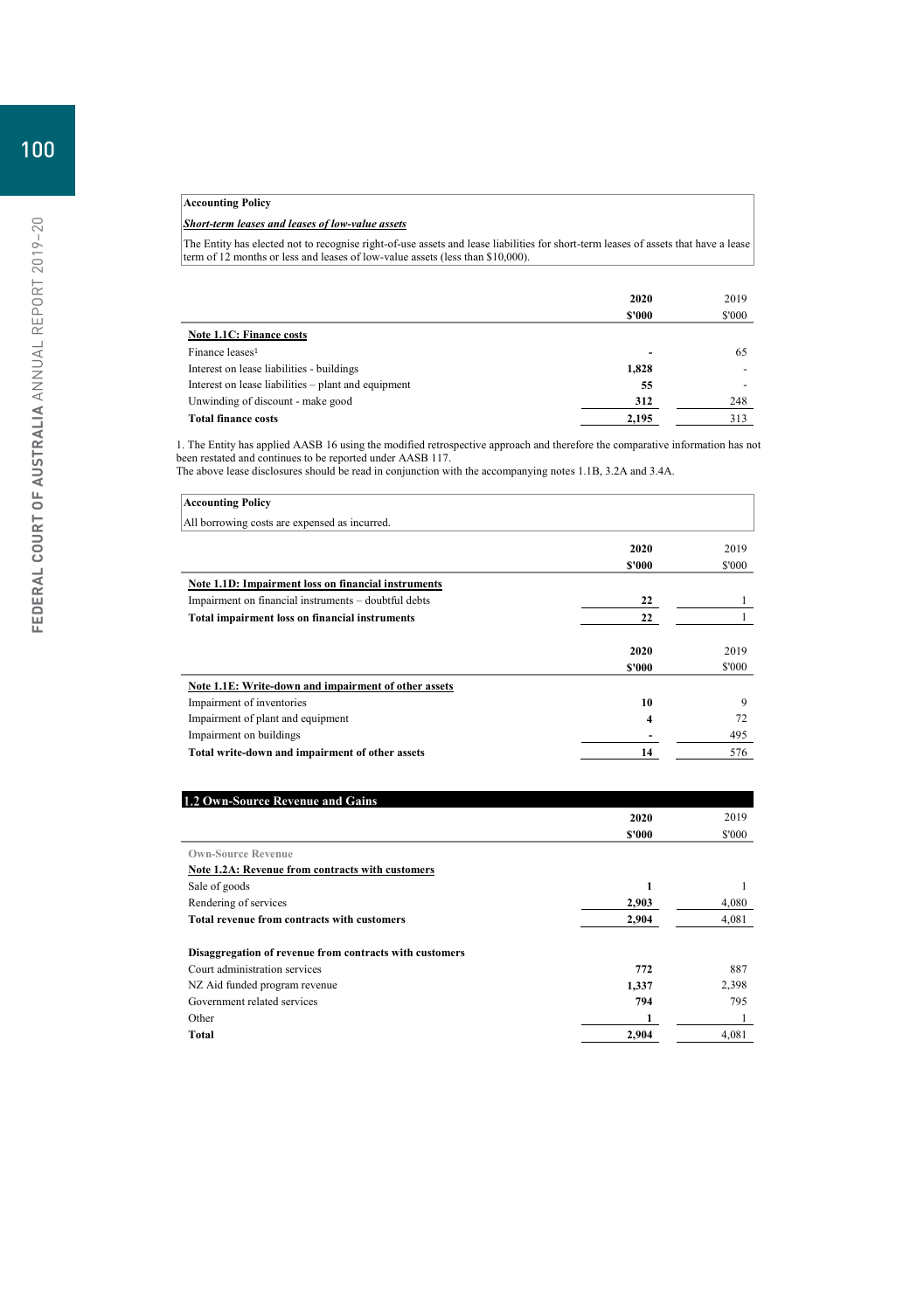| 2020   | 2019   |
|--------|--------|
| \$'000 | \$'000 |
|        |        |
|        |        |
| 43.210 | 42,432 |
| 130    | 125    |
| 267    | 382    |
| 43,607 | 42,939 |
|        |        |

#### **Accounting Policy**

Revenue from the sale of goods is recognised when control has been transferred to the buyer. Revenue is recognised by the Entity under *AASB 15* when the following occurs:

a contract is identified and each party is committed to perform its obligations;

- the rights and payment terms can be identified; and
- it is probable that the Entity will collect the consideration under the contract when goods or services have been provided.

The Entity identifies its performance obligations in each contract and determines when they have been satisfied. Revenue is recognised at the time performance obligations have been met.

The following is a description of the principal activities from which the Entity generates its revenue:

**Court administration services**. Revenue is recognised when the goods or services are provided to the customer.

**Government related services.** Revenue is recognised at the time the service is provided.

**Services provided to the New Zealand Government.** The Entity has defined performance obligations under the contract with New Zealand, with clearly identified milestones identified in the contract. Revenue is recognised when those performance obligations have been reached.

The transaction price is the total amount of consideration to which the Entity expects to be entitled in exchange for transferring promised goods or services to a customer. The consideration promised in a contract with a customer may include fixed amounts, variable amounts or both. The Entity has not been required to apply the practical expedient on AASB 15.121. There is no consideration from contracts with customers that is not included in the transaction price.

Receivables for goods and services, which have 30 day terms, are recognised at the nominal amounts due less any impairment allowance account. Collectability of debts is reviewed at the end of the reporting period. Allowances are made when the collection of the debt is no longer probable.

#### *Resources Received Free of Charge*

Resources received free of charge are recognised as gains when, and only when, a fair value can be reliably determined and the services would have been purchased if they had not been donated. Use of those resources is recognised as an expense. Resources received free of charge have been reclassified from Other Gains to Other Revenue in 2019-20 to more accurately reflect the substance of the transaction. Comparative information has also been updated for consistency.

|                                       | 2020   | 2019   |
|---------------------------------------|--------|--------|
|                                       | \$'000 | \$'000 |
| Note 1.2C: Other Gains                |        |        |
| Liabilities assumed by other agencies | 35,450 | 33,394 |
| Gain on sale of assets                |        | 214    |
| Total other gains                     | 35,451 | 76,165 |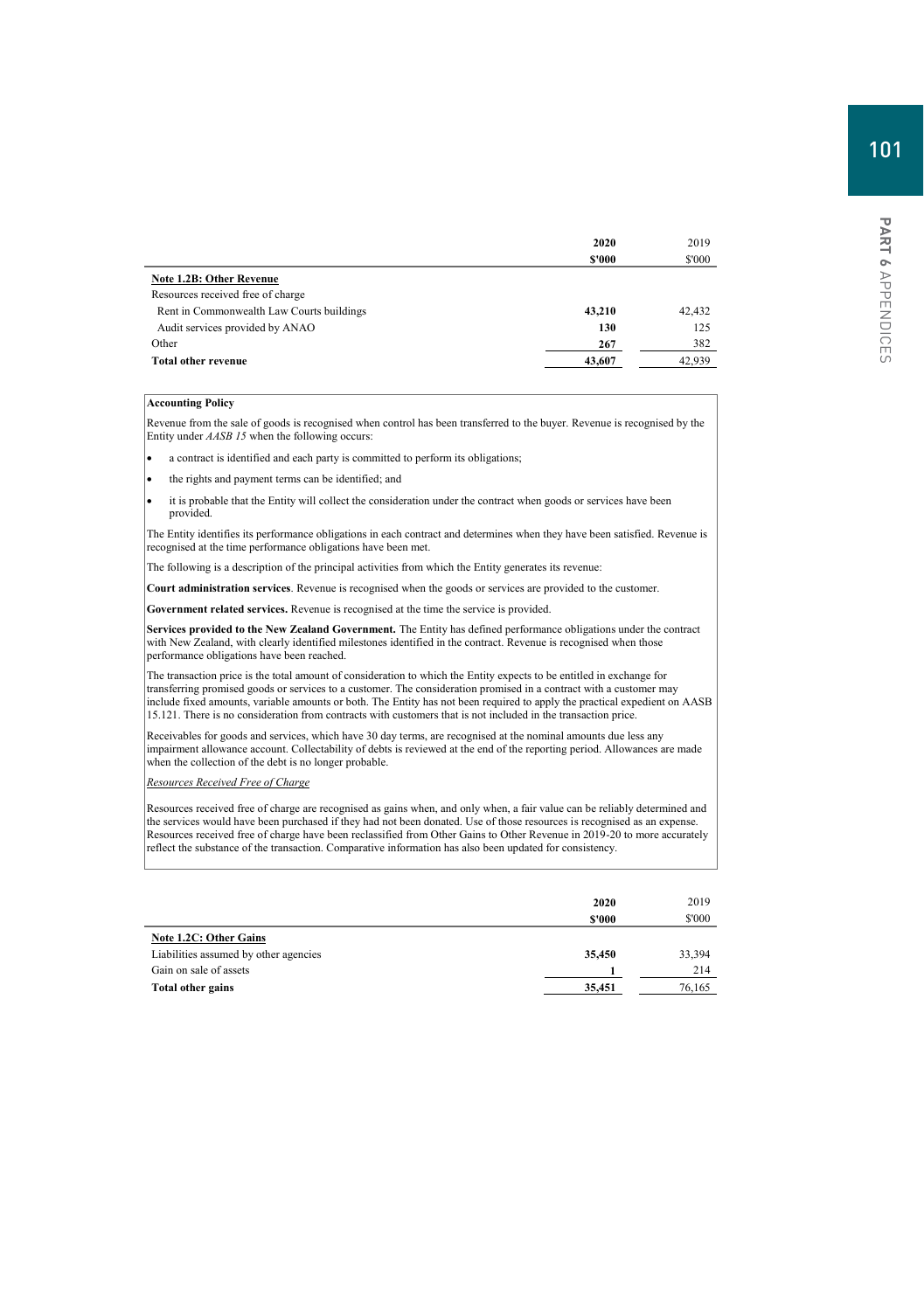| <b>Accounting Policy</b>                                                                                                                                     |         |         |
|--------------------------------------------------------------------------------------------------------------------------------------------------------------|---------|---------|
| Liabilities assumed by other agencies                                                                                                                        |         |         |
| Liabilities assumed by other agencies refers to the notional cost of judicial pensions as calculated by actuaries on behalf of<br>the Department of Finance. |         |         |
|                                                                                                                                                              | 2020    | 2019    |
|                                                                                                                                                              | \$'000  | \$'000  |
| <b>Note 1.2D: Revenue from Government</b>                                                                                                                    |         |         |
| Appropriations                                                                                                                                               |         |         |
| Departmental appropriation                                                                                                                                   | 273.973 | 264,806 |
| Revenue from Government (supplementation)                                                                                                                    |         | 546     |
| <b>Total revenue from Government</b>                                                                                                                         | 273.973 | 265.352 |

**Accounting Policy**

*Revenue from Government*

Amounts appropriated for departmental appropriations for the year (adjusted for any formal additions and reductions) are<br>recognised as Revenue from Government when the entity gains control of the appropriation except for c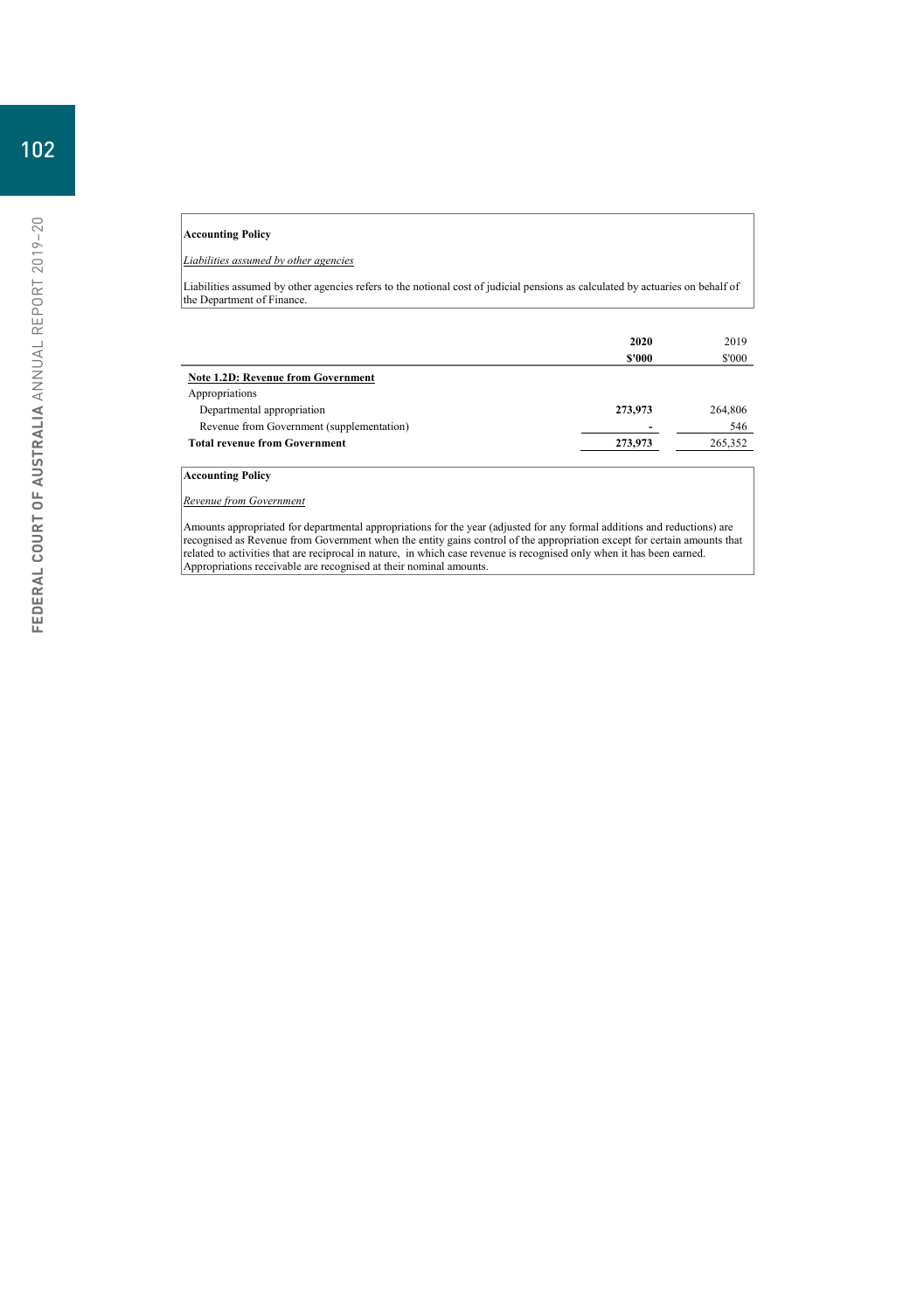#### **Income and Expenses Administered on Behalf of Government**

This section analyses the activities that the Federal Court of Australia does not control but administers on behalf of the Government. Unless otherwise noted, the accounting policies adopted are consistent with those applied for departmental

| reporting.                                            |        |        |
|-------------------------------------------------------|--------|--------|
| 2.1 Administered – Expenses                           |        |        |
|                                                       | 2020   | 2019   |
|                                                       | \$'000 | \$'000 |
| Note 2.1A: Suppliers                                  |        |        |
| <b>Services rendered</b>                              |        |        |
| Supply of primary dispute resolution services         | 726    | 807    |
| <b>Total suppliers</b>                                | 726    | 807    |
|                                                       |        |        |
| Note 2.1B: Impairment loss on financial instruments   |        |        |
| Impairment of financial instruments - doubtful debts  | 3,802  | 3,289  |
| <b>Total impairment loss on financial instruments</b> | 3,802  | 3,289  |
|                                                       |        |        |
| Note 2.1C: Other expenses                             |        |        |
| Refunds of fees                                       | 346    | 918    |
| <b>Total other expenses</b>                           | 346    | 918    |
|                                                       |        |        |

| 2.2 Administered - Income    |         |        |
|------------------------------|---------|--------|
|                              | 2020    | 2019   |
|                              | \$'000  | \$'000 |
| Revenue                      |         |        |
| <b>Non-Taxation Revenue</b>  |         |        |
| Note 2.2A: Fees and Fines    |         |        |
|                              |         |        |
| Hearing Fees                 | 5,664   | 5,941  |
| Filing and Setting Down Fees | 74,849  | 78,260 |
| Fines                        | 38.329  | 4,833  |
| <b>Total fees and fines</b>  | 118,842 | 89,034 |
|                              |         |        |

#### **Accounting Policy**

All administered revenues are revenues relating to the course of ordinary activities performed by the Federal Court of Australia, the Federal Circuit Court and the Family Court of Australia on behalf of the Australian Government. As such administered revenues are not revenues of the Entity. Fees are charged for access to the Entity's services. Administered fee revenue is recognised when the service occurs. The services are performed at the same time as or within two days of the fees becoming due and payable. Revenue from hearing fees is recognised under AASB15 *Revenue from Contracts with customers.* Filing and setting down fee revenue is recognised under AASB1058 *Income of not for profit entities.*

Revenue from fines is recognised when a fine is paid to the Entity on behalf of the Government. Fees and Fines are recognised at their nominal amount due less any impairment allowance. Collectability of debts is reviewed at the end of the reporting period. Impairment allowances are made based on historical rates of default.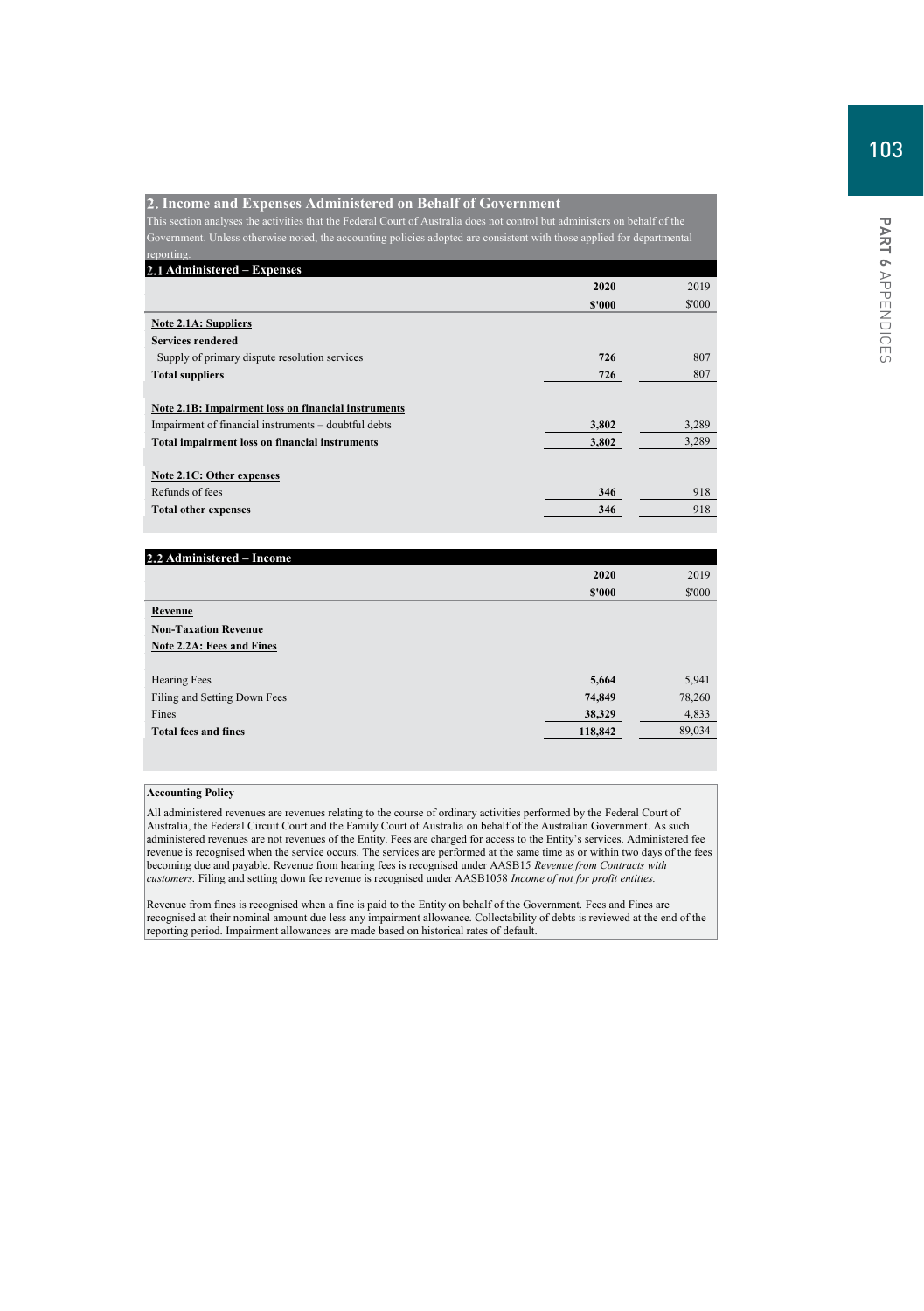| <b>3. Financial Position</b>                                                                                             |         |        |
|--------------------------------------------------------------------------------------------------------------------------|---------|--------|
| This section analyses the Federal Court of Australia assets used to conduct its operations and the operating liabilities |         |        |
| incurred as a result. Employee related information is disclosed in the People and Relationships section.                 |         |        |
| <b>3.1 Financial Assets</b>                                                                                              |         |        |
|                                                                                                                          | 2020    | 2019   |
|                                                                                                                          | \$'000  | \$'000 |
| Note 3.1A: Cash and cash equivalents                                                                                     |         |        |
| Cash at bank                                                                                                             | 1,222   | 1,224  |
| Cash on hand                                                                                                             | 17      | 13     |
| Total cash and cash equivalents                                                                                          | 1,239   | 1,237  |
|                                                                                                                          |         |        |
|                                                                                                                          | 2020    | 2019   |
|                                                                                                                          | \$'000  | \$'000 |
| Note 3.1B: Trade and other receivables                                                                                   |         |        |
| Goods and services receivables                                                                                           |         |        |
| Goods and services                                                                                                       | 105     | 627    |
| Total goods and services receivables                                                                                     | 105     | 627    |
| <b>Appropriations receivable</b>                                                                                         |         |        |
| Appropriation receivable - operating                                                                                     | 92,421  | 72,730 |
| Appropriation receivable - departmental capital budget                                                                   | 22,923  | 14,867 |
| <b>Total appropriations receivable</b>                                                                                   | 115,344 | 87,597 |
| <b>Other receivables</b>                                                                                                 |         |        |
| Statutory receivables (GST)                                                                                              | 966     | 1,782  |
| Revenue from Government                                                                                                  |         | 546    |
| <b>Total other receivables</b>                                                                                           | 966     | 2,328  |
| Total trade and other receivables (gross)                                                                                | 116,415 | 90.552 |
| Less impairment loss allowance                                                                                           | (22)    |        |
| Total trade and other receivables (net)                                                                                  | 116.393 | 90.552 |

Credit terms for goods and services were within 30 days (2019: 30 days).

#### **Reconciliation of the impairment allowance account:**

| <b>Movements in relation to 2020</b> |  |
|--------------------------------------|--|
|--------------------------------------|--|

|                                             | Goods and | Other       |        |
|---------------------------------------------|-----------|-------------|--------|
|                                             | services  | receivables | Total  |
|                                             | \$'000    | \$'000      | \$'000 |
| As at 1 July 2019                           | -         | ۰           |        |
| Amounts written off                         | ۰         | -           |        |
| Amounts recovered and reversed              |           | -           |        |
| Increase/decrease recognised in net surplus | 22        |             | 22     |
| Total as at 30 June 2020                    | 22        |             |        |

Movements in relation to 2019

|                                             | Goods and | Other       |        |
|---------------------------------------------|-----------|-------------|--------|
|                                             | services  | receivables | Total  |
|                                             | \$'000    | \$'000      | \$'000 |
| As at 1 July 2018                           |           |             |        |
| Amounts written off                         | (7)       |             |        |
| Increase/decrease recognised in net surplus |           |             | -      |
| Total as at 30 June 2019                    | -         |             | -      |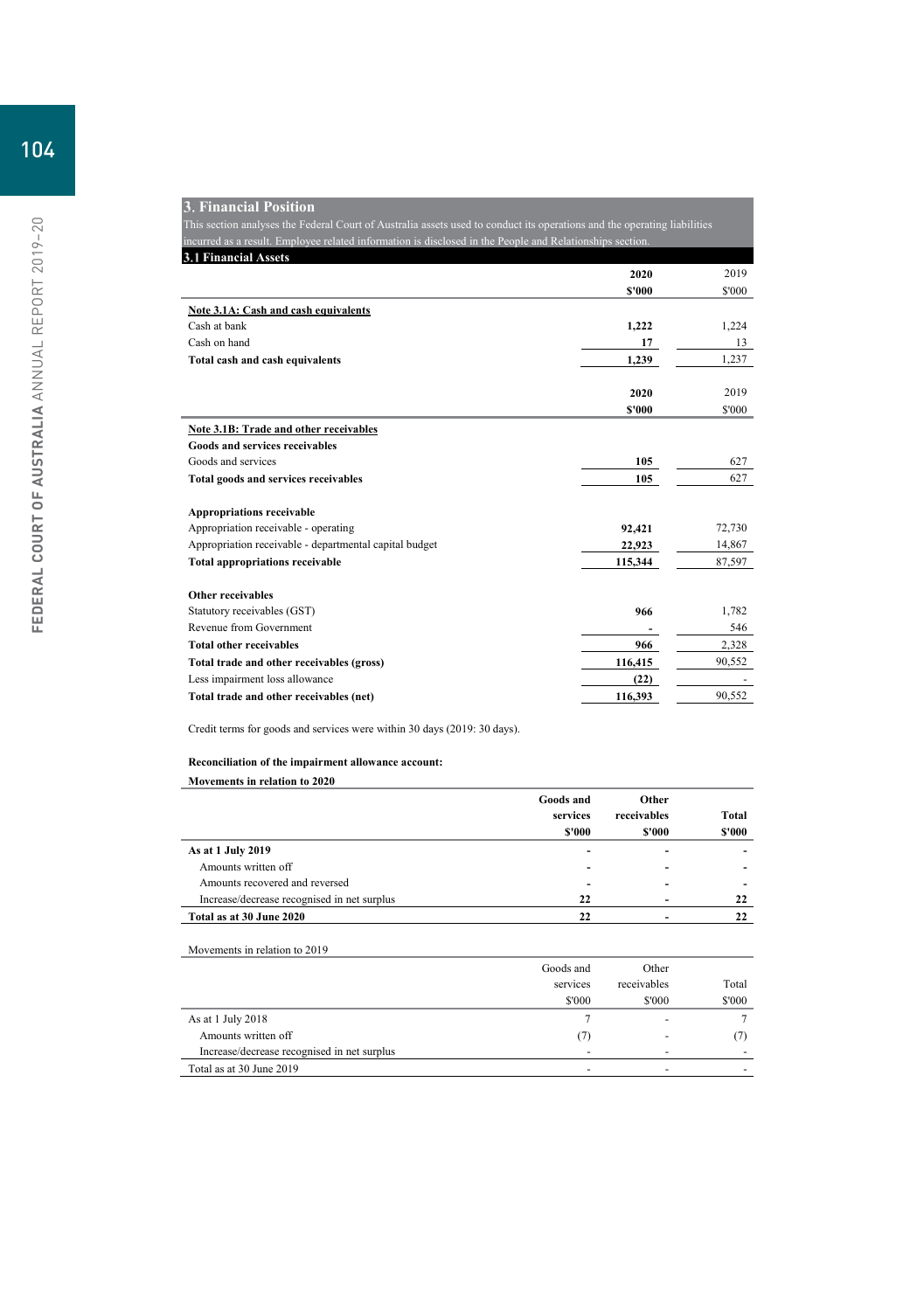#### **Accounting Policy**

*Financial assets*

Trade receivables, loans and other receivables that are held for the purpose of collecting the contractual cash flows where the<br>cash flows are solely payments of principal and interest, that are not provided at below-marke

#### *Impairment loss allowance*

Financial assets are assessed for impairment at the end of each reporting period.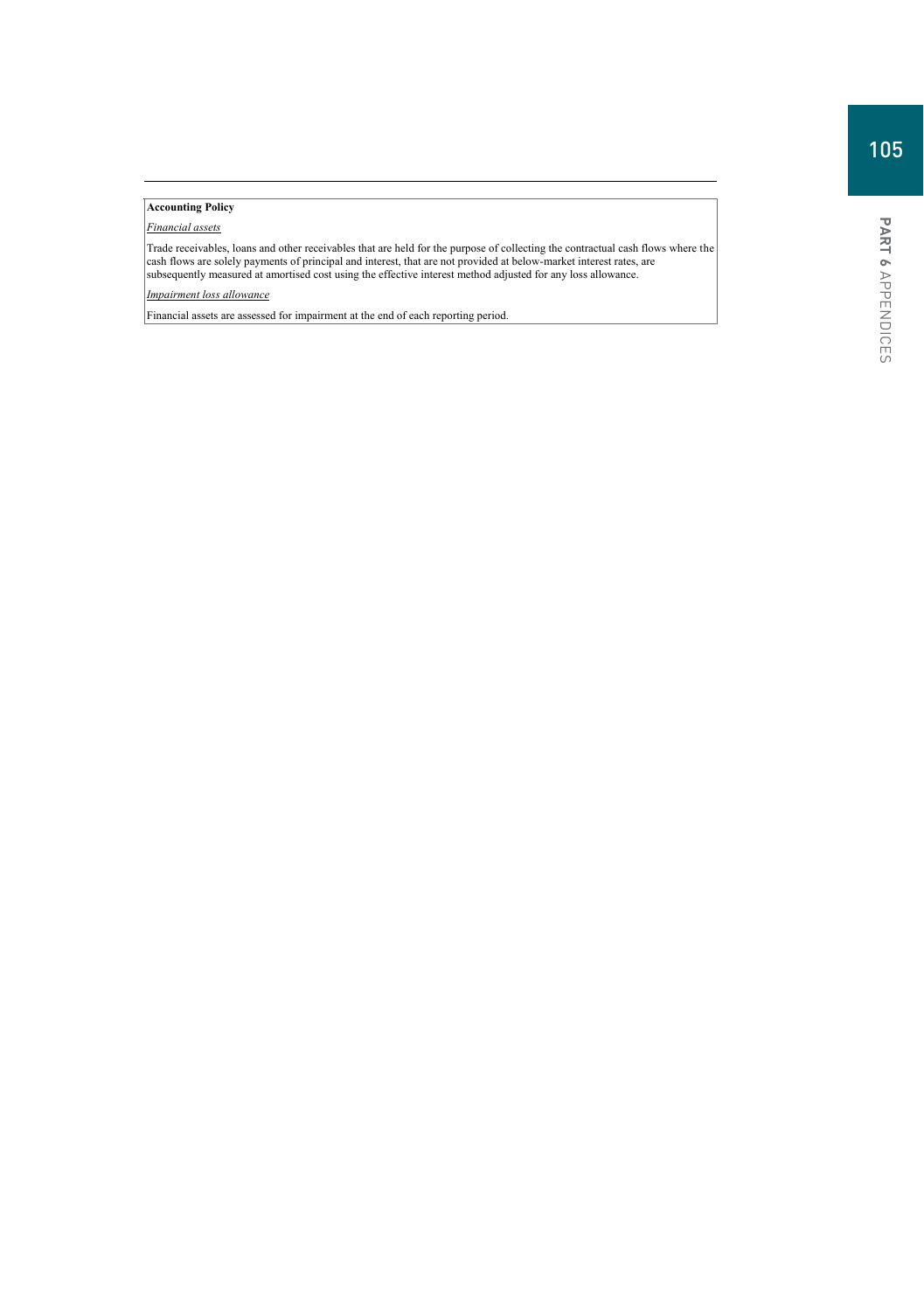| Note 3.2A: Reconciliation of the Opening and Closing Balances of Property, Plant and Equipment and Intangibles |                     |           |                       |           |
|----------------------------------------------------------------------------------------------------------------|---------------------|-----------|-----------------------|-----------|
|                                                                                                                | <b>Buildings -</b>  |           |                       |           |
|                                                                                                                | Leasehold           | Plant and | Computer              |           |
|                                                                                                                | <b>Improvements</b> | equipment | software <sup>1</sup> | Total     |
|                                                                                                                | \$'000              | \$2000    | \$'000                | \$'000    |
| As at 1 July 2019                                                                                              |                     |           |                       |           |
| Gross book value                                                                                               | 46,419              | 25,488    | 30.533                | 102,440   |
| Accumulated depreciation, amortisation and impairment                                                          | (13, 101)           | (10,707)  | (19, 136)             | (42, 944) |
| Total as at 1 July 2019                                                                                        | 33,318              | 14,781    | 11,397                | 59,496    |
| Recognition of right of use asset on initial application of                                                    |                     |           |                       |           |
| AASB <sub>16</sub>                                                                                             | 162,698             | 3,241     |                       | 165,939   |
| Adjusted total as at 1 July 2019                                                                               | 196.016             | 18,022    | 11,397                | 225,435   |
| <b>Additions</b>                                                                                               |                     |           |                       |           |
| Purchase                                                                                                       | 4,725               | 6,856     | 3,496                 | 15,077    |
| Finance lease                                                                                                  |                     | 141       |                       | 141       |
| Right-of-use assets                                                                                            | 1,079               | 1,323     |                       | 2,402     |
| Revaluations and impairments recognised in other                                                               |                     |           |                       |           |
| comprehensive income                                                                                           | 1,836               | 2,188     |                       | 4,024     |
| Depreciation and amortisation                                                                                  | (4, 185)            | (3,606)   | (3,061)               | (10, 852) |
| Depreciation on right-of-use assets                                                                            | (17, 341)           | (1,762)   |                       | (19, 103) |
| Disposals on right-of-use assets                                                                               |                     | (55)      |                       | (55)      |
| Disposals - other                                                                                              |                     | (4)       |                       | (4)       |
| Total as at 30 June 2020                                                                                       | 182,130             | 23,103    | 11,832                | 217,065   |
| Total as at 30 June 2020 represented by                                                                        |                     |           |                       |           |
| Gross book value                                                                                               | 202,699             | 25,430    | 34,029                | 262,158   |
| Accumulated depreciation and impairment                                                                        | (20, 569)           | (2,327)   | (22, 197)             | (45,093)  |
| Total as at 30 June 2020                                                                                       | 182,130             | 23,103    | 11,832                | 217,065   |
| Carrying amount of right-of-use assets                                                                         | 146,436             | 2.747     |                       | 149.183   |

1. The carrying amount of computer software includes \$3.88 million of purchased software and \$7.95 million of internally generated software.

No indicators of impairment were found for property, plant and equipment and intangibles.

No property, plant and equipment and intangibles are expected to be sold or disposed of within the next 12 months.

#### **Revaluations of non-financial assets**

All revaluations were conducted in accordance with the revaluation policy. On 30 June 2020, an independent valuer conducted the revaluations and management conducted a review of the underlying drivers of the independent valuation.

Contractual commitments for the acquisition of property, plant, equipment and intangible assets<br>Capital commitments for property, plant and equipment are \$1.2 million (2019: \$0.13 million). Plant and equipment<br>commitments

#### **Accounting Policy**

#### *Property, plant and equipment*

Assets are recorded at cost on acquisition except as stated below. The cost of acquisition includes the fair value of assets transferred in and liabilities undertaken.

Assets acquired at no cost, or for nominal consideration, are initially recognised as assets and income at their fair value at the date of acquisition, unless acquired as a consequence of restructuring of administrative arrangements. In the latter case, assets are initially recognised as contributions by owners at the amounts at which they were recognised in the transferor's accounts immediately prior to the restructuring.

#### *Asset Recognition Threshold*

Purchases of property, plant and equipment are recognised initially at cost in the statement of financial position, except for purchases of: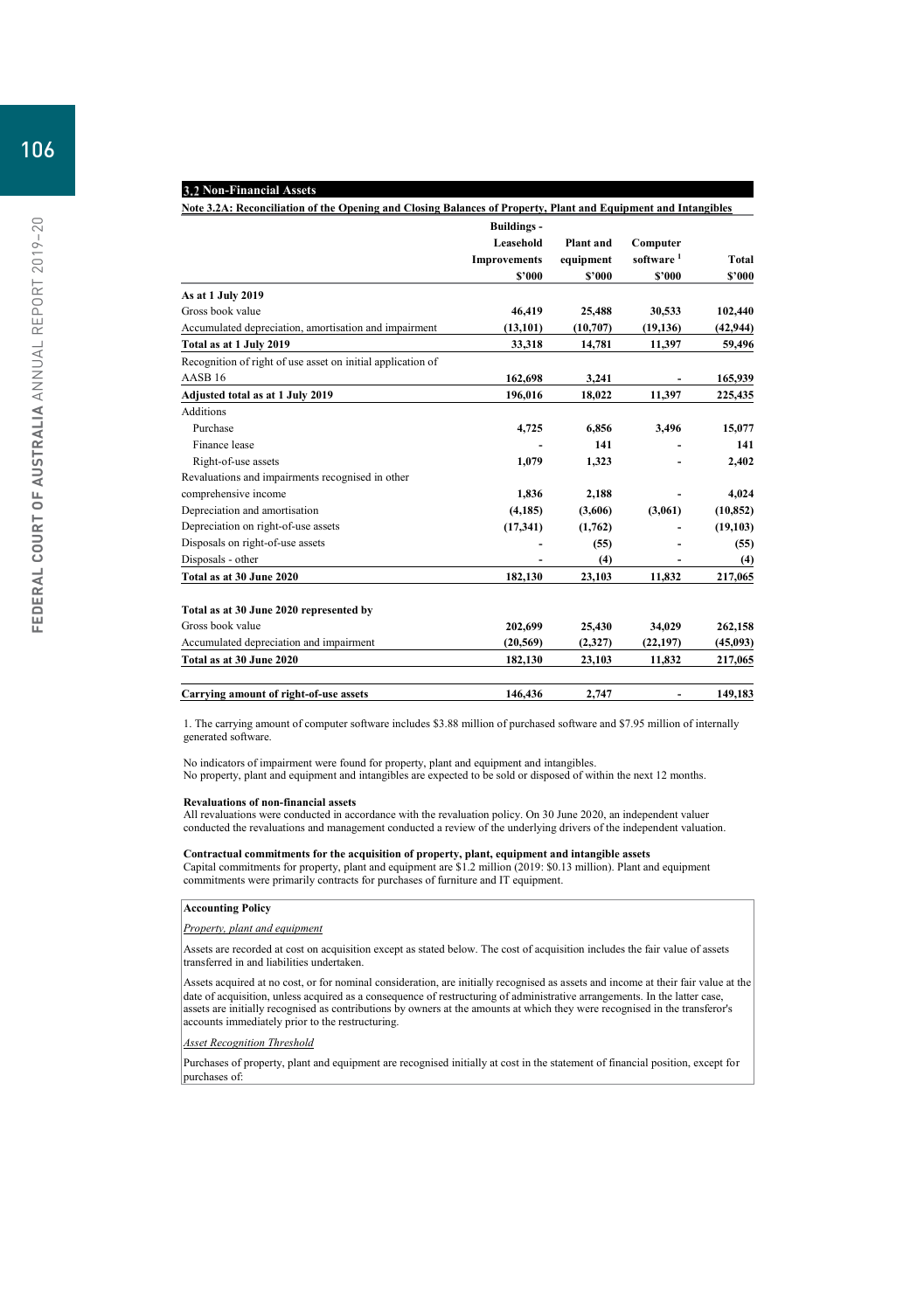assets other than information technology equipment costing less than \$2,000; and

information technology equipment costing less than \$1,500.

which are expensed in the year of acquisition.

The initial cost of an asset includes an estimate of the cost of dismantling and removing the item and restoring the site on which it is located. This is particularly relevant to 'make good' provisions in property leases taken up by the Entity where there exists an obligation to restore the property to its original condition. These costs are included in the value of the Entity's leasehold improvements with a corresponding provision for the 'make good' recognised.

#### *Lease Right of Use (ROU) Assets*

Leased ROU assets are capitalised at the commencement date of the lease and comprise of the initial lease liability amount, initial direct costs incurred when entering into the lease less any lease incentives received. These assets are accounted for by Commonwealth lessees as separate asset classes to corresponding assets owned outright, but included in the same column as where the corresponding underlying assets would be presented if they were owned.

On initial adoption of AASB 16 the Entity has adjusted the ROU assets at the date of initial application by the amount of any provision for onerous leases recognised immediately before the date of initial application. Following initial application, an impairment review is undertaken for any right of use lease asset that shows indicators of impairment and an impairment loss is recognised against any right of use lease asset that is impaired. Lease ROU assets continue to be measured at cost after initial recognition in Commonwealth agency, General Government Services and Whole of Government financial statements.

#### *Revaluations*

Following initial recognition at cost, property plant and equipment are carried at fair value less subsequent accumulated depreciation and accumulated impairment losses. Valuations are conducted with sufficient frequency to ensure that the carrying amounts of assets do not differ materially from the assets' fair values as at the reporting date. The regularity of independent valuations depends upon the volatility of movements in market values for the relevant assets.

Revaluation adjustments are made on a class basis. Any revaluation increment is credited to equity under the heading of asset revaluation reserve except to the extent that it reverses a previous revaluation decrement of the same asset class previously recognised in the surplus/deficit. Revaluation decrements for a class of assets are recognised directly through the Income Statement except to the extent that they reverse a previous revaluation increment for that class.

Any accumulated depreciation as at the revaluation date is eliminated against the gross carrying amount of the asset and the asset restated to the revalued amount.

The Entity's assets were independently valued during 2019-20. The valuer has stated in their report that the impact of COVID-19 has introduced significant valuation uncertainty due to rapidly changing economic conditions and a noted reduction in transactional evidence on which to base valuation advice.

#### *Depreciation*

Depreciable property, plant and equipment assets are written-off to their estimated residual values over their estimated useful lives to the Entity using, in all cases, the straight-line method of depreciation.

Depreciation rates (useful lives), residual values and methods are reviewed at each reporting date and necessary adjustments are recognised in the current, or current and future reporting periods, as appropriate.

Depreciation and amortisation rates for each class of depreciable asset are based on the following useful lives:

|                                                   | 2020                         | 2019                         |
|---------------------------------------------------|------------------------------|------------------------------|
| Leasehold improvements                            | 10 to 20 years or lease term | 10 to 20 years or lease term |
| Plant and equipment – excluding library materials | 3 to 100 years               | 3 to 100 years               |
| Plant and equipment – library materials           | 5 to 10 years                | 5 to 10 years                |

The depreciation rates for ROU assets are based on the commencement date to the earlier of the end of the useful life of the ROU asset or the end of the lease term.

#### *Impairment*

All assets were assessed for impairment at 30 June 2020. Where indications of impairment exist, the asset's recoverable amount is estimated and an impairment adjustment made if the asset's recoverable amount is less than its carrying amount.

The recoverable amount of an asset is the higher of its fair value less costs to sell and its value in use. Value in use is the present value of the future cash flows expected to be derived from the asset. Where the future economic benefit of an asset is not primarily dependent on the asset's ability to generate future cash flows, and the asset would be replaced if the Entity were deprived of the asset, its value in use is taken to be its depreciated replacement cost.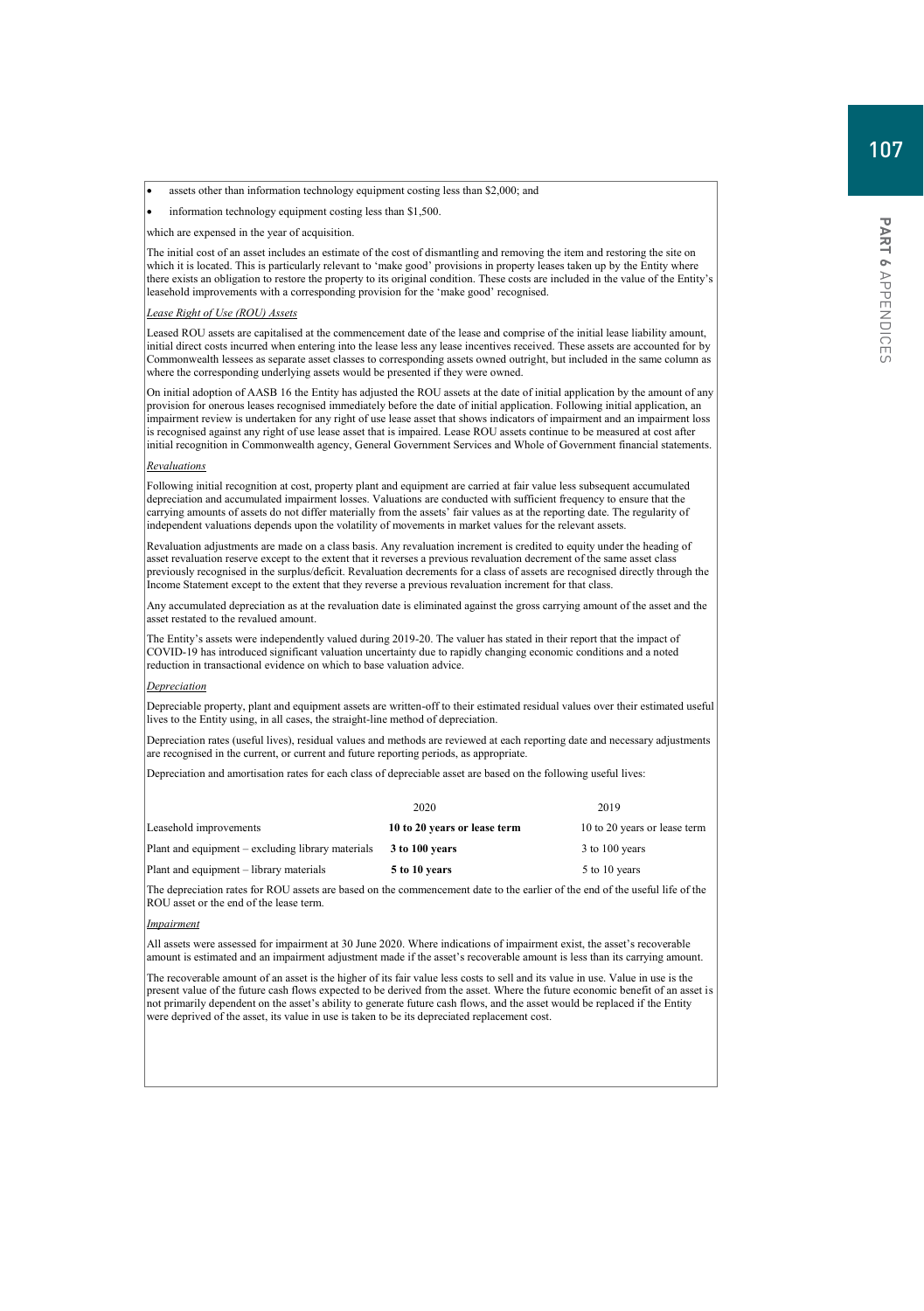#### *Derecognition*

An item of property, plant and equipment is derecognised upon disposal or when no further future economic benefits are expected from its use or disposal.

#### *Intangibles*

The Entity's intangibles comprise externally and internally developed software for internal use. These assets are carried at cost less accumulated amortisation and accumulated impairment losses. Software is amortised on a straight-line basis over its anticipated useful life of 5 years (2019: 5 years).

| 2020   | 2019   |
|--------|--------|
| \$'000 | \$'000 |
|        |        |
| 36     | 39     |
| 36     | 39     |
|        |        |

During 2019-20, \$9,989 of inventory held for distribution was recognised as an expense (2019: \$9,141).

#### **Accounting Policy**

Inventories held for sale are valued at the lower of cost and net realisable value.

Inventories held for distribution are valued at cost, adjusted for any loss of service potential.

Costs incurred in bringing each item of inventory to its present location and condition are assigned as follows: a) raw materials and stores - purchase cost on a first-in-first-out basis; and

b) finished goods and work in progress - cost of direct materials and labour plus attributable costs that can be allocated on a reasonable basis.

Inventories acquired at no cost or nominal consideration are initially measured at current replacement cost at the date of acquisition.

|  | ı |
|--|---|
|  |   |

| 3. Pavables                                 |        |        |
|---------------------------------------------|--------|--------|
|                                             | 2020   | 2019   |
|                                             | \$'000 | \$'000 |
| Note 3.3A: Suppliers                        |        |        |
| Trade creditors and accruals                | 4,681  | 6,618  |
| Operating lease rentals <sup>1</sup>        |        | 1,293  |
| <b>Total suppliers</b>                      | 4,681  | 7,911  |
| Settlement was usually made within 30 days. |        |        |

1. The Entity has applied AASB 16 using the modified retrospective approach and therefore the comparative information has not been restated and continues to be reported under AASB 117.

| 681   |
|-------|
| 115   |
| 651   |
| 83    |
| 907   |
| 2,437 |
|       |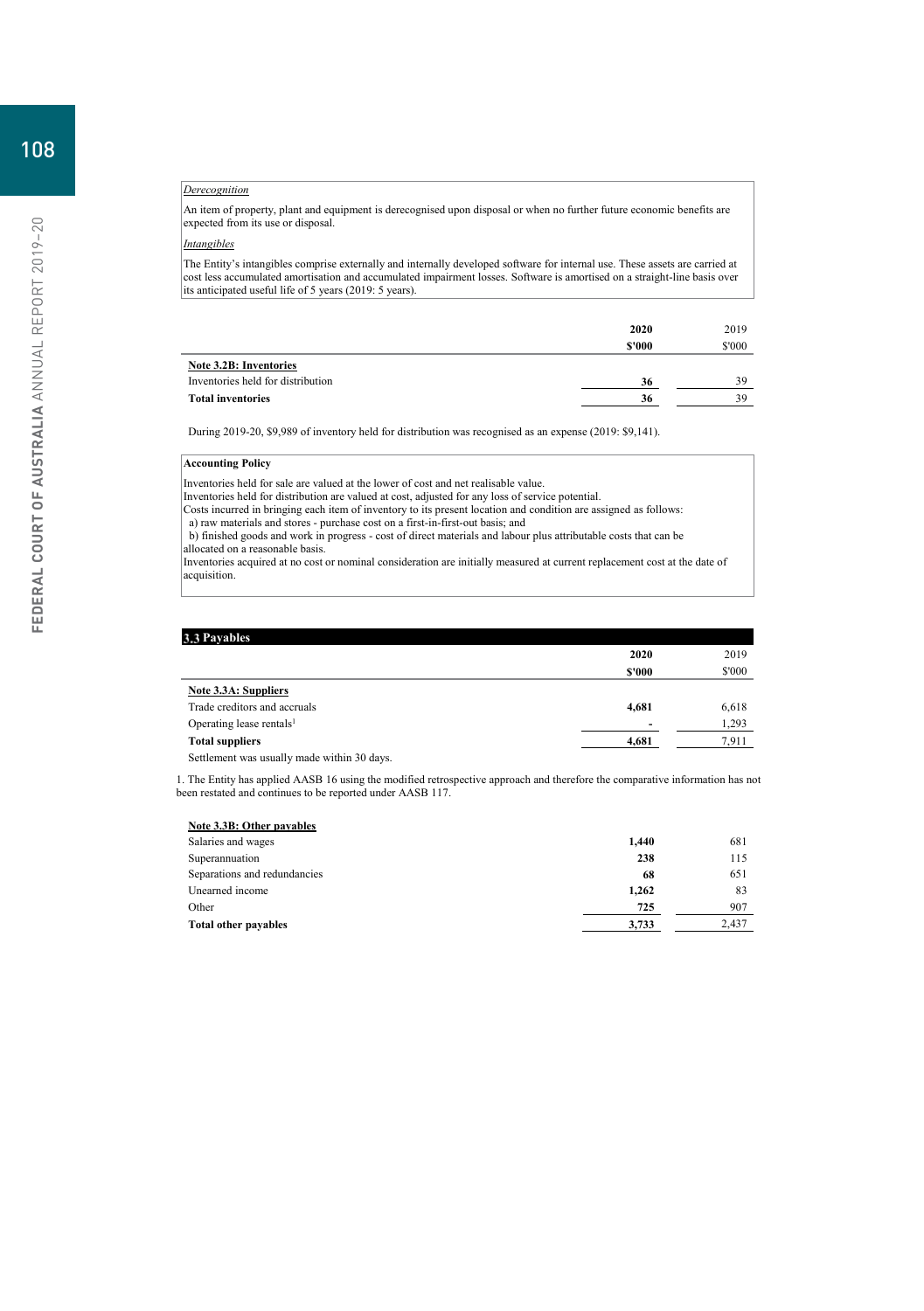| <b>3.4 Interest Bearing Liabilities</b> |         |        |
|-----------------------------------------|---------|--------|
|                                         | 2020    | 2019   |
|                                         | \$'000  | \$'000 |
| Note 3.4A: Leases                       |         |        |
| Finance leases <sup>1</sup>             | -       | 2,574  |
| Lease Liabilities                       |         |        |
| <b>Buildings</b>                        | 147,960 |        |
| Plant and equipment                     | 3,059   | -      |
| <b>Total leases</b>                     | 151,019 | 2,574  |

1. The Entity has applied AASB 16 using the modified retrospective approach and therefore the comparative information has not been restated and continues to be reported under AASB 117.

| <b>3.5 Other Provisions</b>           |        |        |
|---------------------------------------|--------|--------|
|                                       | 2020   | 2019   |
|                                       | \$'000 | \$'000 |
| Note 3.5A: Other provisions           |        |        |
| Provision for restoration obligations | 4,780  | 4,065  |
| <b>Total other provisions</b>         | 4,780  | 4,065  |

|                                                   | <b>Provision for</b><br>restoration | Total  |
|---------------------------------------------------|-------------------------------------|--------|
|                                                   | \$'000                              | \$'000 |
| As at 1 July 2019                                 | 4,065                               | 4,065  |
| New provision                                     | 486                                 | 486    |
| Amounts adjusted                                  | (83)                                | (83)   |
| Unwindings of discount or change in discount rate | 312                                 | 312    |
| Total as at 30 June 2020                          | 4,780                               | 4,780  |

The Entity currently has 16 agreements for the leasing of premises which have provisions requiring the Entity to restore the premises to their original condition at the conclusion of the lease. The Entity has made a provision to reflect the present value of this obligation.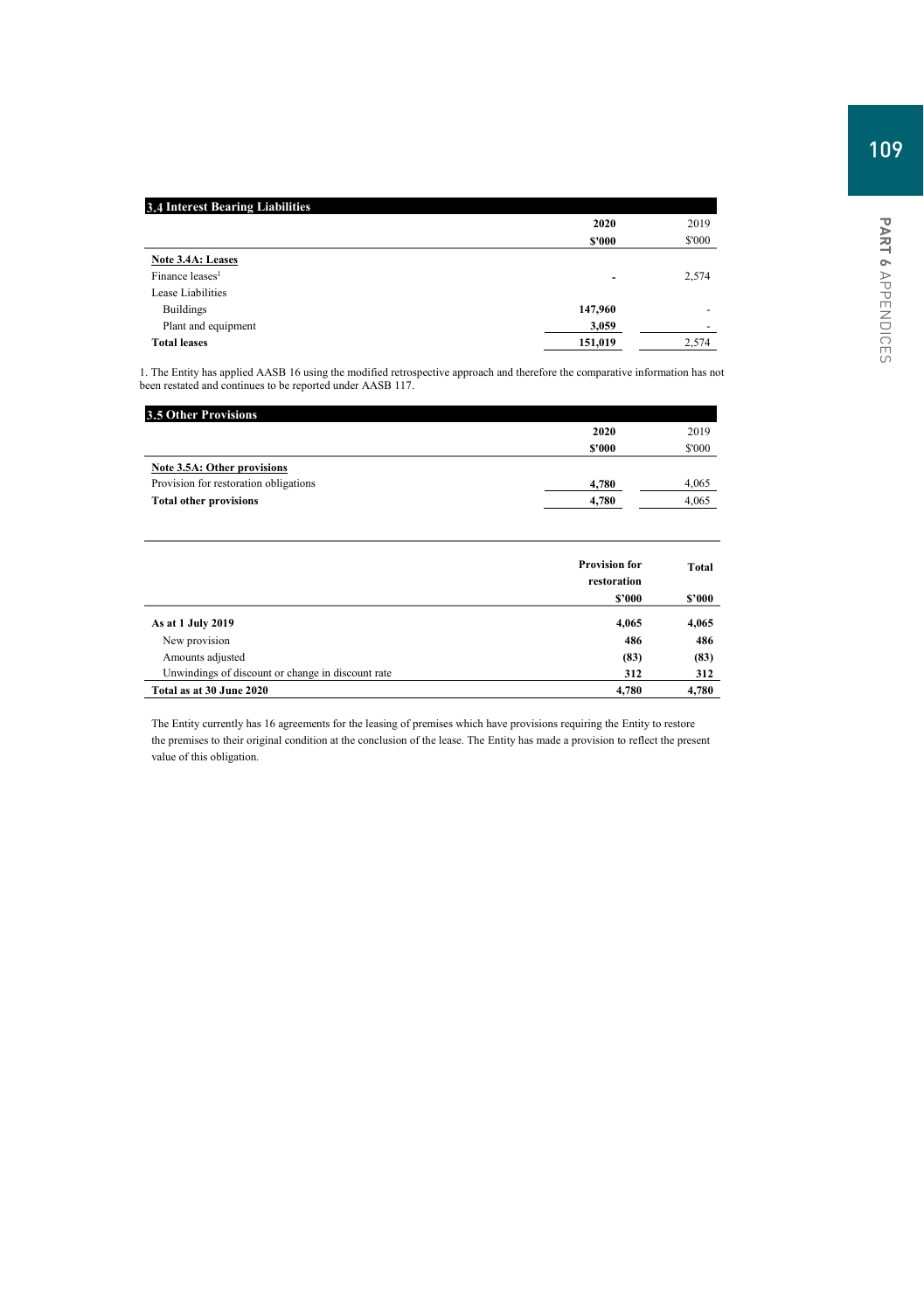|  | . Assets and Liabilities Administered on Behalf of Government |  |
|--|---------------------------------------------------------------|--|
|  |                                                               |  |

This section analyses assets used to generate financial performance and the operating liabilities incurred as a result. The Federal Court of Australia does not control but administers these assets on behalf of the Government. Unless otherwise noted, the accounting policies adopted are consistent with those applied for departmental reporting.

| .1 Administered – Financial Assets   |        |        |
|--------------------------------------|--------|--------|
|                                      | 2020   | 2019   |
|                                      | \$'000 | \$'000 |
| Note 4.1A: Cash and cash equivalents |        |        |
| Cash on hand or on deposit           | 103    | 142    |
| Total cash and cash equivalents      | 103    | 142    |

Credit terms for goods and services receivable were in accordance with the Federal Courts Legislation Amendment (Fees) Regulation 2015 and the Family Law (Fees) Regulation 2012.

| Note 4.1B: Trade and other receivables                                                                                                                                                                                                                                         |         |         |
|--------------------------------------------------------------------------------------------------------------------------------------------------------------------------------------------------------------------------------------------------------------------------------|---------|---------|
| Goods and services receivables                                                                                                                                                                                                                                                 | 6,190   | 7,434   |
| Total goods and services receivables                                                                                                                                                                                                                                           | 6,190   | 7,434   |
| <b>Other receivables</b>                                                                                                                                                                                                                                                       |         |         |
| Statutory receivable (GST)                                                                                                                                                                                                                                                     | 10      |         |
| <b>Total other receivables</b>                                                                                                                                                                                                                                                 | 10      | 7       |
| Total trade and other receivables (gross)                                                                                                                                                                                                                                      | 6.200   | 7,441   |
| Less impairment loss allowance account:                                                                                                                                                                                                                                        |         |         |
| Goods and services                                                                                                                                                                                                                                                             | (5,161) | (5,191) |
| <b>Total impairment loss allowance</b>                                                                                                                                                                                                                                         | (5,161) | (5,191) |
| Total trade and other receivables (net)                                                                                                                                                                                                                                        | 1,039   | 2,250   |
| <b>Accounting Policy</b>                                                                                                                                                                                                                                                       |         |         |
| Trade and other receivables<br>Collectability of debts is reviewed at the end of the reporting period. The impairment loss allowance is calculated based on<br>the Entity's historical rate of debt collection. Credit terms for services were within 30 days (2019: 30 days). |         |         |

| 4.2 Administered - Pavables                                                      |        |        |
|----------------------------------------------------------------------------------|--------|--------|
|                                                                                  | 2020   | 2019   |
|                                                                                  | \$'000 | \$'000 |
| Note 4.2A: Suppliers                                                             |        |        |
| Trade creditors and accruals                                                     | 31     | 89     |
| <b>Total supplier payables</b>                                                   | 31     | 89     |
| The contract liabilities are associated with family dispute resolution services. |        |        |
| Note 4.2B: Other payables                                                        |        |        |
| Unearned income                                                                  | 543    | 610    |
| <b>Total other payables</b>                                                      | 543    | 610    |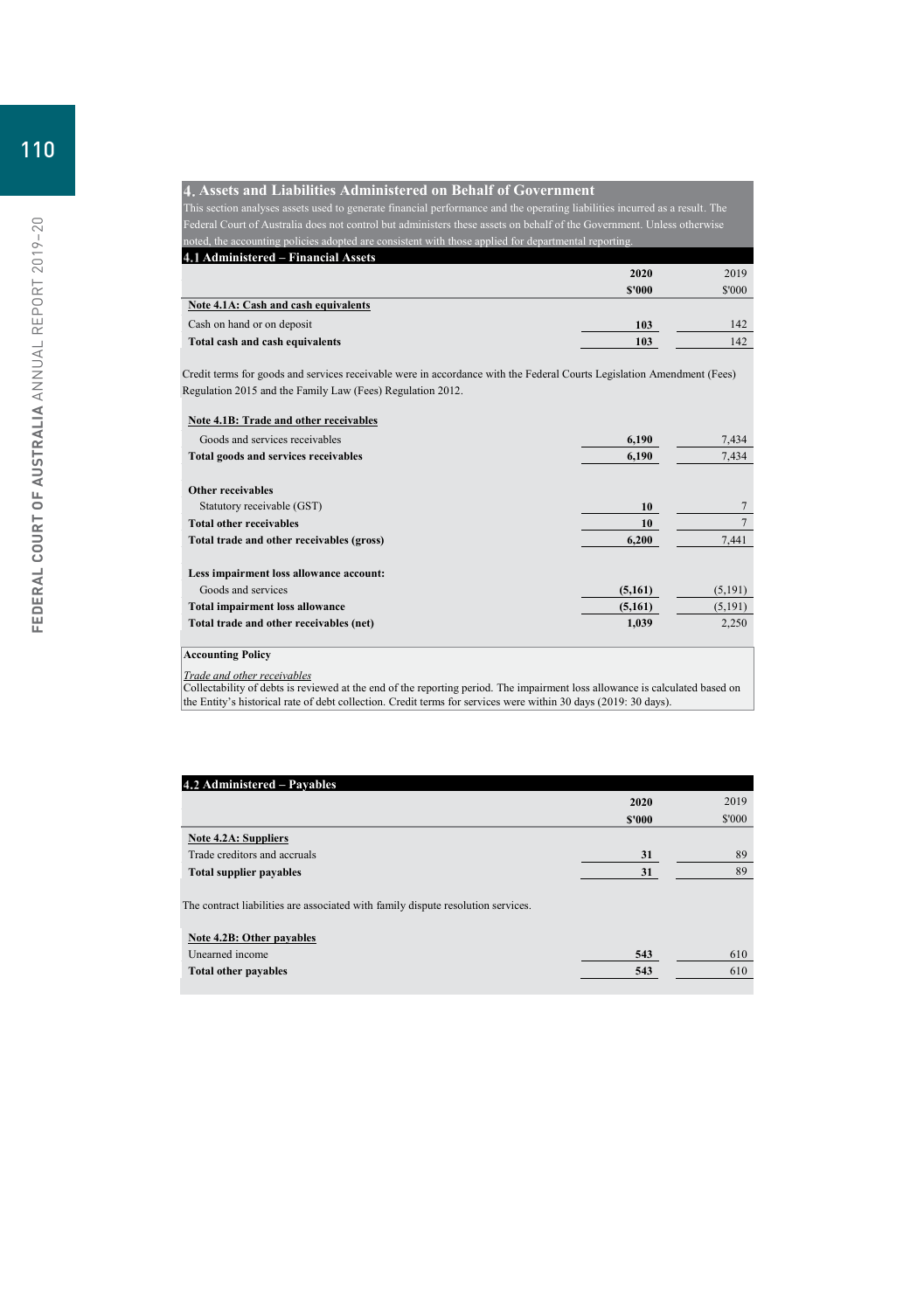| í                                                                                                                                     |
|---------------------------------------------------------------------------------------------------------------------------------------|
| <b>SULLIN</b><br>his sec.                                                                                                             |
| $\overline{\phantom{a}}$                                                                                                              |
| دامننام محمدا<br>$10^{10}$ CSC.<br><b>Annunna</b><br>ì<br>monumentations (ID.<br>.<br>.<br>.<br>Jote 5.1 A + A mmal<br>.<br>بالا بالا |

**Note 5.1A: Annual Appropriations ('Recoverable GST exclusive')** Note 5.1A: Annual Appropriations ('Reco

| Š |  |
|---|--|
| i |  |
|   |  |
|   |  |
| i |  |
|   |  |
|   |  |
|   |  |
|   |  |
|   |  |
|   |  |
|   |  |
|   |  |
|   |  |
|   |  |
|   |  |
|   |  |
|   |  |
|   |  |
|   |  |
|   |  |
|   |  |
|   |  |
|   |  |
|   |  |
|   |  |

**Appropriation** 

Appropriation

|                                      | Variance <sup>3</sup>                         | 000.5 |              |                          | 18,330<br>8,055<br>26,385    |                           |             |                          | 97                 | 07                        |  |
|--------------------------------------|-----------------------------------------------|-------|--------------|--------------------------|------------------------------|---------------------------|-------------|--------------------------|--------------------|---------------------------|--|
| applied in 2020<br>current and prior | years)<br>\$'000                              |       |              |                          | 259,623<br>15,926<br>275,549 |                           |             |                          | 784                | 784                       |  |
| Total                                | appropriation<br>S'000                        |       |              |                          | 277,953<br>23,981            | 301,934                   |             |                          | 881                | 881                       |  |
|                                      | Adjustments to<br>Appropriation <sup>2</sup>  | 000.5 |              | 3,434                    |                              | 3,434                     |             |                          |                    | I                         |  |
|                                      | Annual<br>Appropriation <sup>1</sup><br>S'000 |       |              | 274,519                  | 23,981                       | 298,500                   |             |                          | 881                | 881                       |  |
|                                      |                                               |       | Departmental | Ordinary annual services | Capital Budget               | <b>Total departmental</b> | dministered | Ordinary annual services | Administered items | <b>Total administered</b> |  |

1. Departmental Capital Budgets are appropriated through Appropriation Acts (No. 1, 3). They form part of ordinary annual services, and are not separately identified in the Appropriation Acts.<br>2. Adjustments to appropriat 1. Departmental Capital Budgets are appropriated through Appropriation Acts (No. 1, 3). They form part of ordinary annual services, and are not separately identified in the Appropriation Acts. 2. Adjustments to appropriation have included receipts collected under Section 74 of the *PGPA Act.*

3. The variance in the expenditure for ordinary annual services is due to timing differences of payments.

**PART 6 APPENDICES** Appendices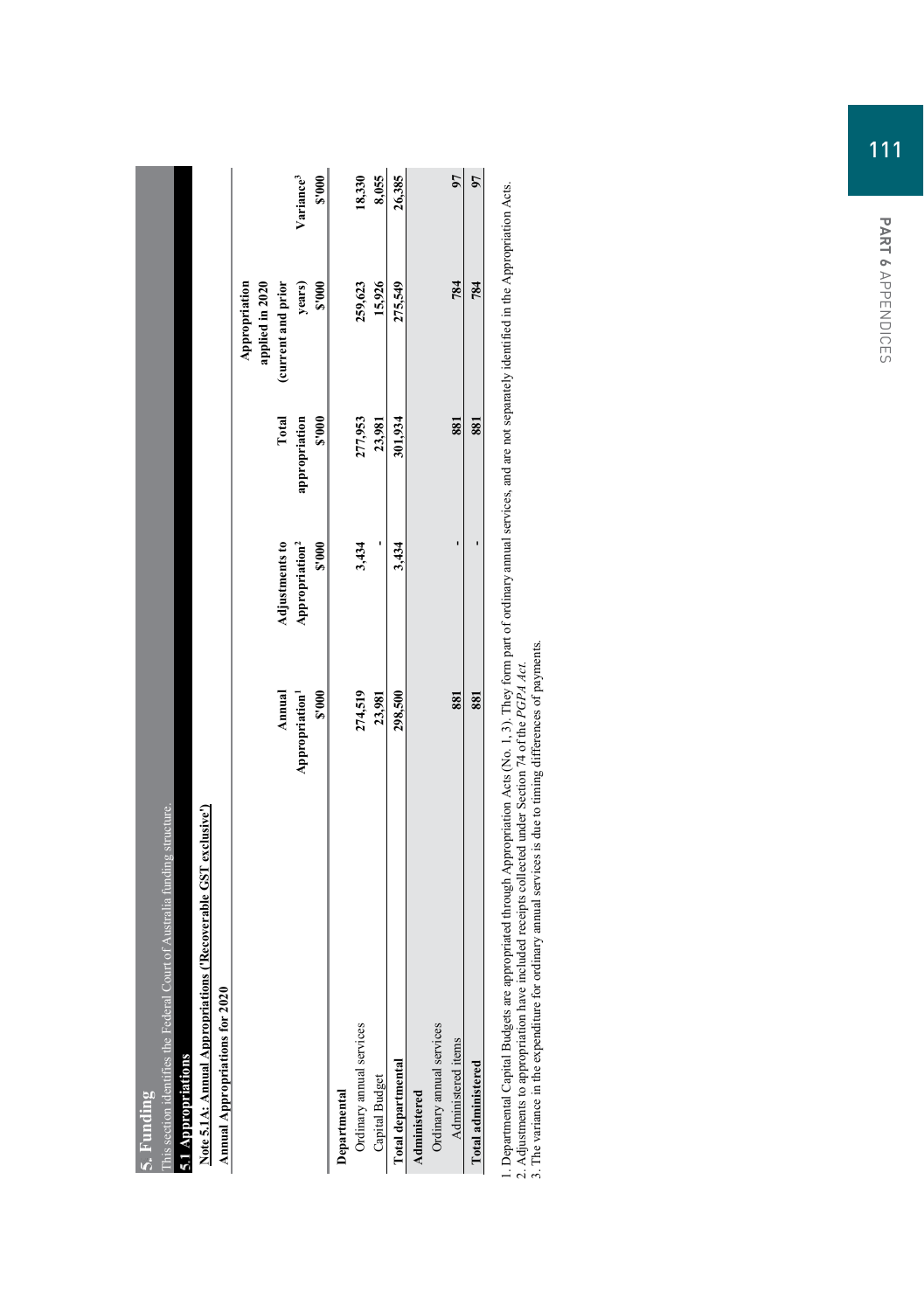## Annual Appropriations for 2019 Annual Appropriations for 2019

| Appropriation applied<br>in 2019 (current and | Variance <sup>2</sup><br>prior years)<br>Total appropriation | $000\$<br>$000\frac{1}{3}$<br><b>8'000</b> |                     |                          | 7,404<br>3,526<br>0,930<br>262,108<br>8,769<br>270,877<br>269,512<br>12,295 | 281,807                   |             |                          | 162<br>718<br>880  | 162<br>718<br>880  |
|-----------------------------------------------|--------------------------------------------------------------|--------------------------------------------|---------------------|--------------------------|-----------------------------------------------------------------------------|---------------------------|-------------|--------------------------|--------------------|--------------------|
|                                               | Adjustments to<br>Appropriation                              | \$'000                                     |                     | 4,706                    |                                                                             | 4,706                     |             |                          |                    |                    |
|                                               | Annual Appropriation <sup>1</sup>                            | \$000                                      |                     | 264,806<br>12,295        |                                                                             | 277,101                   |             |                          | 880                | 880                |
|                                               |                                                              |                                            | <b>Jepartmental</b> | Ordinary annual services | Capital Budget                                                              | <b>Total</b> departmental | dministered | Ordinary annual services | Administered items | Total administered |

1. Departmental Capital Budgets are appropriated through Appropriation Acts (No. 1, 3). They form part of ordinary annual services, and are not separately identified in the Appropriation Acts.<br>2. The Court has received ap 1. Departmental Capital Budgets are appropriated through Appropriation Acts (No. 1, 3). They form part of ordinary annual services, and are not separately identified in the Appropriation Acts. 2. The Court has received appropriation related to new Government measures. These measures have not yet been fully implemented. The Court has therefore not spent appropriation related to these measures, causing an underspend of annual appropriation.

3. Receipts collected under Section 74 of the *PGPA Act.*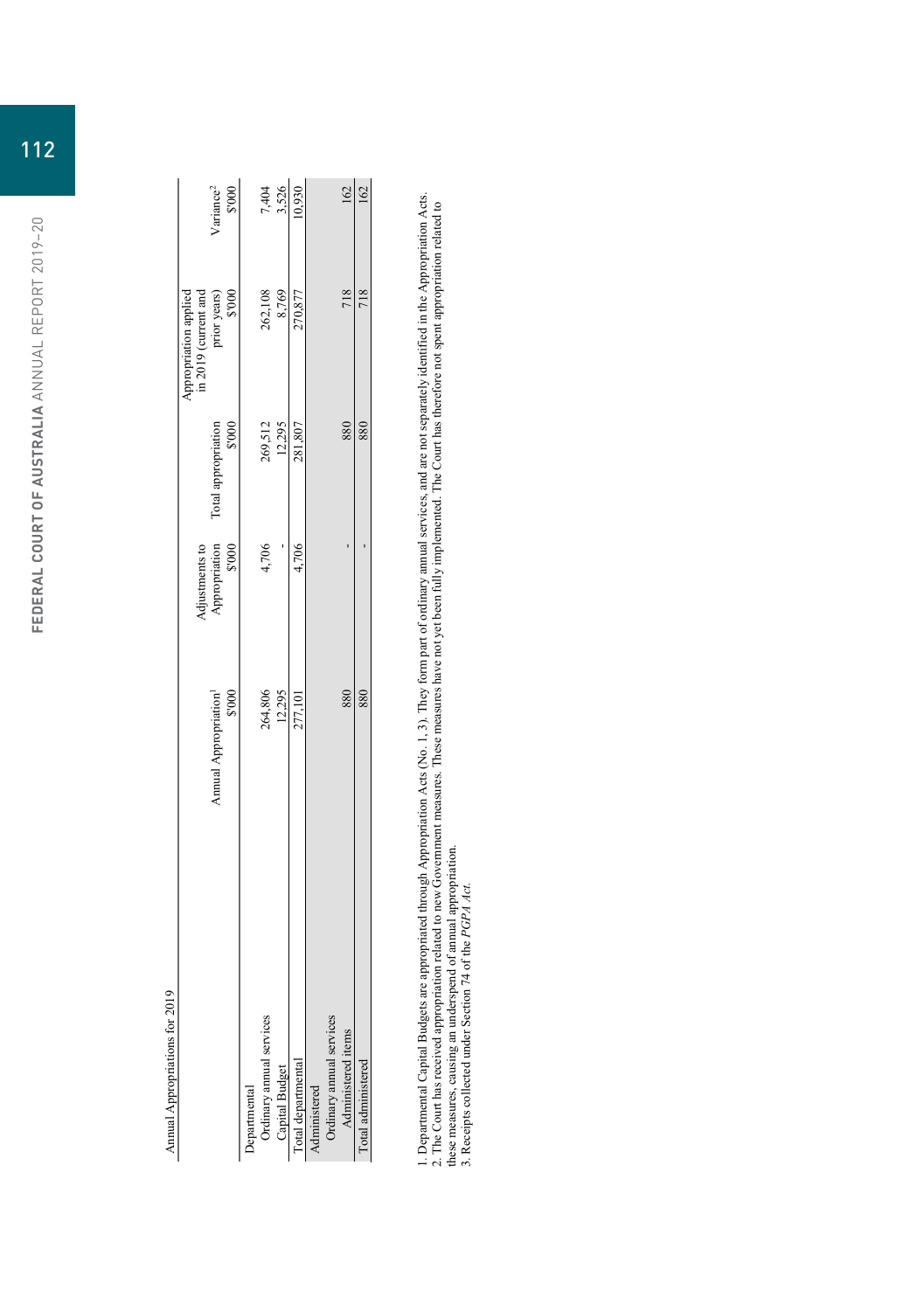#### **Note 5.1B: Unspent Annual Appropriations ('Recoverable GST exclusive')**

|                                                    | 2020    | 2019   |
|----------------------------------------------------|---------|--------|
|                                                    | \$'000  | \$'000 |
| Departmental                                       |         |        |
| Appropriation Act (No. 1) 2017-18 - Capital budget | 262     | 2,654  |
| Appropriation Act (No. 1) 2017-18                  | 461     |        |
| Appropriation Act (No. 1) 2018-19                  | 4,372   | 65,151 |
| Appropriation Act (No. 1) 2018-19 - Capital budget | 9,500   | 12,214 |
| Appropriation Act (No. 3) 2018-19                  | 3,055   | 7,579  |
| Appropriation Act (No. 1) 2019-20                  | 51,405  |        |
| Appropriation Act (No. 1) 2019-20 - Capital Budget | 11,555  |        |
| Appropriation Act (No. 3) 2019-20                  | 2,670   |        |
| Supply Act (No. 1) 2019-20                         | 30,459  |        |
| Supply Act (No. 1) 2019-20 - Capital Budget        | 1,605   |        |
| Cash at bank                                       | 1,239   | 1,237  |
| <b>Total departmental</b>                          | 116,583 | 88,834 |
| Administered                                       |         |        |
| Appropriation Act (No 1) 2018-2019                 | 97      | 162    |
| <b>Total administered</b>                          | 97      | 162    |

| Note 5.1C: Special Appropriations ('Recoverable GST exclusive')         |                              |        |
|-------------------------------------------------------------------------|------------------------------|--------|
|                                                                         | <b>Appropriation applied</b> |        |
|                                                                         | 2020                         | 2019   |
|                                                                         | \$'000                       | \$'000 |
| <b>Authority</b>                                                        |                              |        |
| Public Governance, Performance and Accountability Act 2013, Section 77, |                              |        |
| Administered                                                            | 353                          | 923    |
| Total                                                                   | 353                          | 923    |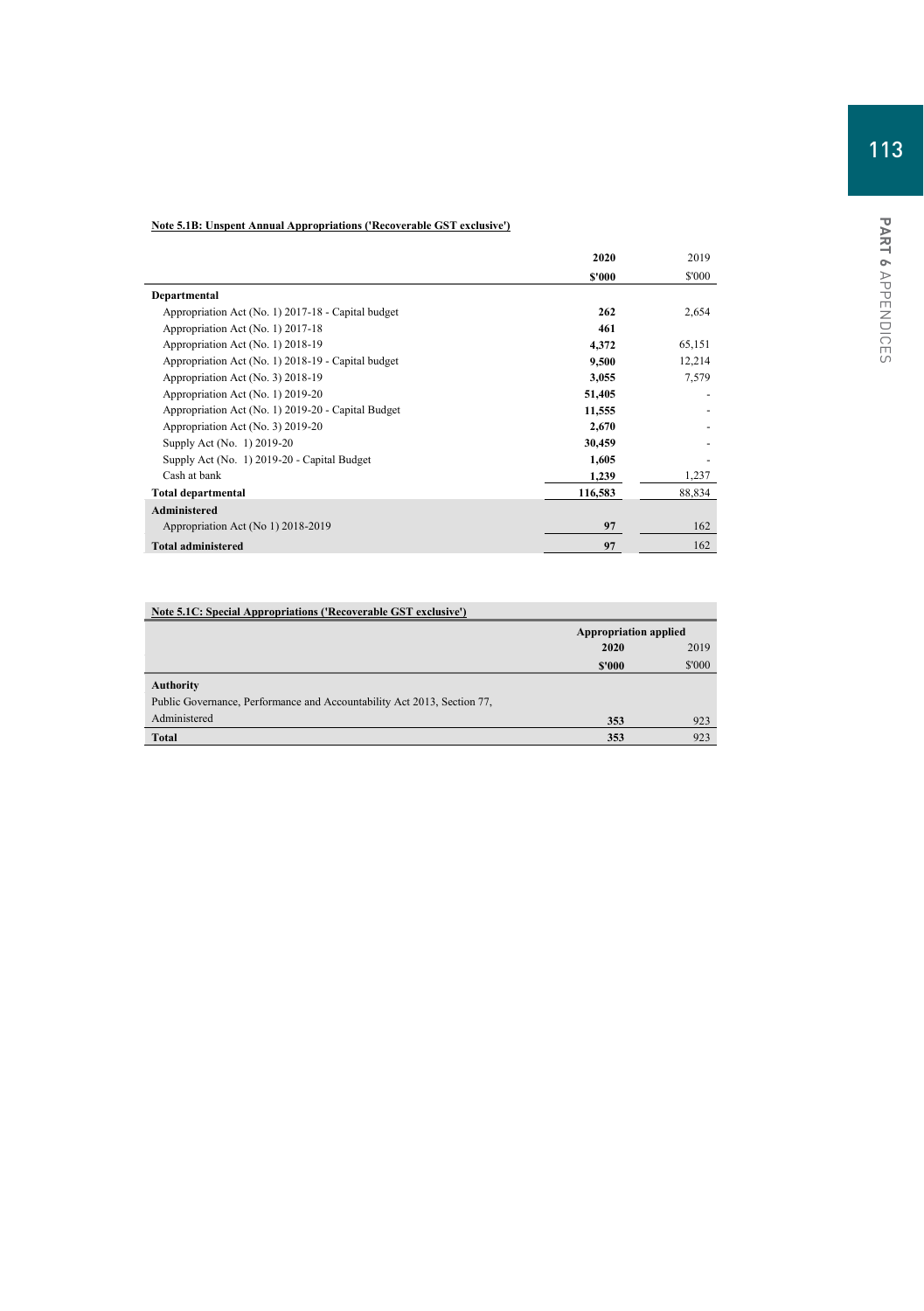#### **Special Accounts**

**Note 5.2A: Special Accounts ('Recoverable GST exclusive')**

|                                              | Departmental                                    |                          | <b>Administered</b>                                   |        |                                                                                          |        |  |
|----------------------------------------------|-------------------------------------------------|--------------------------|-------------------------------------------------------|--------|------------------------------------------------------------------------------------------|--------|--|
|                                              | <b>Services for other</b><br>entities and Trust |                          | <b>Federal Court Of</b><br><b>Australia Litigants</b> |        | <b>Family Court and</b><br><b>Federal Circuit Court</b><br><b>Litigants Fund Special</b> |        |  |
|                                              | <b>Moneys Special</b>                           |                          | <b>Fund Special</b>                                   |        |                                                                                          |        |  |
|                                              | Account <sup>1</sup>                            |                          | Accoun <sup>2</sup>                                   |        | Account <sup>3</sup>                                                                     |        |  |
|                                              | 2020                                            | 2019                     | 2020                                                  | 2019   | 2020                                                                                     | 2019   |  |
|                                              | \$'000                                          | \$'000                   | \$'000                                                | \$'000 | \$'000                                                                                   | \$'000 |  |
| <b>Balance brought forward from previous</b> |                                                 |                          |                                                       |        |                                                                                          |        |  |
| period                                       | 244                                             | 22                       | 38,725                                                | 22,225 | 744                                                                                      | 1,074  |  |
| <b>Increases</b>                             | 127                                             | 374                      | 19,102                                                | 29.592 | 3.161                                                                                    | 837    |  |
| <b>Total increases</b>                       | 127                                             | 374                      | 19.102                                                | 29,592 | 3.161                                                                                    | 837    |  |
| <b>Available for payments</b>                | 371                                             | 396                      | 57,827                                                | 51,817 | 3,905                                                                                    | 1,911  |  |
| <b>Decreases</b>                             |                                                 |                          |                                                       |        |                                                                                          |        |  |
| Departmental                                 | 363                                             | 152                      |                                                       |        |                                                                                          |        |  |
| <b>Total departmental</b>                    | 363                                             | 152                      |                                                       |        |                                                                                          |        |  |
| <b>Decreases</b>                             |                                                 |                          |                                                       |        |                                                                                          |        |  |
| Administered                                 | $\overline{\phantom{a}}$                        | $\overline{\phantom{a}}$ | 25,412                                                | 13,092 | 959                                                                                      | 1,167  |  |
| <b>Total administered</b>                    | $\overline{\phantom{0}}$                        | L,                       | 25,412                                                | 13.092 | 959                                                                                      | 1,167  |  |
| <b>Total decreases</b>                       | 363                                             | 152                      | 25,412                                                | 13,092 | 959                                                                                      | 1,167  |  |
| Total balance carried to the next period     | 8                                               | 244                      | 32,415                                                | 38,725 | 2,946                                                                                    | 744    |  |
| <b>Balance represented by:</b>               |                                                 |                          |                                                       |        |                                                                                          |        |  |
| Cash held in entity bank accounts            | 8                                               | 244                      | 32.415                                                | 38,725 | 2.946                                                                                    | 744    |  |
| Cash held in the Official Public Account     | -                                               |                          |                                                       |        |                                                                                          |        |  |
| Total halance carried to the next neriod     | $\mathbf{Q}$                                    | 244                      | 32.415                                                | 38 725 | 2.946                                                                                    | 744    |  |

Total balance carried to the next period 8 244 32,415 38,725 2,946 744<br>1. Appropriation: *Public Governance Performance and Accountability Act* section 78. Establishing Instrument: *FMA Determination 2012/11.* Purpose: To disburse amounts held in trust or otherwise for the benefit of a person other than the Commonwealth.

2. Appropriation: *Public Governance Performance and Accountability Act* section 78. Establishing Instrument: *PGPA Act Determination (Establishment of FCA Litigants' Fund Special Account 2017*). Purpose: The purpose of the Federal Court of Australia Litigants' Fund Special Account in relation to which amounts may be debited from the Special Account are: a) In accordance with:

(i) An order of the Federal Court of Australia or a Judge of that Court under Rule 2.43 of the Federal Court Rules; or (ii) A direction of a Registrar under that Order; and

b) In any other case in accordance with the order of the Federal Court of Australia or a Judge of that Court. 3. Appropriation: *Public Governance Performance and Accountability Act* section 78. Establishing Instrument: Determination 2013/06.

The Finance Minister has issued a determination under Subsection 20(1) of the FMA ACT 1997 (repealed) establishing the Federal Court of Australia Litigants' Fund Special Account when the Federal Circuit Court of Australia and Family Court of Australia merged on 1 July 2014.

Purpose: Litigants Fund Special Account

(a) for amounts received in respect of proceedings of the Family Court of Australia or the Federal Circuit Court of Australia (formerly the Federal Magistrates Court of Australia);

(b) for amounts received in respect of proceedings that have been transferred from another court to the Family Court of Australia or to the Federal Circuit Court of Australia (formerly the Federal Magistrates Court of Australia); (c) for amounts received from the Family Court of Australia Litigants' Fund Special Account or the Federal Magistrates

Court Litigants' Fund Special Account;

(d) to make payments in accordance with an order (however described) made by a court under the Family Law Act 1975, the Family Court of Australia, or a Judge of that Court;

(e) to make payments in accordance with an order (however described) made by a court under the Federal Circuit Court of Australia Act 1999 (formerly the Federal Magistrates Act 1999), the Federal Circuit Court of Australia (formerly the Federal Magistrates Court of Australia), or a Judge (formerly Federal Magistrate) of that Court;

(f) to repay amounts received by the Commonwealth and credited to this Special Account where an Act of Parliament or other law requires or permits the amount to be repaid; and

g) to reduce the balance of this Special Account without making a real or notional payment.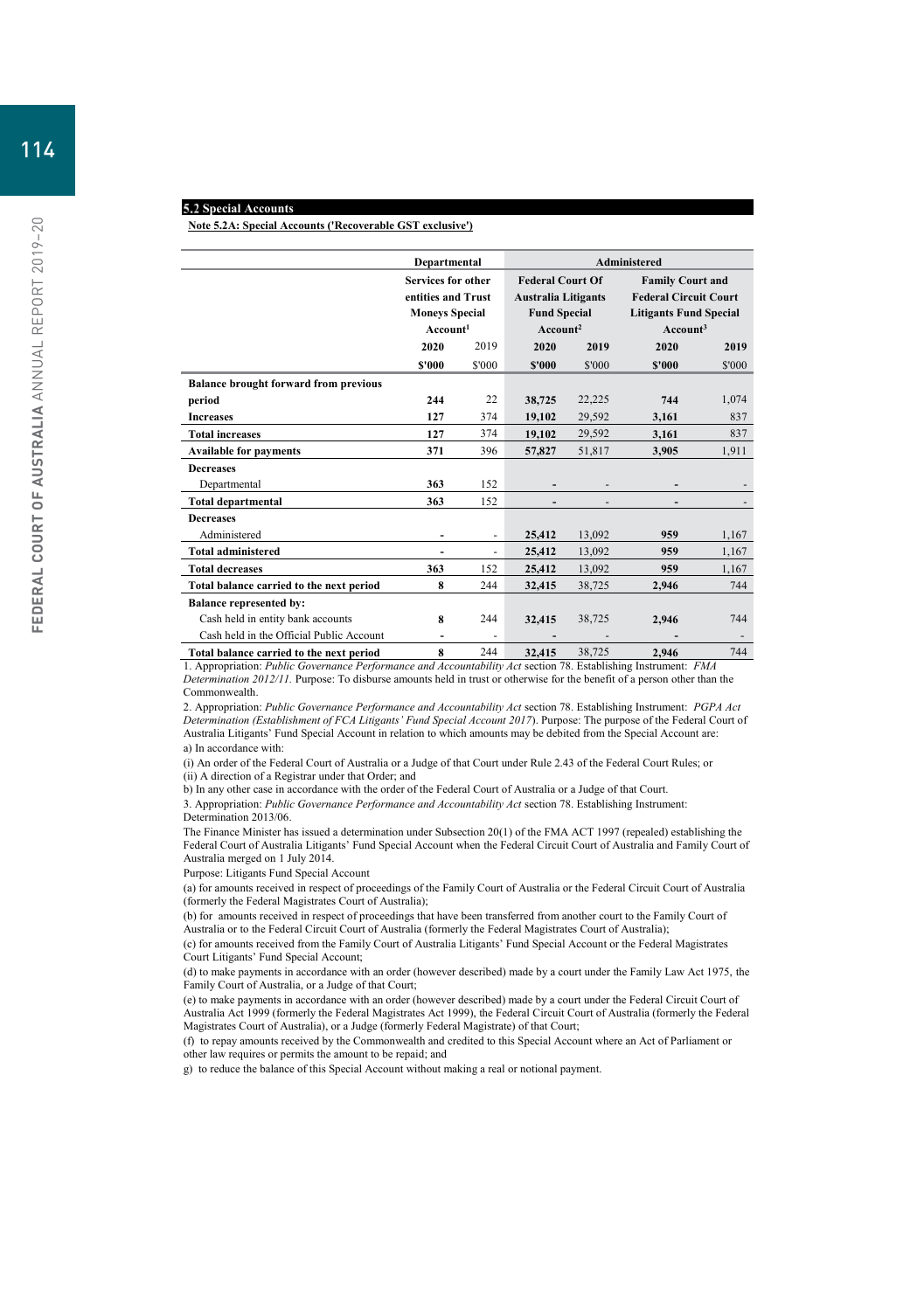| 5.3 Net Cash Appropriation Arrangements                                                  |           |          |
|------------------------------------------------------------------------------------------|-----------|----------|
|                                                                                          | 2020      | 2019     |
|                                                                                          | \$'000    | \$'000   |
| Total comprehensive income less depreciation/amortisation expenses previously            |           |          |
| funded through revenue appropriations                                                    | 19.434    | 4.651    |
| Plus: depreciation/amortisation expenses previously funded through revenue appropriation | (10, 852) | (13,882) |
| Plus: depreciation of right-of-use assets                                                | (19,103)  |          |
| Less: principal repayments - leased assets                                               | 17,082    |          |
| Total comprehensive income/(loss) - as per the Statement of Comprehensive Income         | 6,561     | (9,231)  |

Appendices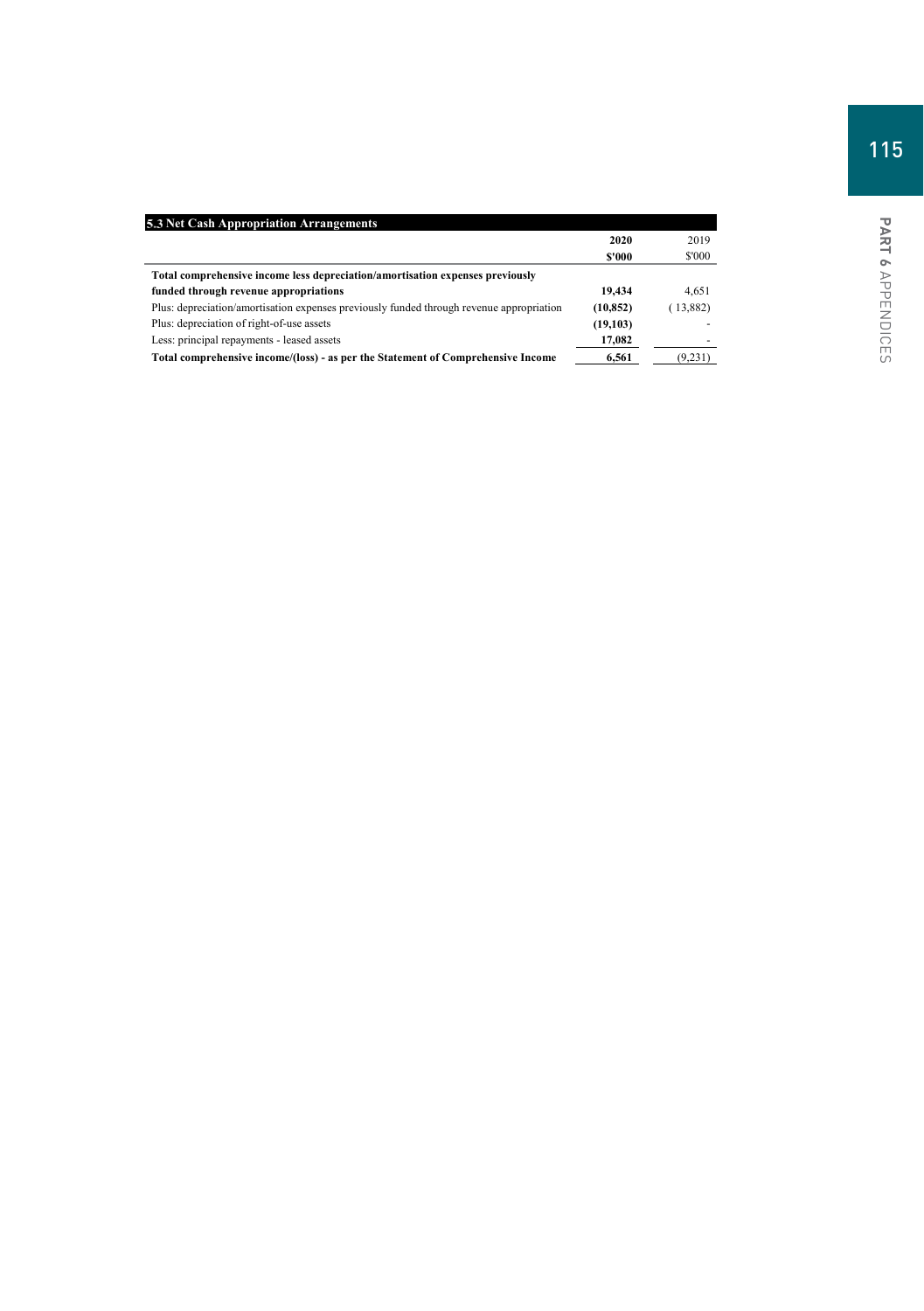| <b>6. People and Relationships</b>                                                                                     |        |        |
|------------------------------------------------------------------------------------------------------------------------|--------|--------|
| This section describes a range of employment and post-employment benefits provided to our people and our relationships |        |        |
| with other key people.                                                                                                 |        |        |
| <b>6.1 Employee Provisions</b>                                                                                         |        |        |
|                                                                                                                        | 2020   | 2019   |
|                                                                                                                        | \$'000 | \$'000 |
| <b>Note 6.1A: Employee Provisions</b>                                                                                  |        |        |
| Leave                                                                                                                  | 31,280 | 29,541 |
| Judges leave                                                                                                           | 35,623 | 32.849 |
| <b>Total employee provisions</b>                                                                                       | 66.903 | 62.390 |
|                                                                                                                        |        |        |

#### **Accounting Policy**

Liabilities for 'short-term employee benefits' (as defined in AASB 119 *Employee Benefits*) and termination benefits expected within twelve months of the end of the reporting period are measured at their nominal amounts.

Other long-term judge and employee benefits are measured as net total of the present value of the defined benefit obligation at the end of the reporting period minus the fair value at the end of the reporting period of plan assets (if any) out of which the obligations are to be settled directly.

#### *Leave*

The liability for employee benefits includes provision for annual leave and long service leave.

The leave liabilities are calculated on the basis of employees' remuneration at the estimated salary rates that will be applied at the time the leave is taken, including the Entity's employer superannuation contribution rates to the extent that the leave is likely to be taken during service rather than paid out on termination.

The liability for annual leave and long service leave has been determined by reference to the work of an actuary as at 30 June 2020. The estimate of the present value of the liability takes into account attrition rates and pay increases through promotion and inflation.

#### *Separation and redundancy*

Provision is made for separation and redundancy benefit payments. The Entity recognises a provision for termination when it has developed a detailed formal plan for the terminations and has informed those employees affected that it will carry out the terminations.

#### *Superannuation*

The Entity's staff are members of the Commonwealth Superannuation Scheme (CSS), the Public Sector Superannuation Scheme (PSS) or the PSS accumulation plan (PSSap), or other superannuation funds held outside the Australian government.

The CSS and PSS are defined benefit schemes for the Australian Government. The PSSap is a defined contribution scheme.

The liability for defined benefits is recognised in the financial statements of the Australian Government and is settled by the Australian Government in due course. This liability is reported in the Department of Finance's administered schedules and notes.

The Entity makes employer contributions to the employees' superannuation scheme at rates determined by an actuary to be sufficient to meet the current cost to the Government. The Entity accounts for the contributions as if they were contributions to defined contribution plans.

The liability for superannuation recognised as at 30 June represents outstanding contributions.

#### *Judges' pension*

Under the *Judges' Pension Act 1968*, Federal Court and Family Court Judges are entitled to a non-contributory pension upon retirement after at least 10 years service (Federal Court and Family Court Judges). As the liability for these pension payments is assumed by the Australian Government, the entity has not recognised a liability for unfunded superannuation liability. The Federal Court of Australia does, however, recognise a revenue and corresponding expense item, "Liabilities assumed by other agencies", in respect of the notional amount of the employer contributions to Judges' pensions for the reporting period amounting to \$35.45 million (2019: \$33.394 million). The contribution rate has been provided by the Department of Finance following an actuarial review.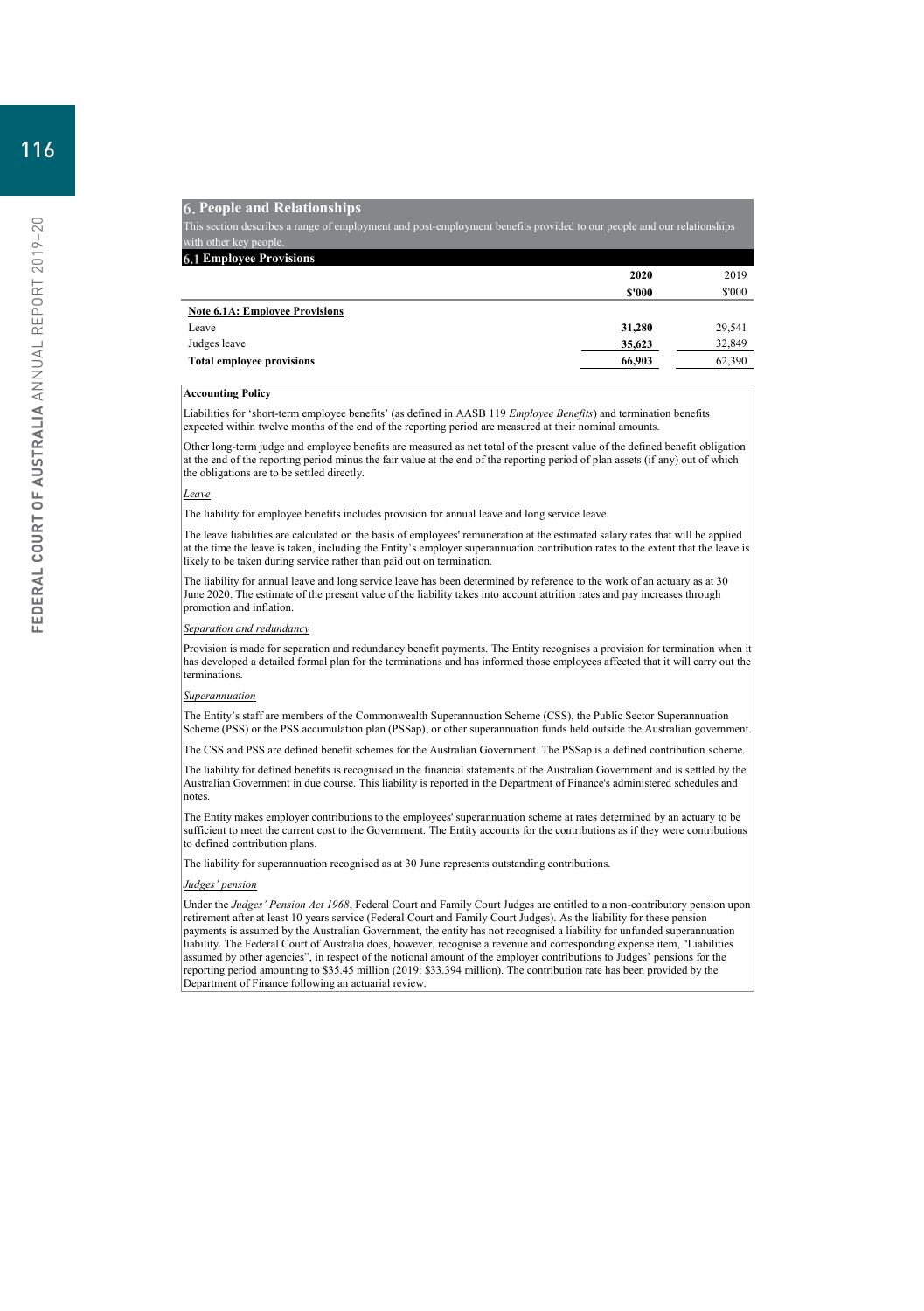#### **Key Management Personnel Remuneration**

Key management personnel are those persons having authority and responsibility for planning, directing and controlling the activities of the entity, directly or indirectly, including any director (whether executive or otherwise) of that entity. The entity has determined the key management personnel to be the Chief Justices and the Chief Executive Officers of the Federal Court of Australia, the Family Court of Australia and the Federal Circuit Court of Australia, the President and Registrar of the National Native Title Tribunal, the Executive Director of Corporate Services.

|                                                                   | 2020<br>\$'000           | 2019<br>\$'000 |
|-------------------------------------------------------------------|--------------------------|----------------|
| Short-term employee benefits                                      | 3,131                    | 2,905          |
| Post-employment benefits                                          | 1,127                    | 1,300          |
| Other long-term employee benefits                                 | 156                      | 165            |
| Termination benefits                                              | $\overline{\phantom{0}}$ |                |
| Total key management personnel remuneration expenses <sup>1</sup> | 4.414                    | 4,370          |

The total number of key management personnel that are included in the above table are 9 (2019: 8).

1. The above key management personnel remuneration excludes the remuneration and other benefits of the Portfolio Minister. The Portfolio Minister's remuneration and other benefits are set by the Remuneration Tribunal and are not paid by the Entity.

#### **Related Party Disclosures**

#### **Related party relationships:**

The entity is an Australian Government controlled entity within the Attorney-General's portfolio. Related parties to the Entity are Key Management Personnel including the Portfolio Minister and Executive and other Australian Government entities.

#### **Transactions with related parties:**

Given the breadth of Government activities, related parties may transact with the government sector in the same capacity as ordinary citizens. Such transactions include the payment or refund of taxes, receipt of a Medicare rebate or higher educational loans. These transactions have not been separately disclosed in this note.

Significant transactions with related parties can include:

- the payments of grants or loans;
- purchases of goods and services;
- asset purchases, sales transfers or leases;
- debts forgiven; and
- guarantees.

Giving consideration to relationships with related entities, and transactions entered into during the reporting period by the entity, it has been determined that there are no related party transactions to be separately disclosed.

The Entity has no transactions with related parties to disclose as at 30 June 2020 (2019: none).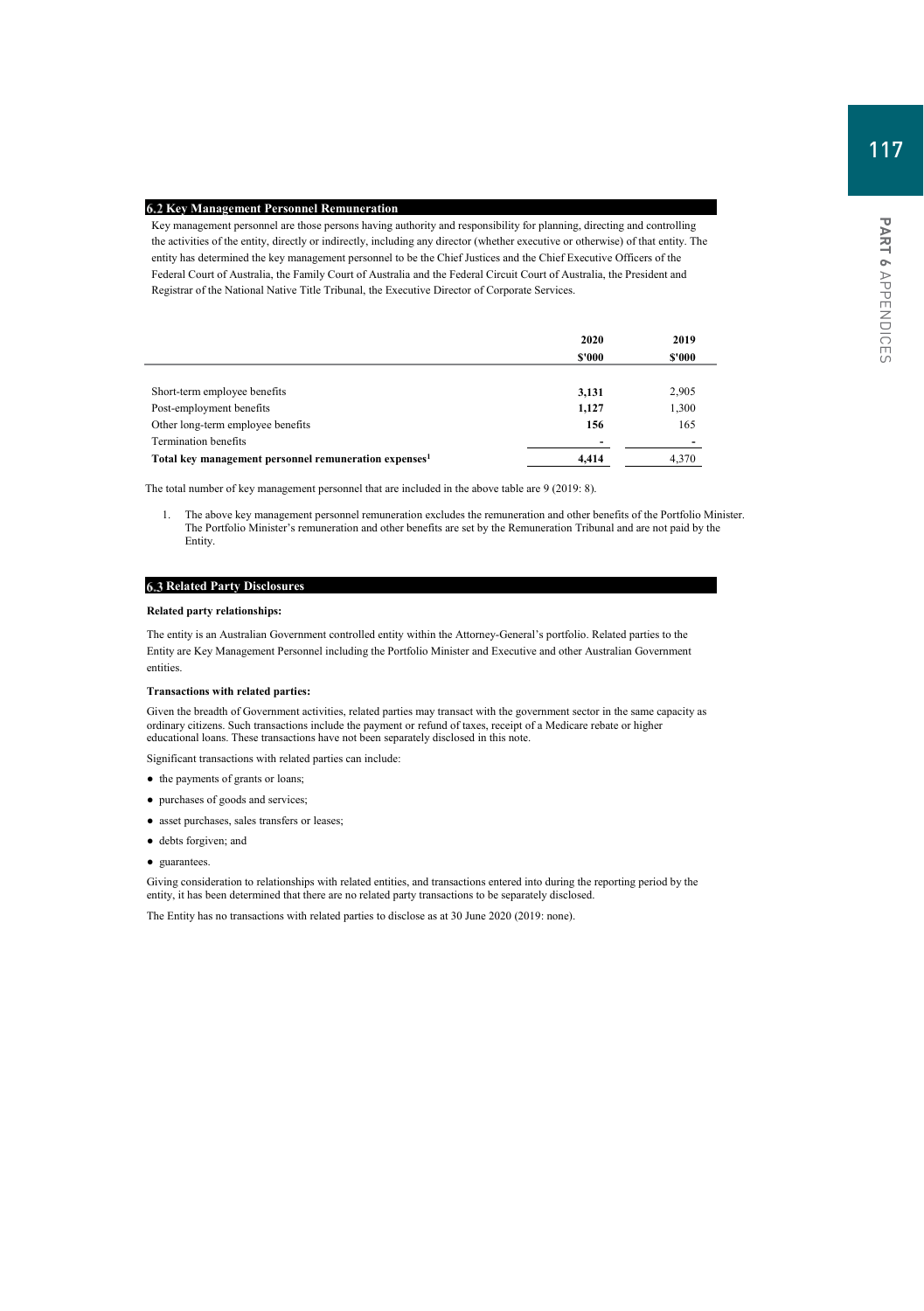#### **Managing Uncertainties**

This section analyses how the Federal Court of Australia manages financial risks within its operating environment.

**Contingent Liabilities and Assets**

**Note 7.1A: Contingent Liabilities and Assets**

**Quantifiable contingencies** 

The Federal Court of Australia has no quantifiable contingent assets or liabilities as at 30 June 2020 (2019: none).

#### **Unquantifiable contingencies**

The Federal Court of Australia has no unquantifiable contingent assets or liabilities as at 30 June 2020 (2019: none).

#### **Accounting Policy**

Contingent liabilities and contingent assets are not recognised in the statement of financial position but are reported in the notes. They may arise from uncertainty as to the existence of a liability or asset or represent an asset or liability in respect of which the amount cannot be reliably measured. Contingent assets are disclosed when settlement is probable but not virtually certain and contingent liabilities are disclosed when settlement is greater than remote.

#### **Note 7.1B: Administered Contingent Assets and Liabilities**

The Entity has no quantifiable or unquantifiable administered contingent liabilities or assets as at 30 June 2020 (2019: none).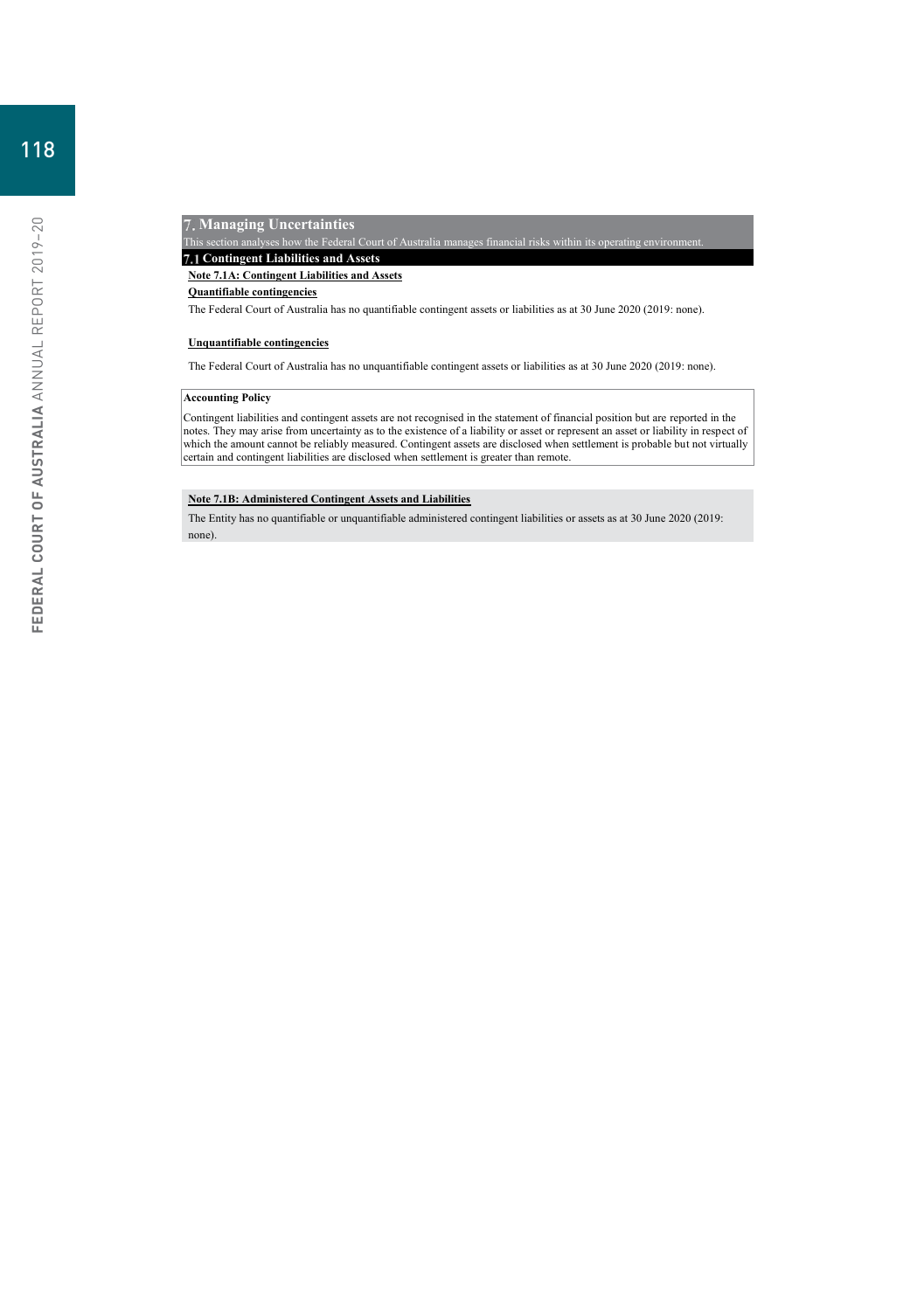| 7.2 Financial Instruments                        |        |        |
|--------------------------------------------------|--------|--------|
|                                                  | 2020   | 2019   |
|                                                  | \$'000 | \$'000 |
| Note 7.2A: Categories of financial instruments   |        |        |
| <b>Financial assets</b>                          |        |        |
| <b>Financial assets at amortised cost</b>        |        |        |
| Cash and cash equivalents                        | 1,239  | 1,237  |
| Trade and other receivables                      | 83     | 627    |
| Total financial assets at amortised cost         | 1,322  | 1,864  |
| <b>Total financial assets</b>                    | 1,322  | 1,864  |
| <b>Financial liabilities</b>                     |        |        |
| Financial liabilities measured at amortised cost |        |        |
| Trade creditors                                  | 4,681  | 7,911  |
| Finance leases                                   |        | 2,574  |
| <b>Total financial liabilities</b>               | 4,681  | 10,485 |
|                                                  |        |        |

#### **Accounting Policy**

With the implementation of AASB 9 Financial Instruments for the first time in 2019, the Entity classifies its financial assets in the following categories:

a) financial assets at fair value through profit or loss;

b) financial assets at fair value through other comprehensive income; and

c) financial assets measured at amortised cost.

The classification depends on both the Entity's business model for managing the financial assets and contractual cash flow characteristics at the time of initial recognition.

Financial assets are recognised when the Entity becomes a party to the contract and, as a consequence, has a legal right to receive or a legal obligation to pay cash and derecognised when the contractual rights to the cash flows from the financial asset expire or are transferred upon trade date.

Comparatives have not been restated on initial application.

Financial Assets at Amortised Cost

Financial assets included in this category need to meet two criteria:

1. the financial asset is held in order to collect the contractual cash flows; and

2. the cash flows are solely payments of principal and interest(SPPI) on the principal outstanding amount.

Amortised cost is determined using the effective interest method.

#### *Financial Assets*

Trade receivables, loans and other receivables that are held for the purpose of collecting the contractual cash flows where the<br>cash flows are solely payments of principal and interest that are not provided at below-market measured at amortised cost using the effective interest method adjusted for any loss allowance.

#### *Impairment of financial assets*

Financial assets are assessed for impairment at the end of each reporting period based on Expected Credit Losses, using the general approach which measures the loss allowance based on an amount equal to lifetime expected credit losses where risk has significantly increased, or an amount equal to 12‐month expected credit losses if risk has not increased.

The simplified approach for trade, contract and lease receivables is used. This approach always measures the loss allowance as the amount equal to the lifetime expected credit losses.

A write-off constitutes a derecognition event where the write-off directly reduces the gross carrying amount of the financial asset.

#### *Financial Liabilities*

Financial liabilities are classified as either financial liabilities 'at fair value through profit or loss' or other financial liabilities. Financial liabilities are recognised and derecognised upon 'trade date'.

PART 6 APPENDICES Appendices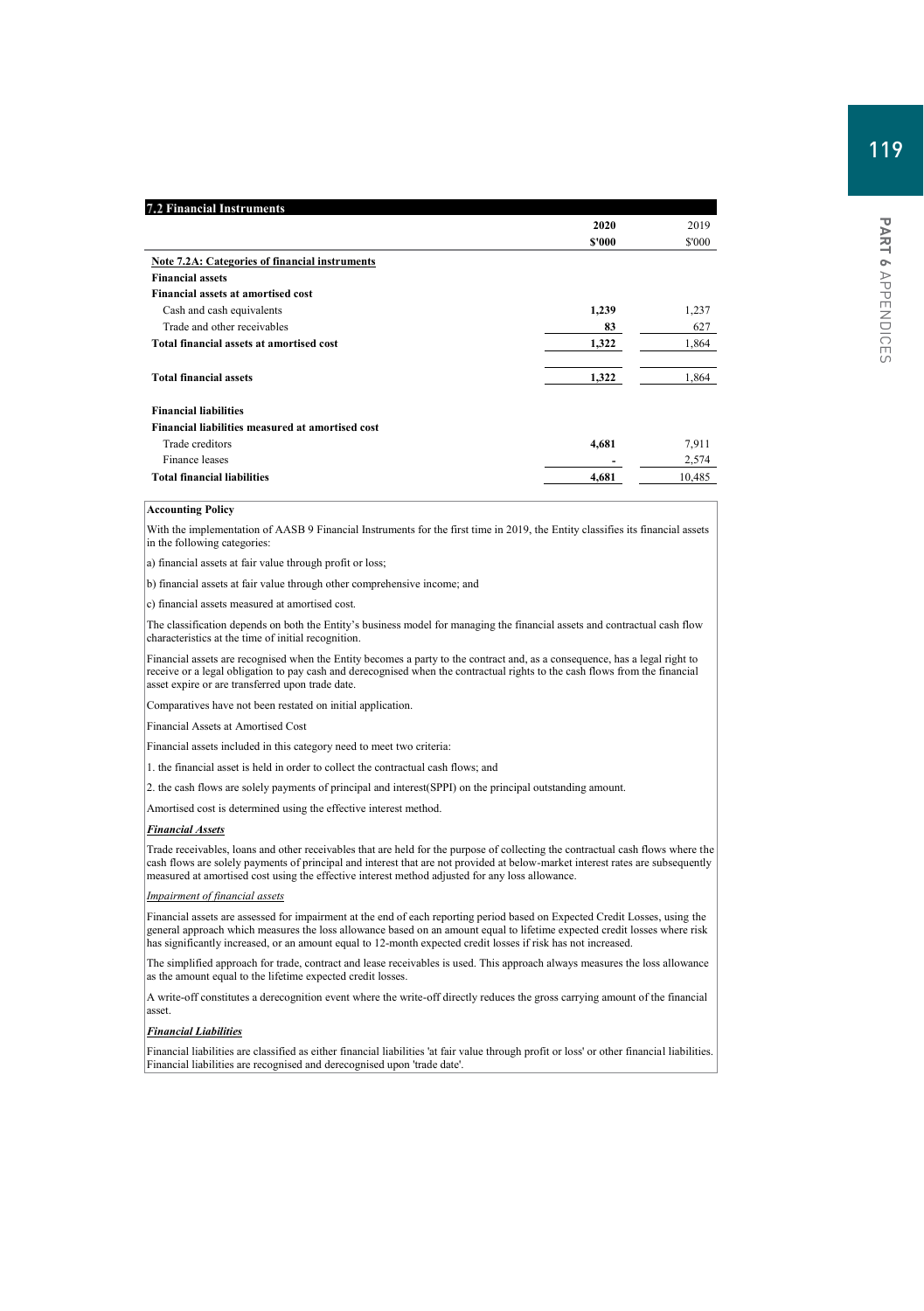#### *Other Financial Liabilities*

Other financial liabilities are initially measured at fair value, net of transaction costs. These liabilities are subsequently measured at amortised cost using the effective interest method, with interest expense recognised on an effective interest basis.

Supplier and other payables are recognised at amortised cost. Liabilities are recognised to the extent that the goods or services have been received (and irrespective of having been invoiced).

The fair value of financial instruments approximates its carrying value.

| 7.3 Administered - Financial Instruments                               |        |        |
|------------------------------------------------------------------------|--------|--------|
|                                                                        | 2020   | 2019   |
|                                                                        | \$'000 | \$'000 |
| Note 7.3A: Categories of financial instruments                         |        |        |
| <b>Financial assets at amortised cost</b>                              |        |        |
| Cash and cash equivalents                                              | 103    | 142    |
| Trade and other receivables                                            | 1,039  | 2,250  |
| Total financial assets at amortised cost                               | 1,142  | 2,392  |
|                                                                        |        |        |
| <b>Total financial assets</b>                                          | 1,142  | 2,392  |
|                                                                        |        |        |
|                                                                        | 2020   | 2019   |
|                                                                        | \$'000 | \$'000 |
| Note 7.3B: Net gains or losses on financial liabilities                |        |        |
| Financial liabilities measured at amortised cost                       |        |        |
| Interest expense                                                       | 1.883  | 65     |
| Net gains/(losses) on financial liabilities measured at amortised cost | 1.883  | 65     |
|                                                                        |        |        |

#### **Fair Value Measurement**

#### **Accounting Policy**

AASB 2015-7 provides relief for not-for –profit public sector entities from making certain specified disclosures about the fair value measurement of assets measured at fair value and categorised within Level 3 of the fair value hierarchy.

Valuations are performed regularly so as to ensure that the carrying amount does not materially differ from fair value at the<br>reporting date. A valuation was made by an external valuer in 2020. The Federal Court of Austral by the valuer annually.

#### **Note 7.4A: Fair Value Measurement**

|                             | Fair value measurements at the end of the<br>reporting period |        |
|-----------------------------|---------------------------------------------------------------|--------|
|                             | 2020                                                          | 2019   |
|                             | \$'000                                                        | \$'000 |
| <b>Non-financial assets</b> |                                                               |        |
| Leasehold improvements      | 35,693                                                        | 33,318 |
| Plant and equipment         | 20,014                                                        | 14,781 |

The Entity's assets are held for operational purposes and not held for the purposes of deriving a profit. The current use of these assets is considered to be the highest and best use.

There have been no transfers between the levels of the hierarchy during the year. The Entity deems transfers between levels of the fair value hierarchy to have occurred when advised by an independent valuer or a change in the market for particular items.